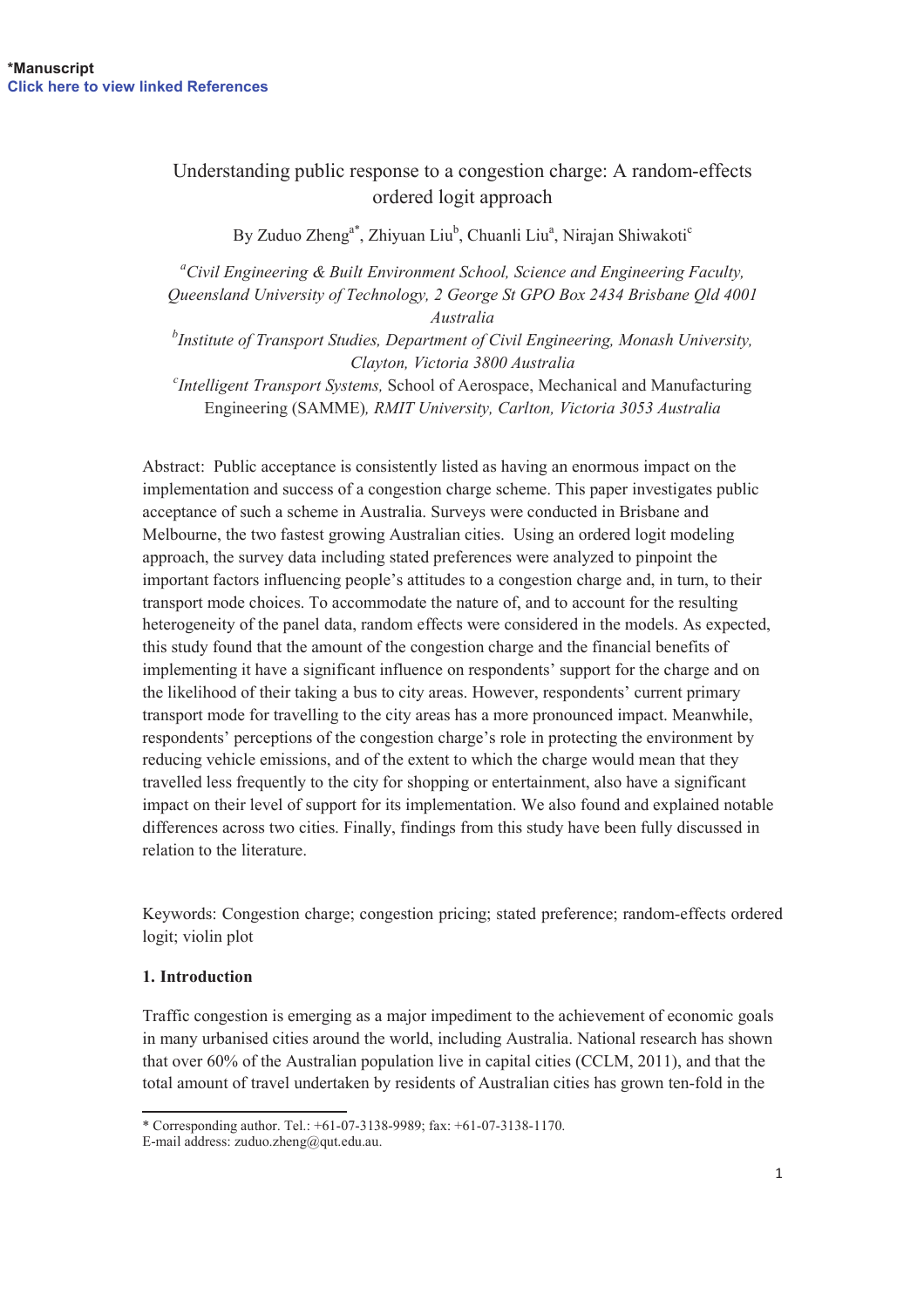last 60 years (BTRE, 2007). The congestion costs (comprising private and business time costs, vehicle operating costs, and air pollution costs), which totaled \$9.4 billion in 2005, is expected to double by 2020. At city-specific levels, a rise from \$3.0 billion to \$6.1 billion for Melbourne, and from \$1.2 billion to \$3.0 billion for Brisbane has been projected (BTRE, 2007). Besides the enormous economic cost, it was found that stop-and-go driving, a typical phenomenon in traffic congestion, increases the odds of being involved in a crash (Zheng et al., 2010).

As a potentially powerful tool for alleviating traffic congestion, the implementation of a congestion charge – a surcharge on people who travel in certain congested areas with private vehicles – is a policy designed to encourage the usage of alternative transport modes or routes. Such an objective is recognized as 'internalizing the externalities', where the time taken up by congestion, and its negative environmental effects are converted into toll revenue which can be invested back into transport systems (Yang and Huang, 2005; Liu et al., 2013). When drivers analyse their use of private transport by comparing its marginal costs and benefits, they typically exclude from this analysis any external costs that the driving may impose on others. A congestion charge, however, would account for this exclusion.

Besides reduced traffic congestion, benefits resulting from implementing a congestion charge scheme include increases in revenue and transit ridership, improved transit services and travel time (as a result of the improved traffic conditions), and environmental and public health benefits. Overall, benefits of implementing a congestion charge are generally reported to outweigh the associated costs (i.e., implementation and operational costs) (Leape, 2006; Eliasson, 2009).

Despite a well-established rationale and mature technologies for implementing a congestion charge, few cities or states have attempted or actually implemented such a scheme because of social, political or legal issues (Meng and Liu, 2012). The two major challenges for the implementation of a congestion charge are public and political acceptability, rather than technical or administrative issues (Jones 2003). With neither strong political nor public support, implementing a congestion charge in most countries with a democratic political system will be very difficult. This has been confirmed by failed attempts in several cities, such as Hong Kong (Hau, 1990), New York City (NYC), Edinburgh, and Manchester (Hårsman and Quigley, 2010).

This paper investigates public response to congestion charge in two Australian capital cities, Brisbane and Melbourne. In this study, the congestion charge is limited to area charging and cordon boundary charging. However, depending on the region's geographical location, road network structure and the needs of the area, a congestion-charging scheme can be set up in various forms, including but not limited to: area charging; corridor or link-based tolls; and cordon boundary charging (Whitehead et al., 2011a; Liu et al., 2013).

With the rapid growth of traffic congestion in large Australian cities (e.g., Sydney, Melbourne, and Brisbane), introducing a congestion charge is often discussed, although no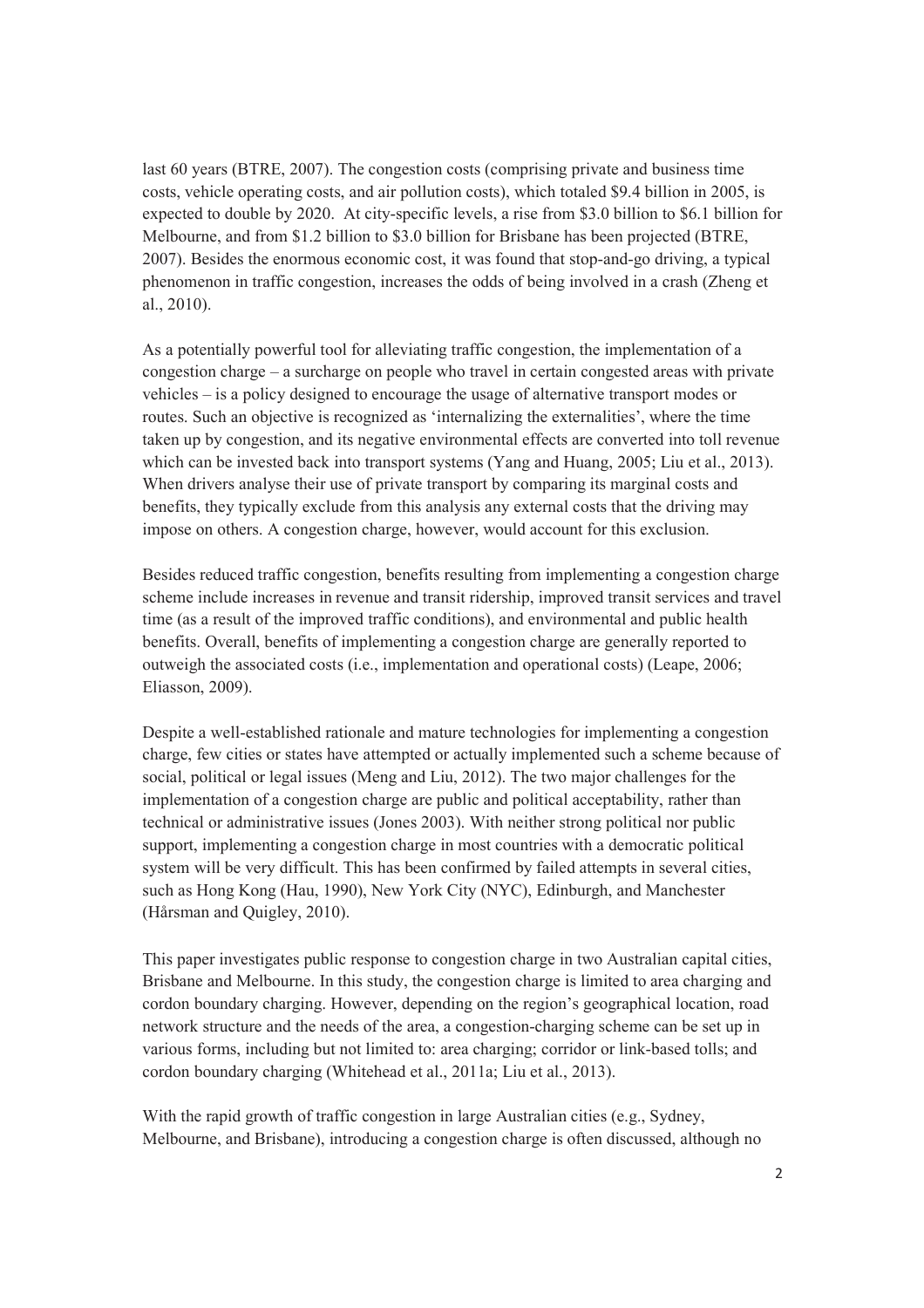such scheme has yet been implemented in any Australian city (The Centre for International Economics, 2010). Nor have any trials been undertaken to gauge the current level of public acceptance of such a charge (DOT, 2008). The Transport Research Centre at the University of Melbourne conducted a survey on community attitudes to travel demand measurements in general in 1993 (Luk and Chung, 1997), and reported a positive attitude to implementing the congestion charge in Melbourne. However, this result cannot be used to draw any conclusions as it is now 20 years old, focused on a small area outside the CBD, and had a small sample (n = 76). The Royal Automobile Club of Queensland's (RACQ's) Transport Costs Survey (2009) found that about 50% of respondents "somewhat support" or "strongly support" the congestion charge in Brisbane. The survey data were also used in Whitehead et al. (2011 a, b) which analyzed congestion charge schemes with specific implications for Brisbane. They concluded that a cordon boundary scheme with electronic transponders would be the most appropriate for cities in Australia and proposed a design for such a scheme in Brisbane. However, the respondents in the RACQ survey were members of the RACQ only; thus, the survey was not representative of the broader community. Furthermore, understanding factors in acceptability of congestion charge was not the focus of the RACQ survey.

In this paper, two face-to-face surveys were conducted to solicit public opinions of a congestion charge, should congestion charge schemes be implemented in the Brisbane and Melbourne city areas. The survey data were analyzed to identify important factors relevant to people's attitudes to the charge, and to measure the interrelationship of these factors.

The main contributions of this paper are threefold: (i) contribution to the knowledge of understanding public acceptance of congestion charge, particularly in the context of Australian cities. Strong public support is highly important in the successful implementation of congestion charge, and researchers studied this issue from different perspectives, such as from the engineering perspective by focusing on mitigating traffic congestion, and from environmental policy perspective by focusing on reducing emissions and fuel consumption. In this study, public acceptability of a congestion charge was gauged from both the congestion mitigation and the environment protection perspectives. In addition, values and attitudes are often culture-dependent (Rokeach, 1973). In acceptability of congestion charge, some factors may exert their influences similarly regardless of the culture, and some may become insignificant in a different culture (Fujii et al., 2004). Major factors reported in the literature were mostly in the context of North America or Europe (e.g., Rößger et al., 2008; Kim et al., 2013), despite the continuous debate on and the great need of implementing such scheme in big Australian cities. This study enriches the literature by scrutinizing these factors' impact on public acceptance of congestion charge in the Australian culture. Furthermore, while a few studies investigated cultural difference in congestion charge's acceptability using samples from different countries (e.g., Schmöcker et al., 2012; Kim et al., 2013), few studied the within culture difference with respect to public acceptance of congestion charge. The city comparison implemented in this study fills this gap; (ii) contribution to the data collection method in the field. In this study, stated preference (SP) experiments were utilized to collect respondents' responses to implementing congestion charge scheme under different scenarios. As a mature technique, SP is widely used in market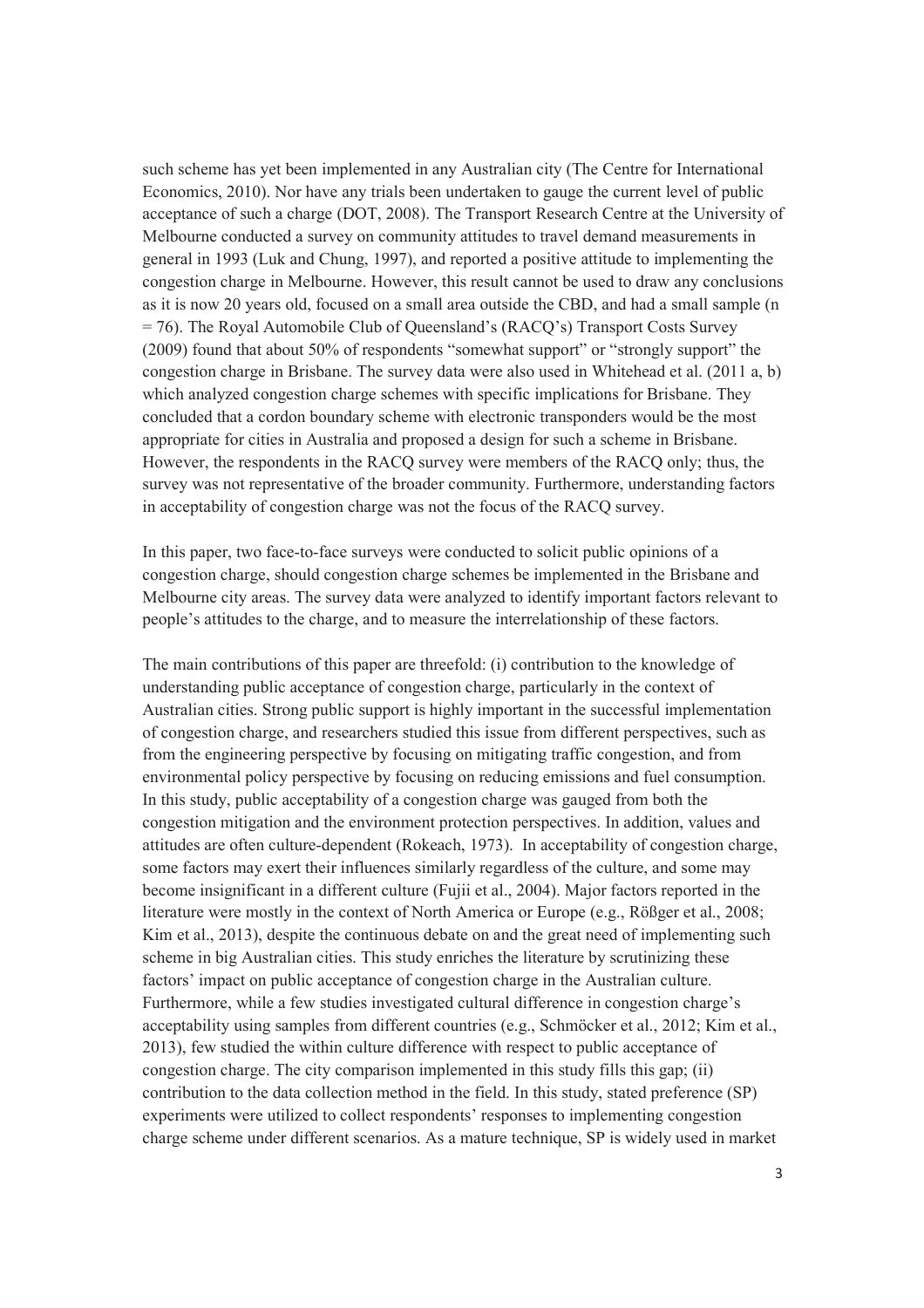research, and in transport mode choice analysis (Louviere et al., 2000; Hensher, 2005; Train, 2009). However, it has rarely used in investigating acceptability of transport policies (Bristow et al., 2010). More specifically, we are not aware of any previous application of SP to assess the acceptability of congestion charge schemes, and this paper is the first study of this kind. More discussions on advantages and disadvantages of SP are provided later; (iii) contribution to the methodology of analyzing correlated and ordered categorical data. Closely related to the second contribution, the SP data collected in this study are different from the normally collected discrete choice data in a sense that they are ordinal. Using the frequently used method for analyzing discrete choice data (e.g., MNL) produces inefficient and less accurate results because of ignoring the ordering information (Agresti, 2010). Thus, we introduced a powerful statistical method, proportional odds model, to treat an ordered categorical variable as ordinal rather than nominal, which leads to many advantages, such as parsimoniousness, simpler interpretations, greater detection power, and greater flexibility (Agresti, 2010). Furthermore, to account for correlations amongst observations collected from the same respondent, random effects were introduced to the proportional odds model. We believe, introducing/ implementing these powerful statistical methods itself is a significant methodological contribution because these methods are relatively new to researchers in Traffic Engineering despite the trend that this type of data is increasingly generated in transport surveys (Greene and Hensher, 2009).

The paper is structured as follows. The following section details the relevant literature. Subsequent sections describe the questionnaire and the data gathered, the methodology adopted, and the data analysis. The final section discusses main conclusions in relation to the literature.

# **2. Literature Review**

To date, successful congestion charge schemes include: Singapore (1975), London (2003), Stockholm (2006), Milan (2012). Failed trials of the scheme include: Hong Kong (1988); Edinburgh (2005) (see Gaunt et al., 2007); New York (2007); and Manchester (2008) (see Sturcke, 2008). Hensher and Li (2013) provide an excellent review.

Two of the most recent and successful congestion charge schemes (those in London and Stockholm) are now reviewed. A failed attempt in NYC is also reviewed, as this attempt has been widely debated and studied. These cases underscore the importance of gaining public acceptance for implementing a congestion charge scheme.

Meanwhile, important studies on public acceptance of congestion charge are reviewed in this section, too.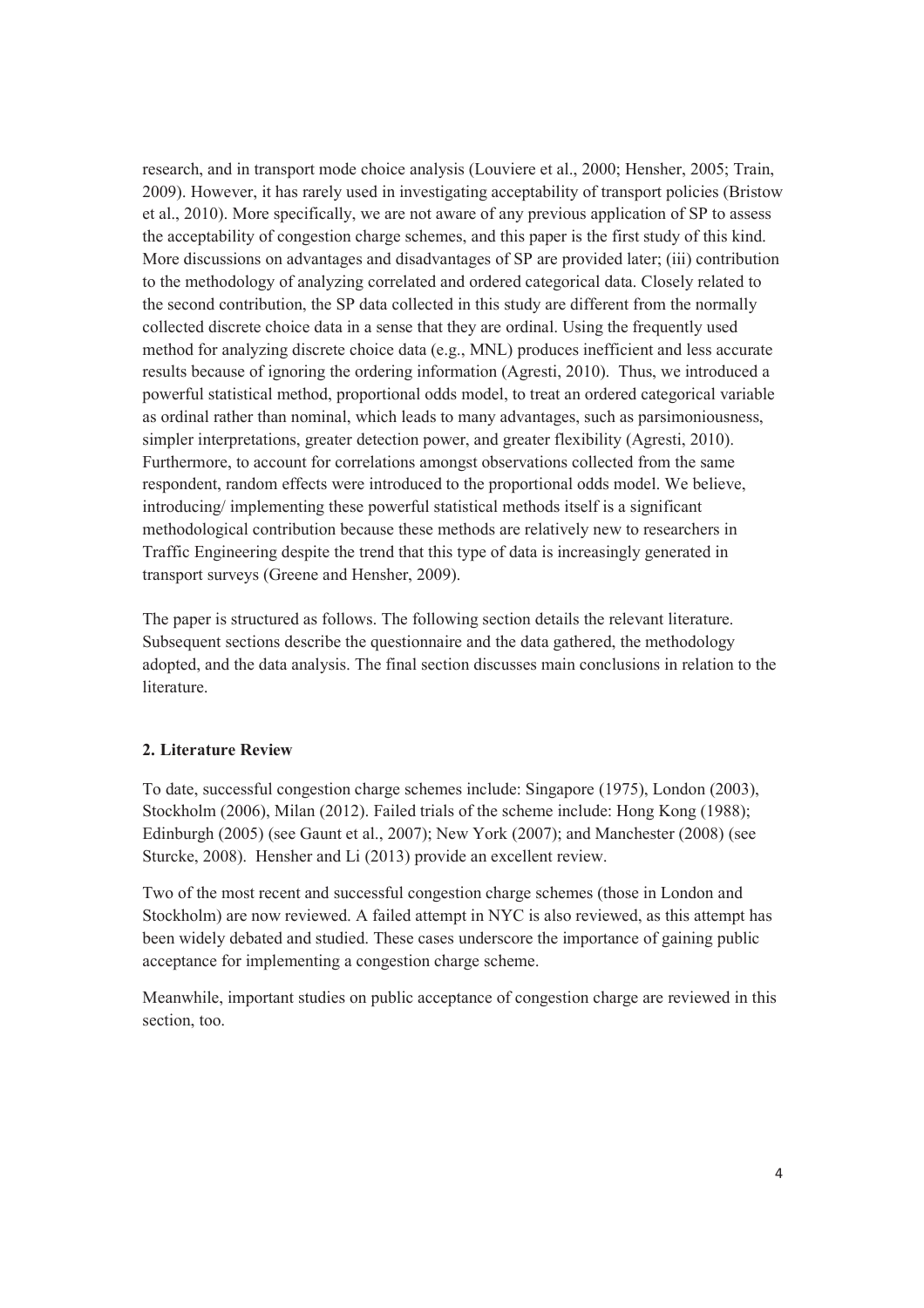### 2.1. Two success stories

#### (1) Congestion charge in London

The concept of a congestion charge was first studied in central London in the early 1970s, but did not gain much attention because of the significant spare capacity of public transport at that time. However, the discussion and debate continued and was further developed over time because of rapid population growth, and growing concerns about traffic congestion and its detrimental effect on the London environment. Bhatt et al. (2008) reported that in 1999, 90% of residents thought there was too much traffic in the capital, and that 41% of survey participants believed that the best way of funding public transport improvement in London was through a congestion charge. As a result, in the 1990s, London City was authorized to introduce a congestion charge and to acquire the resulting revenue. In 2000, Ken Livingston was elected as the first Mayor of London with a significant majority. This meant that the political consequences of such a congestion charge were less important, and it was implemented in central London on 17 February 2003, after an 18-month period of extensive public consultation (Bhatt et al. 2008; Santos, 2008).

Although the congestion charge in London was initially criticized by various stakeholders and interest groups for its negative impact on the economy, a survey of a business group – which accounted for 22% of the city's GDP – found that the majority (over 90%) of its members felt either no impact or a positive impact on their business; only 9% reported a negative impact on their business (Litman, 2006). Furthermore, Bhatt et al. (2008) found that the level of acceptability of the London congestion charge increased from about 40% before the charge, to more than 50% eight months after its introduction.

#### (2) Congestion charge in Stockholm

The congestion charge system in Stockholm has been politically debated over the last two decades. In 1991, the Social Democrats and a local Green Party cooperated with the elected alliances and initiated the *Dennis Agreement*, which proposed the comprehensive introduction of a toll system; however, because of political changes, this was not implemented until the Green Party again won sufficient seats in 2002, and prompted the Social Democrats to agree to an experimental congestion charge. Along with the enhancement of public transport services, a full-scale, seven-month trial was conducted from January to July 2006, and a comprehensive investigation ensued to determine the interrelationships of factors relating to travel behaviour and decision making (Bhatt et al., 2008). It was reported that residents who resided in the charging zone, who were college-educated, of working-age, or believed they saved time as a result of the toll system were more in favour of the system. In contrast, residents who were immigrants, male, resided outside of the charging zone, or paid more for the system, were less likely to favour it (Hårsman and Quigley, 2010).

Interestingly, different levels of public acceptance of the congestion charge in Stockholm were found before and during its trial (Eliasson et al., 2009; Schuitema et al., 2010). More specifically, in autumn 2005, 55% of residents stated that implementing a congestion charge scheme was a "very or rather bad decision"; however, in April 2006, 53% of residents stated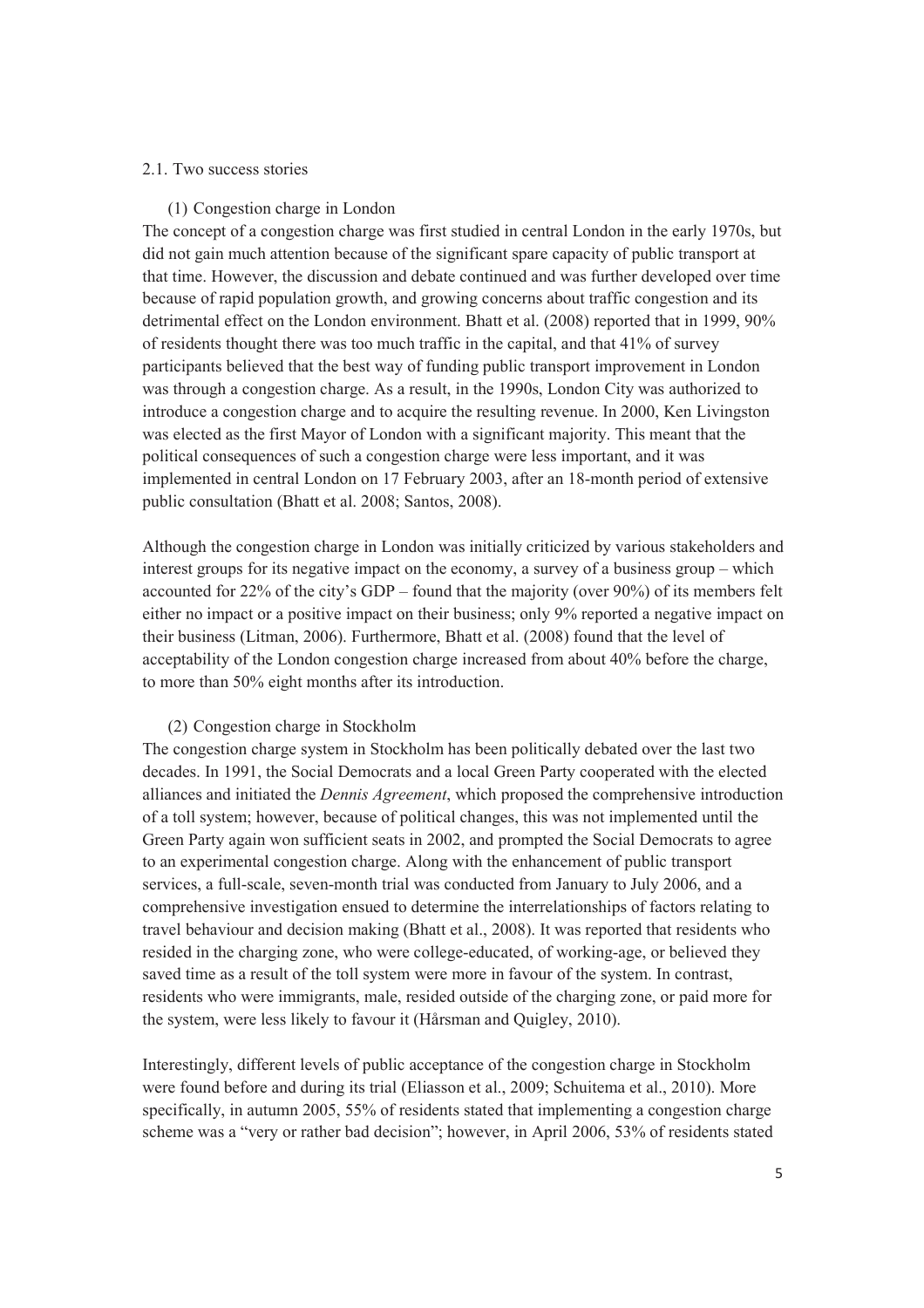that the trial was a "very or rather good decision". This increase in acceptance of the charge was driven by its better-than-expected benefits (e.g., less congestion, more parking space), and by the fact that participants were generally more concerned with its effectiveness, rather than its personal cost (Schuitema et al., 2010). With its continuing worsening traffic congestion, and encouraged by the success of the trial and the widely discussed success of the London scheme, Stockholm eventually decided to adopt the congestion scheme by referendum in 2007 (Hårsman and Quigley, 2010).

# 2.2. The failed attempt in New York City

New York City (NYC) is consistently ranked as one of the most congested American cities, with the dire prediction that traffic demand will almost exceed the capacity of the city's subway, river crossings, and commuter rail lines by 2030 (Clee, 2007). Some civil and advocacy groups have been promoting a transportation congestion charge since the 1980s. Encouraged by its success in London (discussed above), more and more groups are now advocating its implementation in NYC (Schaller, 2010).

To mitigate NYC's notorious congestion, and as part of his comprehensive sustainability plan, Mayor Michael Bloomberg proposed (in 2007) to charge a fee for vehicles travelling into, or within, the Manhattan central business district. This was the first area-wide road charge scheme proposed for a major North American city. If this proposal had been implemented, NYC would have been the first American city, and only the fourth large city in the world, to charge for driving into the central city.

The Mayor introduced the congestion charge proposal in the State Legislature in June 2007. The City and the Metropolitan Transportation Authority (MTA) applied for funding from the U.S. Department of Transportation and were awarded \$354 million in August 2007, conditional on the implementation of the congestion charge system by March 31 2009. The Traffic Congestion Mitigation Commission held 14 public hearings and modified Bloomberg's original plan, and this obtained a wide range of support; for example, in late March 2008, public opinion polls showed that NYC residents supported a congestion charge by a 67-27% margin (Schaller, 2010).

However, although both proponents and opponents of NYC's congestion charge scheme agreed on the importance of achieving the goals of congestion reduction, cleaner air and increased funding for mass transit improvements, it eventually failed as it was never put to a vote on the New York State Assembly. The most vocal opposition came from elected officials and civic groups in four NYC boroughs outside Manhattan; these boroughs were more autodependent than neighborhoods closer to Manhattan and did not have the rapid or convenient transit access to Manhattan jobs. They questioned regional equity issues, and whether funds would be spent effectively on transit service improvements. Despite the support of the majority of residents and politicians, therefore, a relatively small group was able to block the proposal through the Assembly (Schaller, 2010). This highlights the complexity of gaining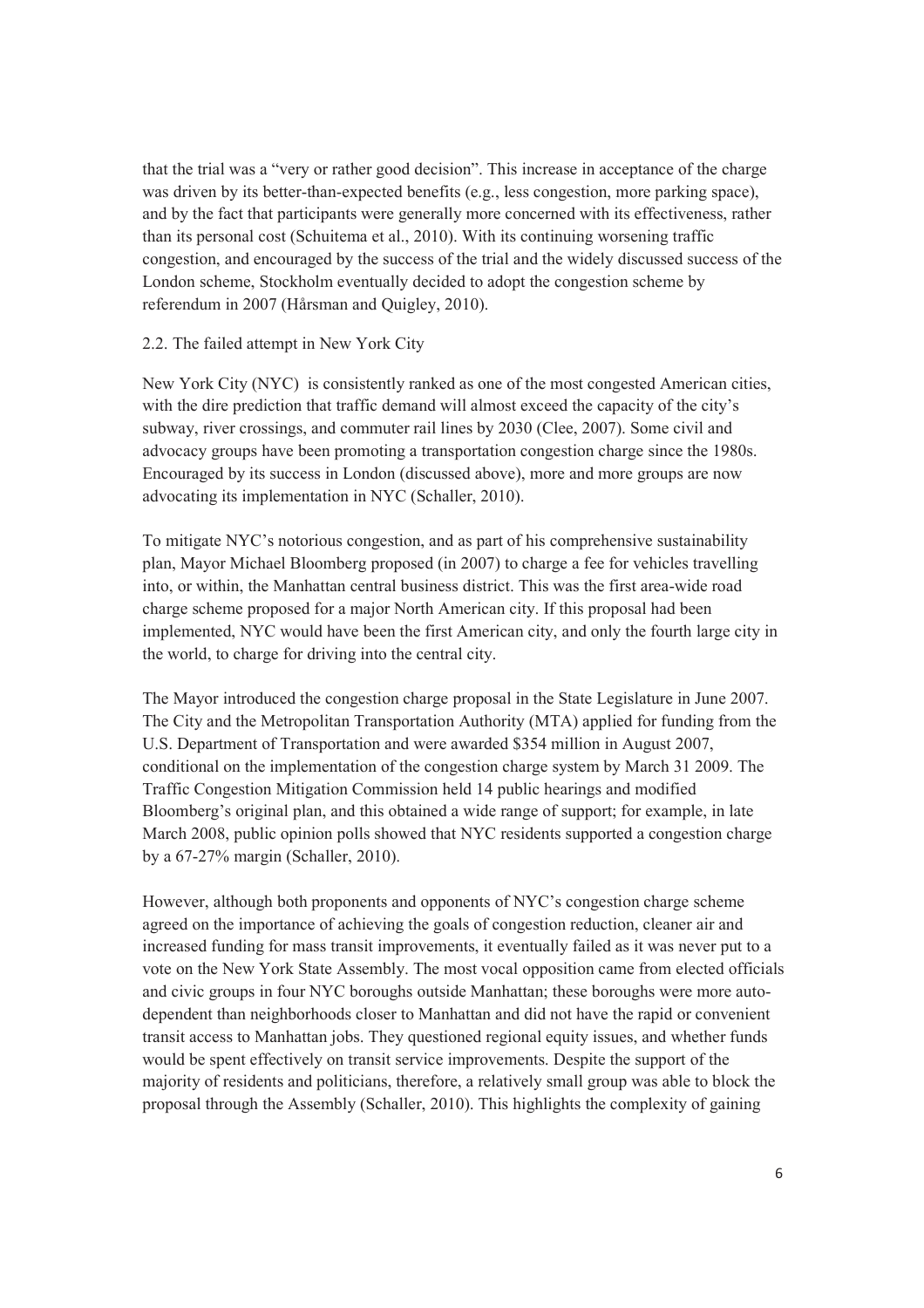public support (and political support, which is beyond the scope of this study) for implementing a congestion charge scheme.

In summary, the successes of the congestion charge scheme in London and Stockholm, and its failed introduction in NYC clearly reveal the importance of gaining strong political and public support for its implementation. Although appealing, surveying policy makers on this often-controversial policy is extremely sensitive, at least in the Australian context, which is also evidenced by the scarcity of the literature on this issue. On the other hand, political support is generally directly linked to public support for two main reasons. First, in democratic countries, general public are voters. Second, getting a strong public support is the first step of securing politicians' support. Intuitively, for the security of their own positions, it is hard for politicians to endorse any transport policy that is lacking of public support. Thus, it is critical to accurately measure and understand public acceptance to a congestion charge before a city implements such a scheme. A large body of literature studied factors that significantly influence public acceptance of congestion charge, as discussed below.

# 2.3 Public acceptance of congestion charge

Depending on researchers' background, congestion charge can be regarded as a policy for mitigating traffic congestion (as in this study), or for environment protection (i.e., environmental taxation). For readers who are interested in design of policy measures to address environment problems (e.g., climate change), see Sterner (2003), Dresner et al. (2006), Aldy et al. (2010), Schwanen et al. (2011), and Ferraro and Miranda (2013) among many others. This section concentrates on studies that specifically discuss factors influencing public acceptance of congestion charge.

Significant progresses have been made on understanding public acceptance of congestion charge from different perspectives. Freedom, fairness, trust in government, problem awareness, perceived effectiveness, complexity, and socio demographic background are important factors that were frequently mentioned in the literature, as summarized in Table 1.

In addition, public transport quality is an obvious factor that can significantly influence public acceptance of congestion charge as evidenced in successful congestion charge schemes (e.g., London and Stockholm) (Bhatt et al., 2008; Eliasson et al., 2009; Litman, 2011). Concerns on public transport quality were also often discussed in the failed attempt of implementing a congestion charge in NYC (Clee, 2007). Furthermore, public transport quality can be related to several factors in Table 1, such as freedom, fairness, and problem awareness.

### **Table 1**

### **3. Survey**

Because no congestion charge has been implemented in Brisbane or Melbourne, a series of stated preference (SP) experiments were designed to investigate respondents' level of support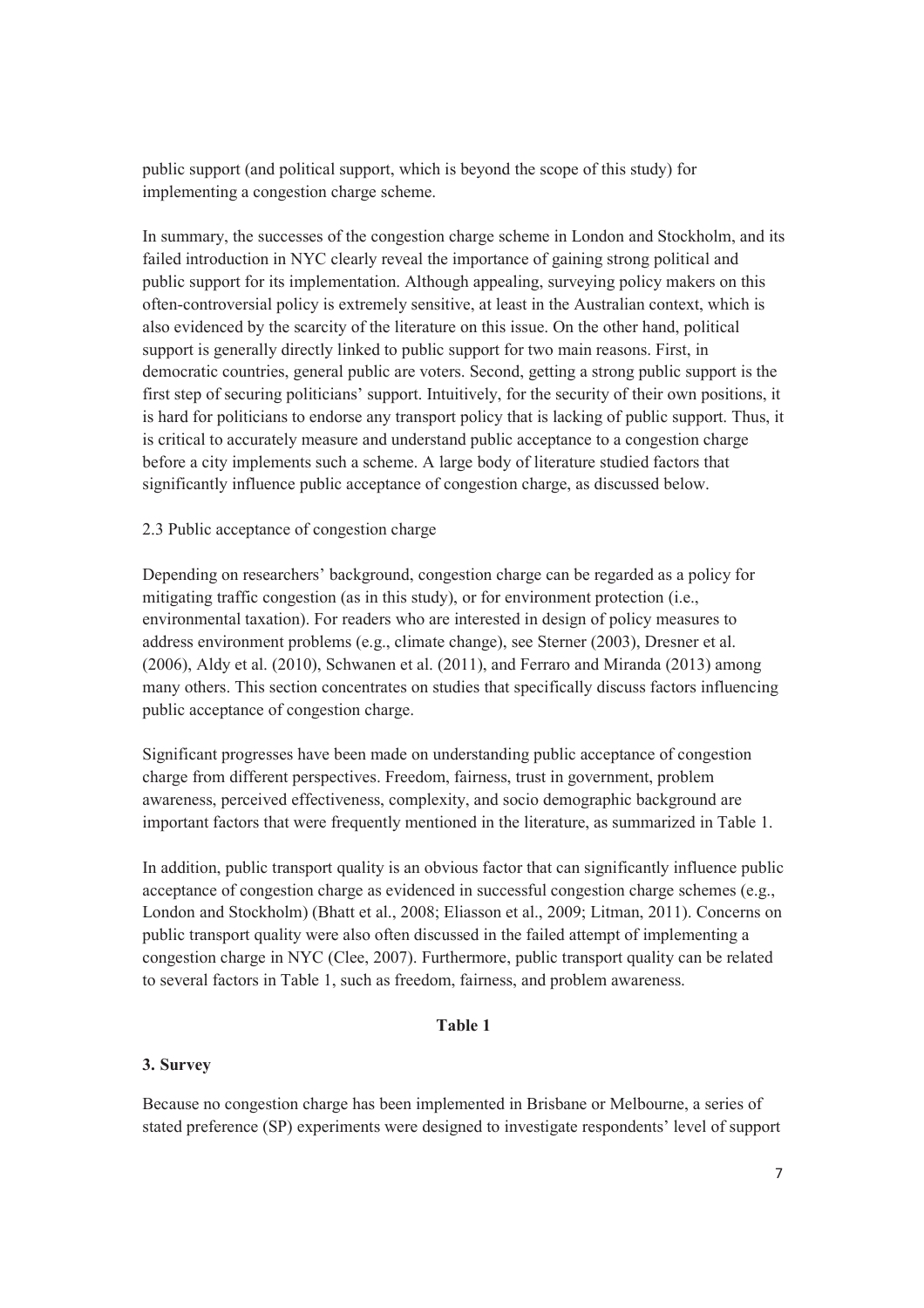for implementing such a scheme. This was achieved by providing various combinations of hypothetical benefits and costs incurred by the scheme. Compared with revealed preference (RP) methods, SP methods are less reliable. However, two primary advantages of using SP include: (i) Creating sufficient variation needed for estimation of underlying preference parameters; (ii) For new products (as in this study) that do not exist in the current market, providing a scientific alternative to gauge consumers' responses and preferences. In addition, thanks to more than thirty years of implementation and refinement, well-developed methodologies have been available to counter bias in their application. Thus, SP methods are widely accepted, and utilized in many disciplines (Louviere et al., 2000; Train, 2009).

As discussed previously, lots of factors can have influences on public acceptance of congestion charge. However, to maintain simplicity and readability (thus reliability of the SP data), only three typical features of a congestion charge system were considered in the SP experiments: the amount of congestion charge, fuel cost (journey time) reduction<sup>†</sup>, and bus fare decrease. To make these SP experiments more realistic, the survey instructed respondents to think their most recent trips from their homes to the city area, and to treat other factors that are not considered in the SP scenarios as unchanged. An orthogonal fractional factorial design<sup>‡</sup> using the survey design package Ngene (ChoiceMetrics, 2012) was generated, consisting of nine SP tasks in total. In each SP experiment, two transport modes (i.e., car and bus) with specific attribute levels were available. Two attributes for car were considered (note that the numbers in parentheses are attribute levels): fuel cost (journey time) percentage reduction compared with their most recent trip  $(-10\%, -30\%, -50\%)$ , and congestion charge (AU\$5, AU\$10, AU\$15); other costs such as parking are not explicitly included because in a recent nationwide travel behavior survey (Zheng et al., 2014), it is found that the averages of parking cost in five capital cities (i.e., Sydney, Melbourne, Brisbane, Perth, and Adelaide) are close to zero. One attribute for bus was considered: percentage of fare reduction compared with their most recent trip  $(-10\%, -30\%, -50\%)$ . Participants were asked to answer two questions: How strongly would they support the congestion charge; and how likely would they be to take the bus to the city rather than drive. (A typical SP experiment is shown in Table 2.)

#### **Table 2**

------------------------------------------------------------

-To make them closer to the real-world decision making process, in the SP scenarios presented to respondents, we intentionally combined fuel cost and journey time (instead of treating them as two separate factors) to remind respondents that these two factors are linearly correlated as often assumed in the literature (e.g., Henser et al.,  $2011$ ).

<sup>‡</sup> Rather than randomly choosing choice tasks from the full factorial that often generates a huge number of choice tasks, orthogonal fractional factorial design is a method for designing choice tasks in such a way that the attribute levels are orthogonal (i.e., no correlations between the levels of the two attributes); thus, the workload can be substantially reduced without significantly compromising the survey design's quality (ChoiceMetrics, 2012).

<sup>§ &</sup>quot;Pivoting off" attribute levels of the most recent trip (rather than arbitrarily providing hard numbers) is a strategy often used by researchers to enhance the realism of SP scenarios (Henser, 2004; Hensher and Rose, 2007; Train and Wilson, 2009).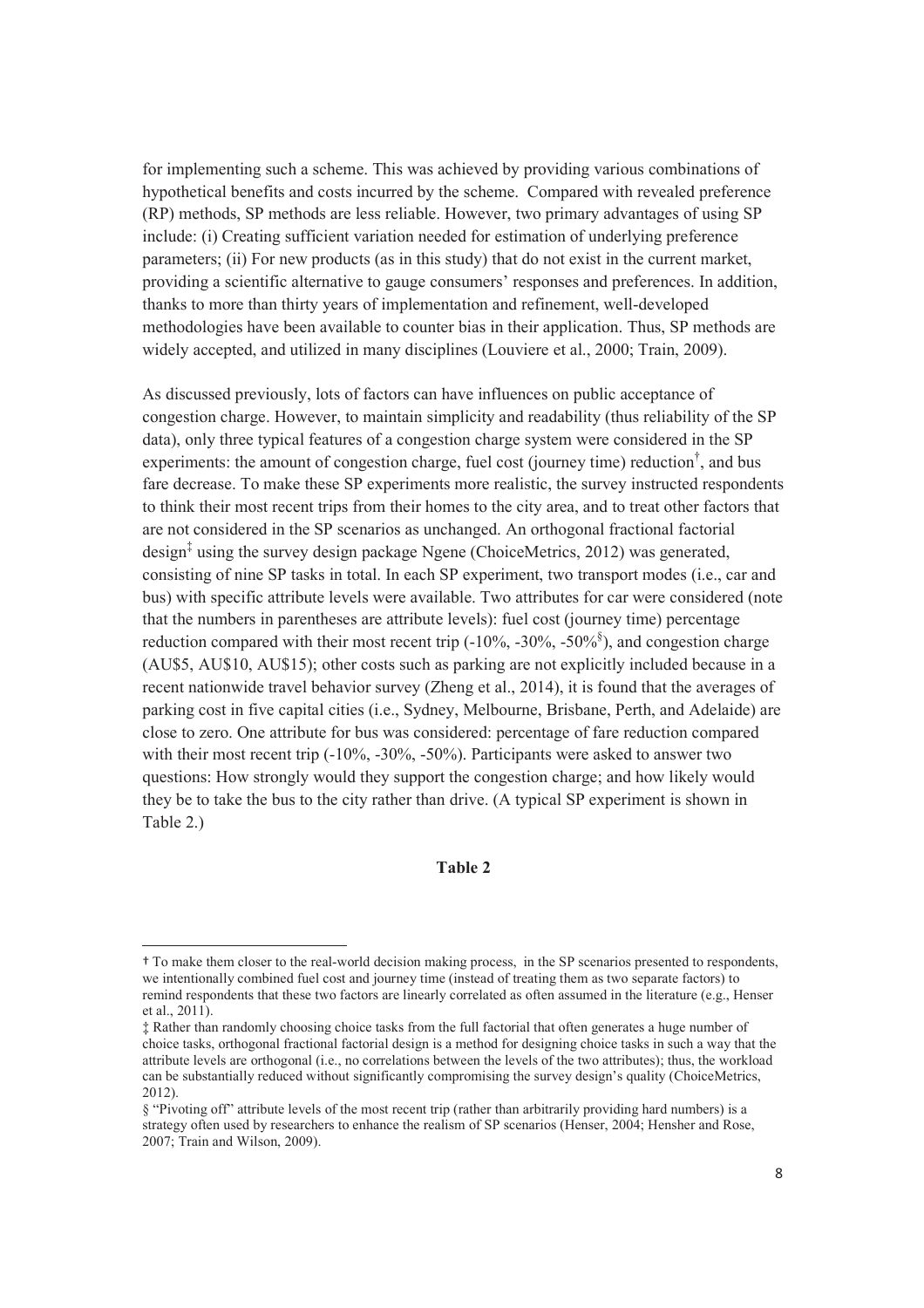Unlike previous studies that attempted to explicitly measure the psychological determinants listed in Table 1, the focus of our survey was (perceived) benefits (e.g., congestion reduction, vehicle emission reduction), costs (e.g., negative impact on economy, unfairness to the poor, pressure on the existing transit system), revenue redistribution (e.g., improving public transport service and road infrastructure, improving the city environment), and behavioral adaptations (e.g., using public transport more, carpooling more, travelling to city less, and avoiding working in the city) of implementing a congestion charge. These four aspects are extremely important for acceptability of congestion charge, and were amongst main debating points when London was planning to implement the congestion charge (Litman, 2006). These factors appeared to be the issues that respondents were most concerned with during our pretest, and they are also closely related to several determinants (such as freedom, fairness, effectiveness, and problem awareness) previously discussed. In addition, in our survey there were questions relating to socio-demographic characteristics (e.g., gender, annual income, education, employment status, car ownership, and primary transport mode for travelling to the city) to better capture individual heterogeneity. Note that in contrast to questions in the SP experiments where specific features (i.e., benefits and cost) of a congestion charge scheme are introduced, the primary purpose of these questions was to gauge respondents' support level and attitudes to implementing a congestion charge in these two cities in general because there was no existing congestion charge scheme in either city.

To facilitate a direct and objective city comparison, the same questionnaire was used in both cities with one exception: an additional question was added at the end of the questionnaire for Melbourne participants to gather their attitudes to the current toll highways in that city.

The survey questionnaire took 10 to 15 minutes to complete. To increase the response rate, each eligible participant was provided AU\$10 cash reward as an incentive. Several pedestrian streets in the Brisbane and Melbourne CBDs were selected as sites to conduct the survey. Pedestrians were randomly selected and approached. During the survey process, it was found that drivers were largely under-represented. Thus, the approach was then adjusted to screen participants beforehand, and several car parks in the two cities were chosen as survey sites to increase the representation of drivers.

The survey in Brisbane started on 29 June and ended on 27 September 2012. In total, 150 valid responses were obtained. Respondents consisted of 55 car users and 95 commuters who used either public or active transport (See Liu & Zheng (2003) for more information on the survey). The survey in Melbourne was conducted in April 2013 across a time span of 18 days. In total, 173 valid responses were obtained. Basic information about the surveys and main variable used in this paper are summarized in Table 3 and Table 4, respectively.

# **Table 3**

### **Table 4**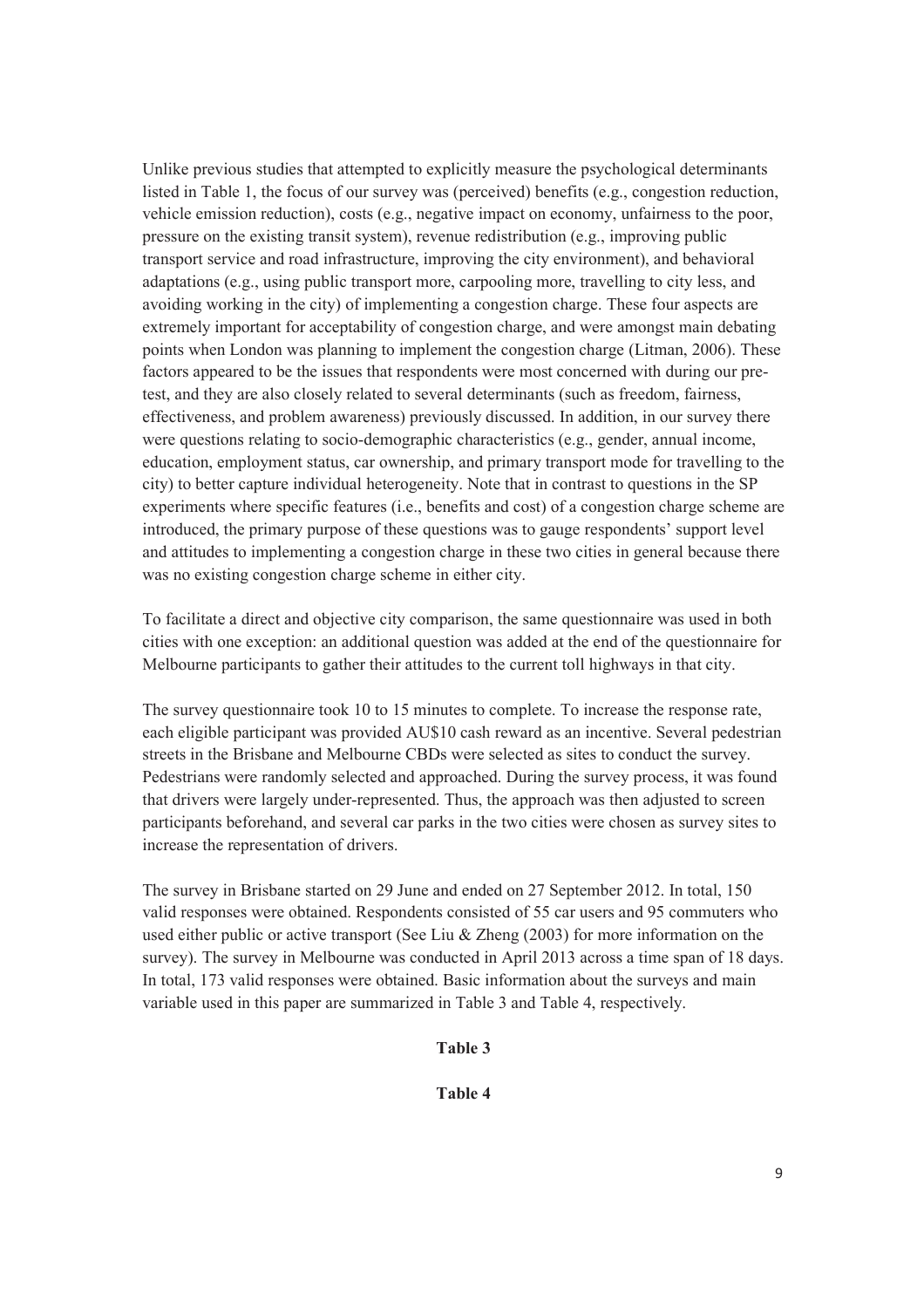To visually compare the two cities' survey results, violin plots were produced, as shown in Figure 1. As a combination of a box plot and a kernel density plot, a violin plot is an effective tool to graphically represent and compare information related to data distribution (Hintze and Nelson, 1998). Figure 1 reveals that (i) the respondents from Brisbane were generally older, richer, and better educated than their counterparts from Melbourne; (ii) the respondents from both cities generally agreed that implementing a congestion charge can help reduce traffic congestion, protect the environment by reducing vehicle emissions, and that revenue raised from implementing a congestion charge should be used to improve public transport services and road infrastructure. Meanwhile, the respondents from both cities generally disagreed that implementing a congestion charge is not good for the economy because people would travel to the city less frequently. In addition, they voiced their concern of the existing public transport systems in either city could not cope with the increased volume of passengers caused by implementing the congestion charge; (iii) while the respondents from Brisbane were generally not against the idea that revenue raised from implementing a congestion charge should be used to improve the environment, those from Melbourne were divided over this issue. Similarly, most of the respondents from Brisbane did not think that working in the city would be a less attractive option because of a congestion charge, while the respondents from Melbourne were divided over this issue, too; (iv) the respondents from both cities were divided over the following statements: implementing a congestion charge is unfair to poorer people; the congestion charge would make them seek carpooling with other people more often for travelling to the city; the congestion charge would make them use public transport more often for travelling to the city; and the congestion charge would make them travel to the city for shopping or entertainment less frequently. These individual heterogeneities and city differences are discussed more in Section 5.2 and Section 6.

## **Figure 1**

# **4. Methodology**

### 4.1 Ordered choices and proportional odds model

The two dependent variables in which this study was interested are ordinal: the extent to which a participant supports the congestion charge (*CCSupport*) and the extent to which a participant would take a bus, instead of driving to the city (*BusSupport*). Both were measured on a 5-point Likert scale: 1 for the most negative, and 5 for the most positive.

In contrast to interval scales, ordinal scales have two distinctive features: 1) a clear ordering of the levels exists; and 2) the absolute distances among different levels are unknown and unobservable. There is a rich literature and many well-known methods (e.g., Multinomial Logit, MNL) for effectively and efficiently modeling categorical data by treating them as nominal. However, ignoring the ordering information can produce different and less powerful results. Meanwhile, treating an ordered categorical variable as ordinal rather than nominal has many advantages, such as parsimoniousness, simpler interpretations, greater detection power,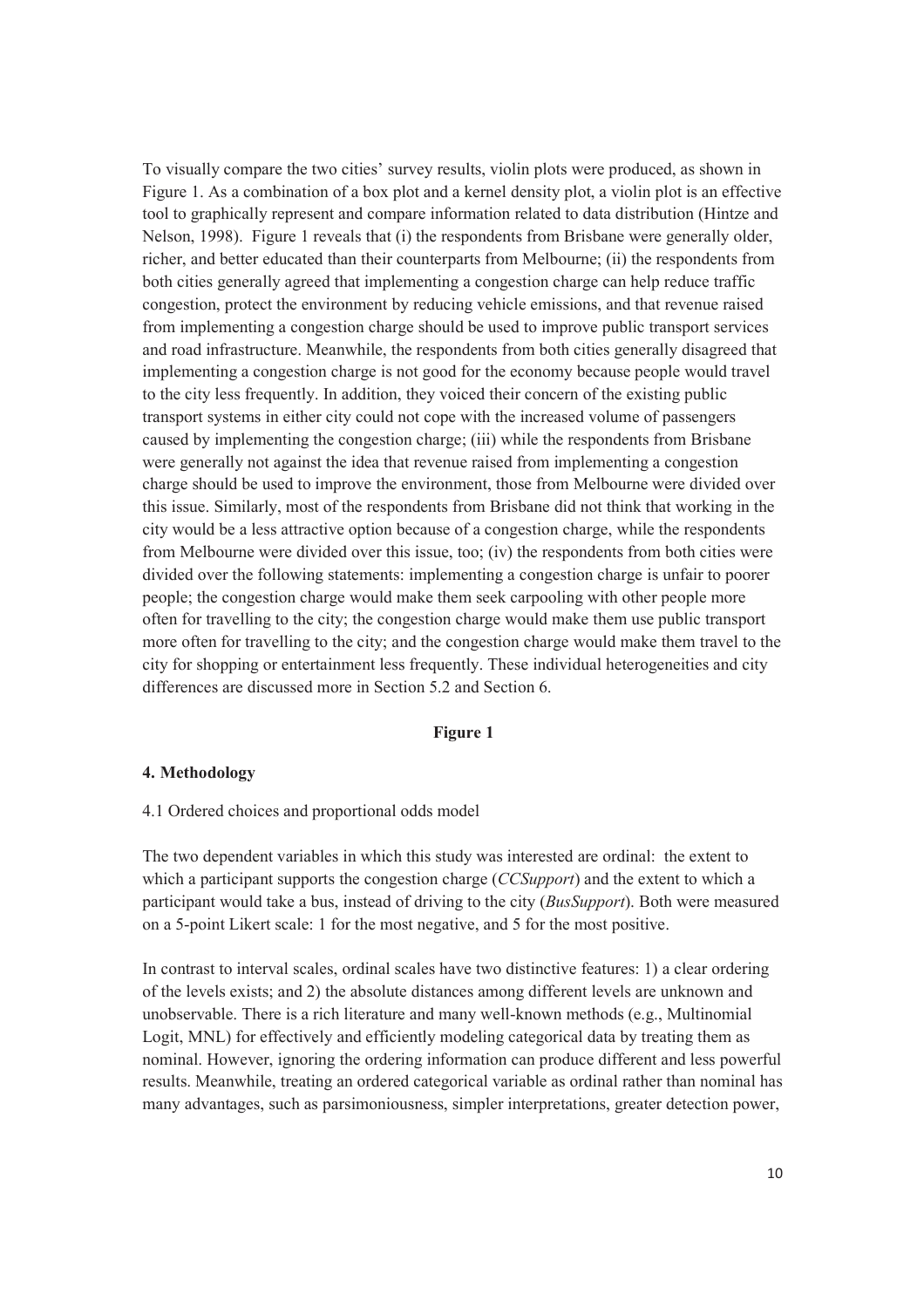greater flexibility, and more similarity to ordinary regression analysis. Agresti (2010) provides a detailed discussion on the importance of utilizing the ordinality.

A typical formulation of the ordinal data modeling problem is motivated by the latent regression perspective, as mathematically defined in Equation (1):

 $Y = j$  if  $\alpha_{j-1} < Y^* \leq \alpha_j$ (1)

Where  $Y^*$  is a continuous latent variable that is assumed to underlie the observed ordinal data.

More specifically,  $Y^* = \beta \hat{X} + \epsilon$  and X is a vector of explanatory variables,  $\beta$  is a vector of coefficients, and  $\epsilon$  is an error term. *j* is an ordinal response.  $\alpha$  is a set of cutpoints of the continuous scale for  $Y^*$ . In other words,  $Y$  is observed to be in category  $j$  when the latent variable falls in the *j*th interval.

In modeling ordinal dependent variables, a widely-used method of maintaining the category order is to apply the logit transformation to the cumulative probabilities, as defined in Equation (2):

$$
logit[P(Y \le j)] = log({P(Y \le j) \choose 1 - P(Y \le j)})
$$
 (2)

Note that the ordinary binary logit is a special case of Equation (2) when the response outcomes are collapsed into two groups,  $Y \leq j$  and  $Y \geq j$ .

A typical model for the cumulative logits is shown in Equation (3):

$$
logit[P(Y \le j)] = \alpha_j + \beta_1 x_1 + \beta_2 x_2 + \dots + \beta_n x_n = \alpha_j + \beta X \tag{3}
$$

where  $j=1,...,c-1$ ; c is the total number of categories.  $x_1, x_2, ..., x_n$  are *n* explanatory variables;  $\beta_1, \beta_2, ..., \beta_n$  are corresponding coefficients.

Equation (3) implies that for different *j*, the explanatory variables have a common effect, as reflected by the common  $\beta$ , which has significant impact on interpreting the model's results, as illustrated by the following example.

Suppose we have two points from the explanatory variables,  $X_a$  and  $X_b$  (note that *X* is a vector), then

$$
logit[P(Y \le j|X_a)] - logit[P(Y \le j)|X_b] = \beta (X_a - X_b)
$$
 (4)

Equation (4) indicates that the odds of making response  $Y \leq j$  at  $X_a$  are  $exp(\beta (X_a - X_b))$ times the odds at  $X_b$ . That is, the log odds ratio is proportional to the distance between these two points. This proportionality remains constant across different categories. Because of this property, the model in Equation (3) is often referred to as a 'proportional odds model'. This type of model has been extensively studied and widely used in the literature (Greene and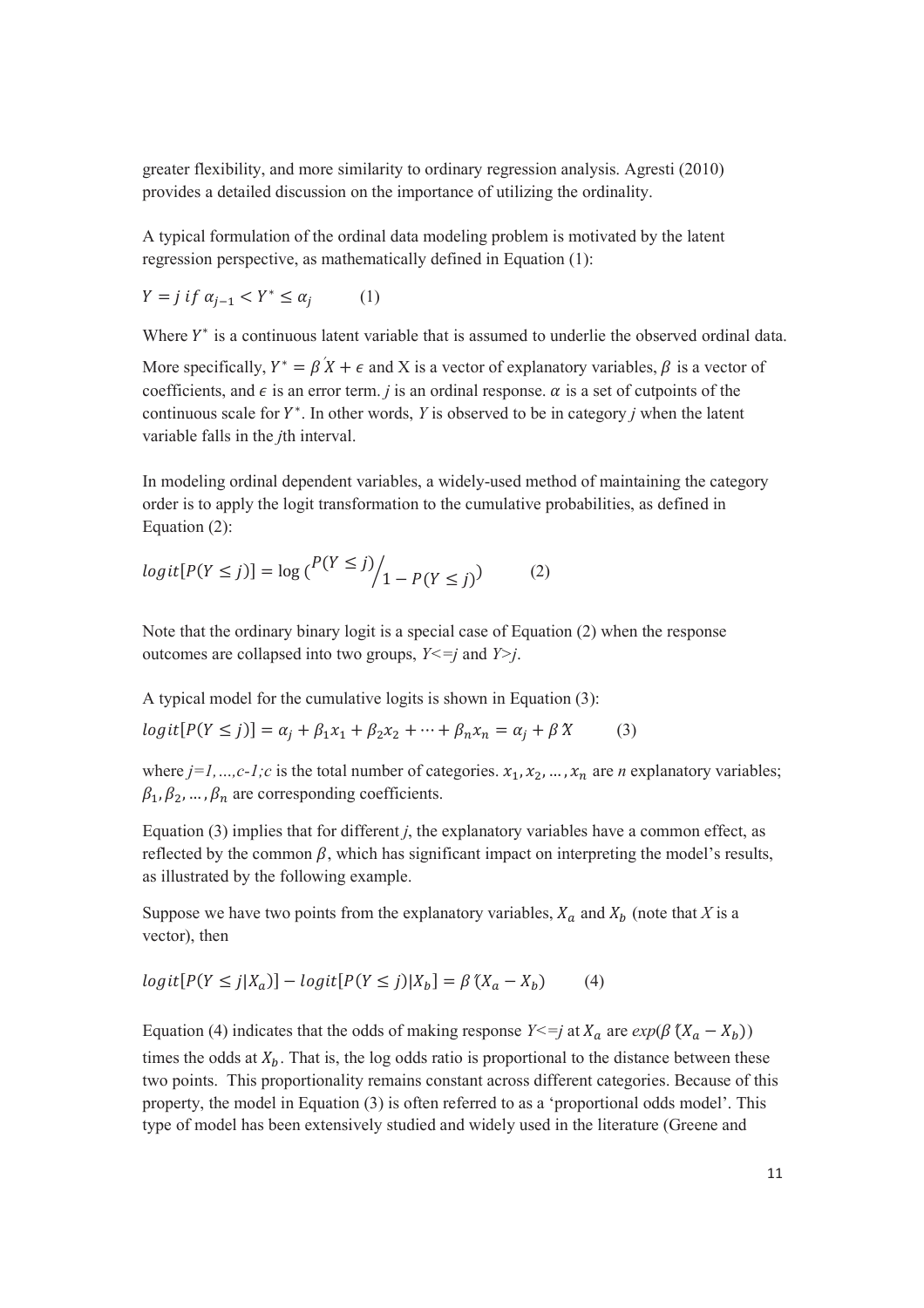Hensher, 2009; Agresti, 2010) – mainly because of its parsimoniousness and easy interpretation. Thus, it is also employed in this study.

# 4.2 Random-effects ordered logit

The SP data collected in Brisbane and Melbourne are essentially panel data because 9 observations were made for each individual. Naturally, the observations from the same individual may be correlated. Furthermore, different individuals may have different cutpoints in their responses. The fixed effects model discussed above cannot capture such correlation and subjectivity. To overcome this issue, the model in Equation (3) has been extended by introducing a random variable into the underlying latent variable model, as shown in Equation (5):

$$
logit[P(Y_{it} \le j)] = \alpha_j + (u_i + \beta_1 x_{1it} + \beta_2 x_{1it} + \dots + \beta_n x_{nit}) = \alpha_j + (u_i + \beta X_{it})
$$
 (5)

where  $Y_{it}$  denotes the response for observation *t* for individual *i*;  $x_{1it}$ ,  $x_{1it}$ , ...,  $x_{nit}$  denote the values of the *n* explanatory variables for that observation;  $u_i$  denotes the random effect for individual *i*, which is unobserved and usually assumed to vary among individuals according to a normal distribution  $N(0, \sigma_u^2)$ . As the variance  $\sigma_u^2$  increases, the correlation between two observations from the same individual also tends to increase.

ML (Maximum Likelihood) can be used to estimate the parameters in Model (5). However,  $u_i$  is estimated as the expectation of its posterior conditional distribution (given the observations) which requires numerical integration or Monte Carlo approximation. (Interested readers can refer to Agresti (2010) for more detail.)

# **5. Data analysis**

5.1 Data description

Information that has been collected through the survey includes: socio-demographic data (e.g., gender, age, income, education); current travel behavior (e.g., the primary transport mode to the city); perspectives on the current transport systems; attitudes to the potential benefits and costs of implementing a congestion charge scheme; and the SP experiments on the impact of implementing a congestion charge. The main variables used in this study are listed in Table 4, and responses to the attitudinal variables are provided in Table 5.

# 5.2 Modeling and interpretation

The models in this study are developed mainly using the R-package "ordinal". This package is open-source, highly flexible, and well-maintained. Thus, it is often used to analyze ordinal data (Christensen, 2013).

# (1) Public acceptance of congestion charge

A series of random-effects ordered logit models were developed to model public acceptance of congestion charge as a function of a variety of factors, including the cost and benefits of a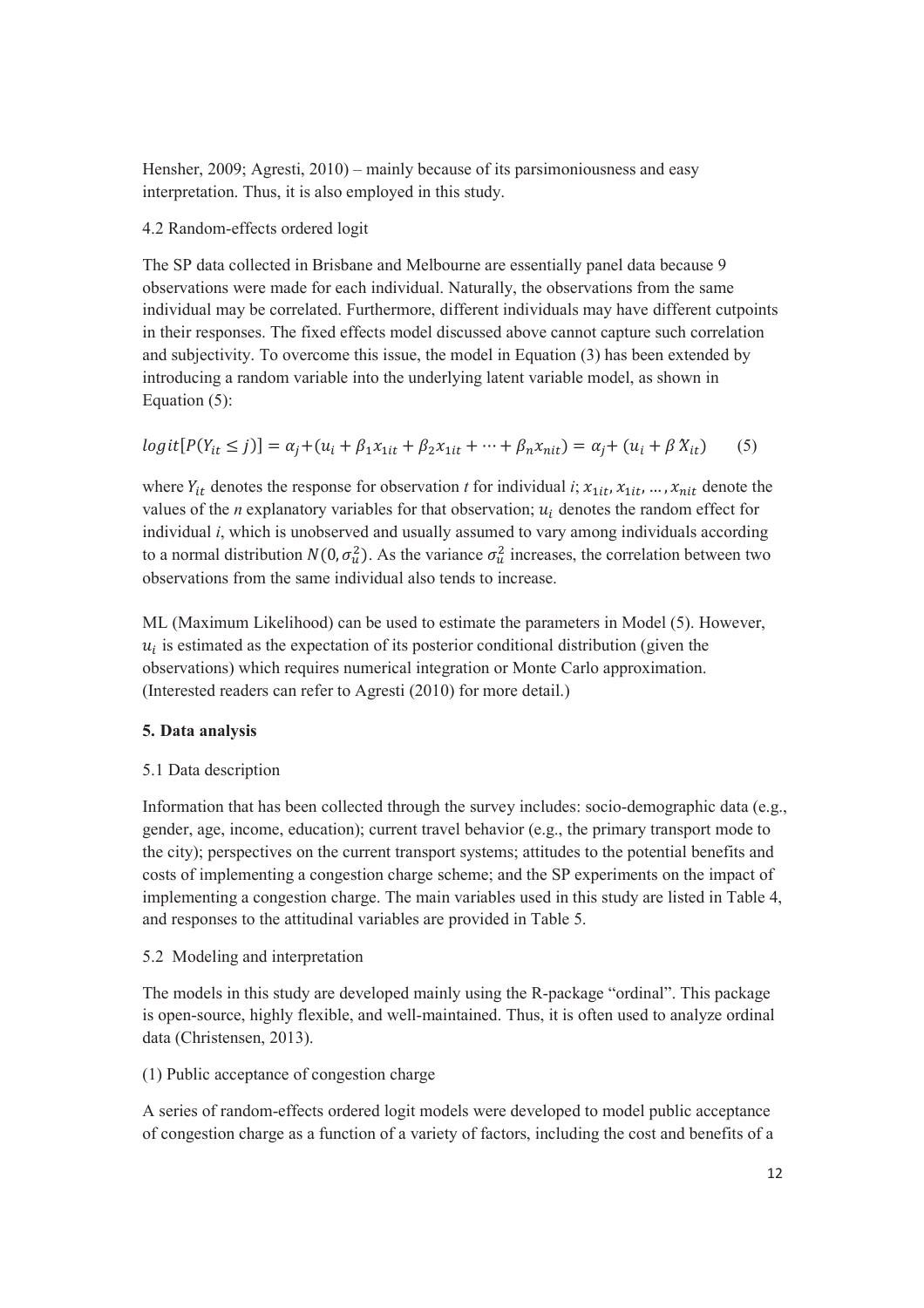congestion charge, socio-demographic features, and attitudes. After estimating and comparing several random-effects ordered logit models, the model with the best performance was selected; this is presented in Table 6. As shown in this table, the model demonstrates an excellent fit to the data. Notable random effects exist in the data, as evidenced by the significant variance (4.625).

# **Table 5**

Table 6 shows that *'charge increase'*, *'fuel consumption (journey time) decrease'*, and *'bus fare decrease'* significantly affect respondents' acceptance of congestion charge. More specifically, for a given respondent, for a unit increase of charge, the estimated odds of Response 5 "strongly support" instead of other categories (e.g., "support", "neutral") or Response 4 "support" instead of Responses 1, 2, or 3 will decrease by *(1- exp(-0.203)) ×100%=18%*; for a unit decrease in fuel consumption and in bus fare, the estimated odds of Response 5 "strongly support" instead of other categories (e.g., "support", "neutral", etc.) or Response 4 "support" instead of Responses 1, 2, or 3 will increase by *(exp(0.029)- 1)×100%=2.9%* , and *(exp(0.027)-1)×100%=2.7%*, respectively.

Meanwhile, socio-demographic features also have a significant impact on respondents' acceptance of the congestion charge. When controlling for other factors, for a respondent whose primary transport mode is public transport, or cycling and walking, the estimated odds of Response 5 "strongly support" instead of other categories (e.g., "support", "neutral") or Response 4 ("support") instead of Responses 1, 2, or 3 will increase respectively by *301%* and *298%*, relative to a respondent whose primary transport mode is private vehicles, and has the same random effects value.

Perceptions (attitudes) also have a notable influence on respondents' acceptance of implementing the congestion charge. Overall, the stronger respondents believe that implementing the charge can help protect the environment by reducing vehicle emissions, the more supportive of the charge they become. In contrast, the stronger respondents believe that the congestion charge would decrease their travel to the city for shopping or entertainment, the less supportive of it they become. More specifically, for a given respondent, for a unit increase in the respondent's level of support for the statement that *implementing a congestion charge can help protect the environment by reducing vehicle emissions*, the estimated odds of Response 5 "strongly support" instead of other categories (e.g., "support", "neutral") or Response 4 "support" instead of Responses1, 2, or 3 will increase by *203%*. However, for a unit increase in the respondent's level of support for the statement that *the congestion charge would make me travel to the city for shopping or entertainment less frequently*, the estimated odds of Response 5 "strongly support" instead of other categories (e.g., "support", "neutral") or Response 4 "support" instead of Responses 1, 2, or 3 will decrease by *36%*.

## **Table 6**

(2) Public acceptance of bus transport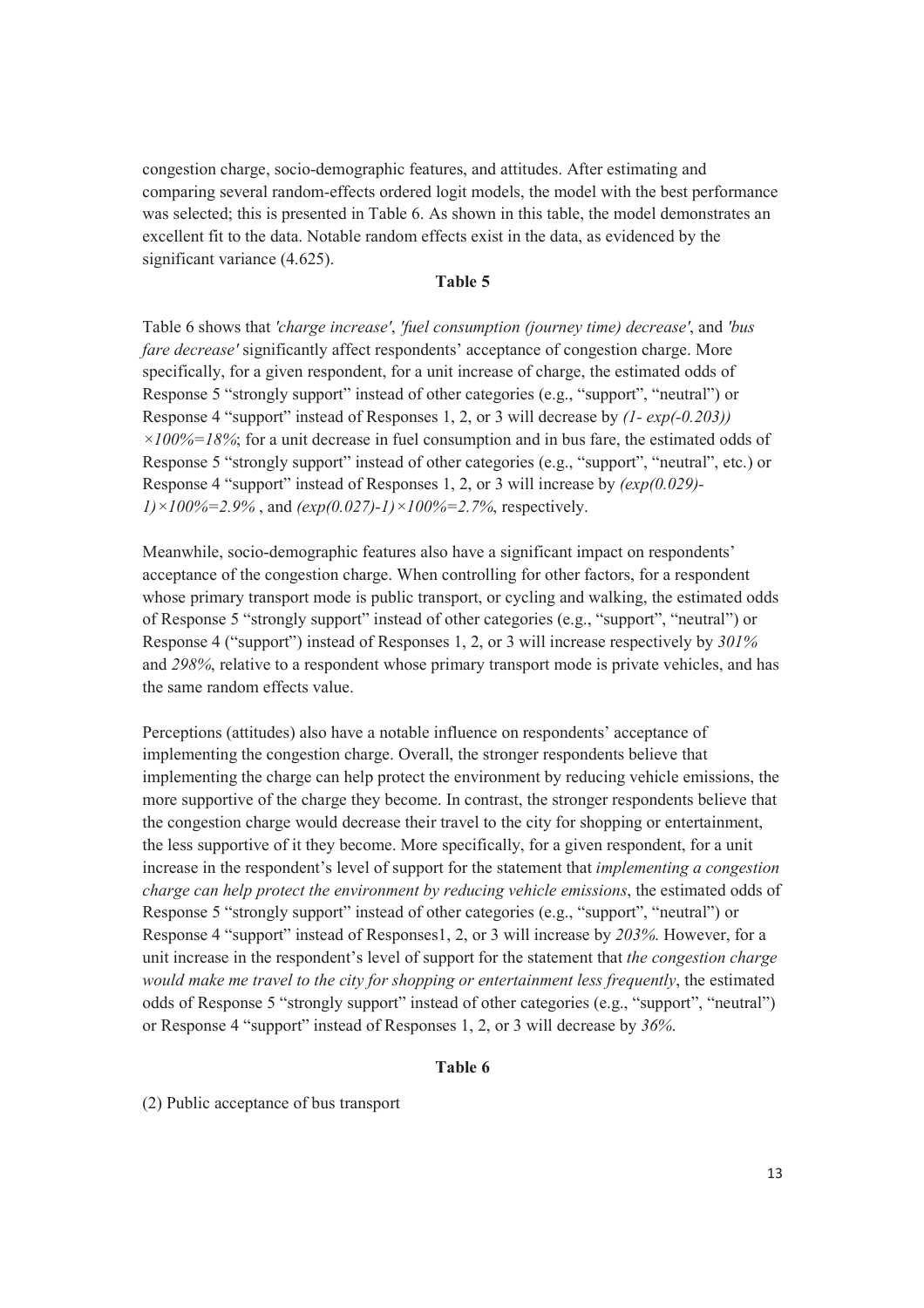Similar to the model for public acceptance of the congestion charge, a series of randomeffects ordered logit models were estimated and compared, with the intent of measuring the relationship between public acceptance of bus transport and potential contributing factors (e.g., cost and benefits of congestion charge, socio-demographic features, and attitudes). The final model is summarized in Table 7. Notable random effects exist in the data, as evidenced by the significant variance (9.875).

Table 7 shows that *'congestion charge increase'*, *'fuel consumption decrease'*, and *'bus fare decrease'* significantly affect respondents' likelihood of taking a bus to the city. More specifically, for a given respondent, for a unit increase of charge, the estimated odds of Response 5 "very likely (taking a bus)" instead of other categories (e.g., "likely", "neutral") or Response 4 "likely (taking a bus)" instead of Responses 1, 2, or 3 will increase by *9.9%*; for a unit decrease in fuel consumption, the estimated odds of Response 5 "very likely (taking a bus)" instead of other categories (e.g., "likely", "neutral") or Response 4 "likely" instead of Responses 1, 2, or 3 will decrease by *1.3%*; for a unit decrease in bus fare, the estimated odds of Response 5 "very likely" instead of other categories (e.g., "likely", "neutral") or Response 4 "likely" instead of Responses 1, 2, or 3 will increase by *5.2%*.

Meanwhile, it is observed that the primary transport mode also has a significant influence on the likelihood of taking a bus. Relative to a respondent whose primary transport mode is private vehicle, and controlling for other factors including random effects, for a respondent whose primary transport mode is public transport, or cycling and walking, the estimated odds of Response 5 "very likely (taking a bus)" instead of other categories (e.g., "likely", "neutral") or Response 4 "likely (taking a bus)" instead of Responses 1, 2, or 3, will increase by  $exp(3.663)=39$  times, and  $exp(3.546)=35$  times, respectively.

The influence of perceptions or attitudes on respondents' likelihood of taking a bus is significant. The stronger respondents believe that *implementing a congestion charge can help protect the environment by reducing vehicle emissions,* the more likely they will be to take a bus to the city. More specifically, for a unit increase in a respondent's level of support for the statement, the estimated odds of Response 5 "very likely (taking a bus)" instead of other categories (e.g., "likely", "neutral") or Response 4 "likely (taking a bus)" instead of Responses 1, 2, or 3 will increase by *96%*.

Furthermore, respondents' level of support for implementing the congestion charge has a strong impact on their likelihood of taking a bus. For a given respondent, a unit increase in the level of support for the implementation of the congestion charge increases the estimated odds of Response 5 "very likely (taking a bus)" instead of other categories (e.g., "likely", "neutral") or Response 4 "likely (taking a bus)", instead of Responses 1, 2, or 3 by *45%*.

However, this result should be treated with caution because the direction of causality between respondents' level of support for implementing the congestion charge and their likelihood of taking a bus is ambiguous. This complexity is also reflected in the fact that the respondents from both cities were divided over the statement that the congestion charge would make them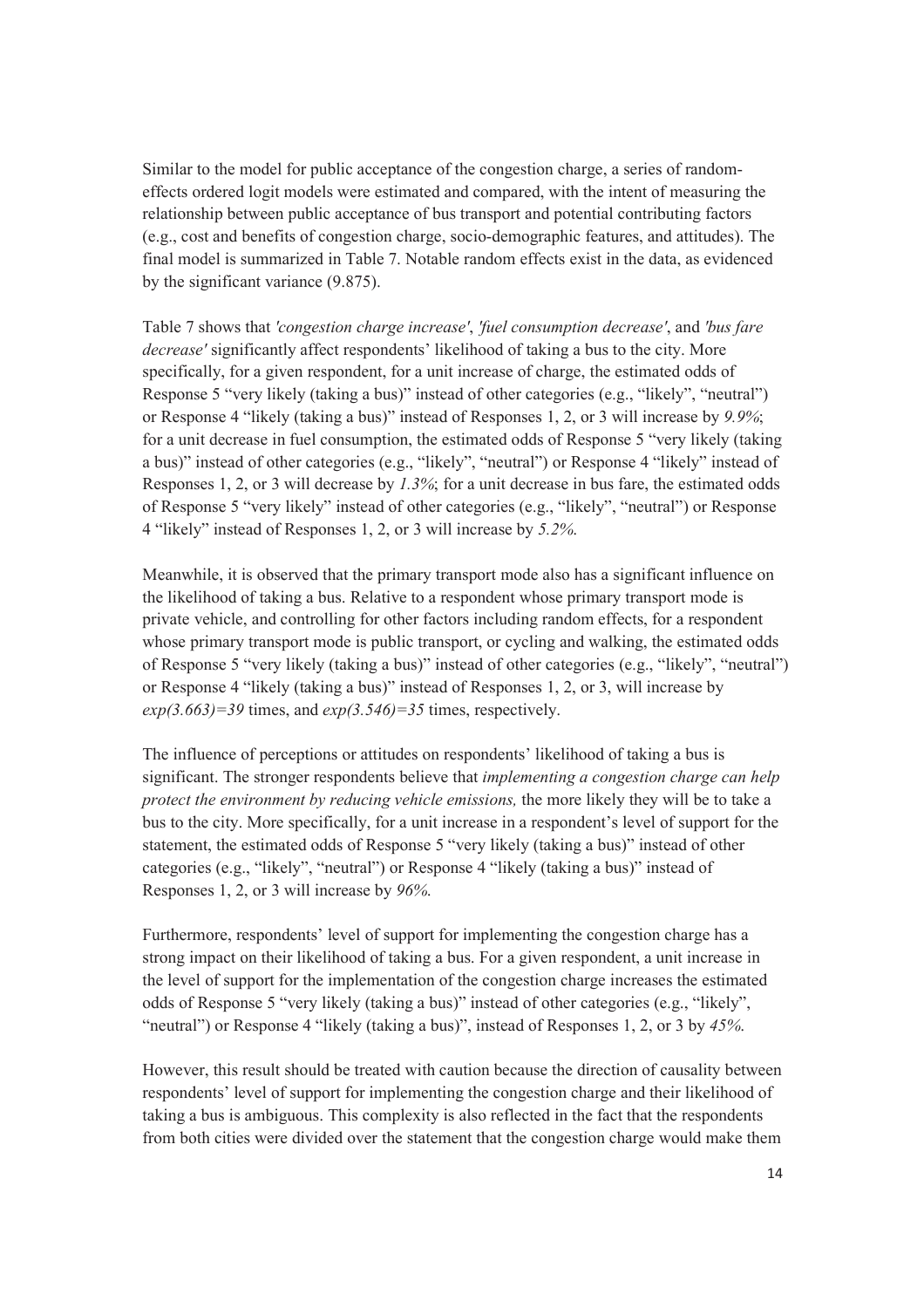use public transport more often for travelling to the city, as shown in Figure 1. To shed some light on this ambiguity, we divided the respondents to two groups: bus riders whose primary transport mode is bus and non bus riders whose primary transport mode is not bus. For each group, the correlation between these two factors were calculated and summarized in Table 8. To make the results more reliable, both Pearson (it assumes a linear relationship between two variables) and Spearman (no linearity is assumed) correlations were calculated. As this table shows, significant and positive Pearson (and Spearman) correlations between these two factors are obtained for each group, which confirms the modelling result in Table 7. However, these positive correlations for each group should be interpreted differently: For bus riders, these correlations indicate that the more likely they take a bus, the greater support they give for implementing the congestion charge; for non bus riders, the causality should be the opposite: the greater support they give for implementing the congestion charge, the more likely they take a bus.

To gain more insight on the causality path of between respondents' level of support for implementing the congestion charge and their likelihood of taking a bus, correlation between *TransitMore* and user group status (i.e., bus riders vs. non bus riders) was also tested to gauge user group status' potential impact on stated would-be transit usage because of the implementation of a congestion charge scheme. As shown in Table 8, a significant and positive correlation exists between user group status and *TransitMore*. This result complements the discussion above and indicates that the direction of causality between these two factors is likely to be different for different user groups. Such consistency of these analyses from different perspectives underscores the reliability and trustworthiness of our study.

### **Table 7**

### **Table 8**

# (3) City difference

To visually compare the two cities' support level of implementing a congestion charge, violin plots were produced, as shown in Figure 2. Although the violin plots show notable similarities between the two cities' attitudes to a congestion charge and to bus use, they clearly indicate that respondents from Brisbane are generally more favorably disposed to both; this is consistent with the results shown in Table 6 and Table 7. The models in Table 6 and Table 7 clearly show the city differences in public acceptance of a congestion charge and the likelihood of taking a bus. As shown in Table 6, controlling for other factors and for random effects, a respondent from Melbourne is generally less supportive of a congestion charge compared with a respondent from Brisbane (i.e., the estimated odds will decrease by *95%*). As shown in Table 7, controlling for other factors and random effects, a respondent from Melbourne is generally less likely to take a bus compared with a respondent from Brisbane (where the estimated odds will decrease by *53%*).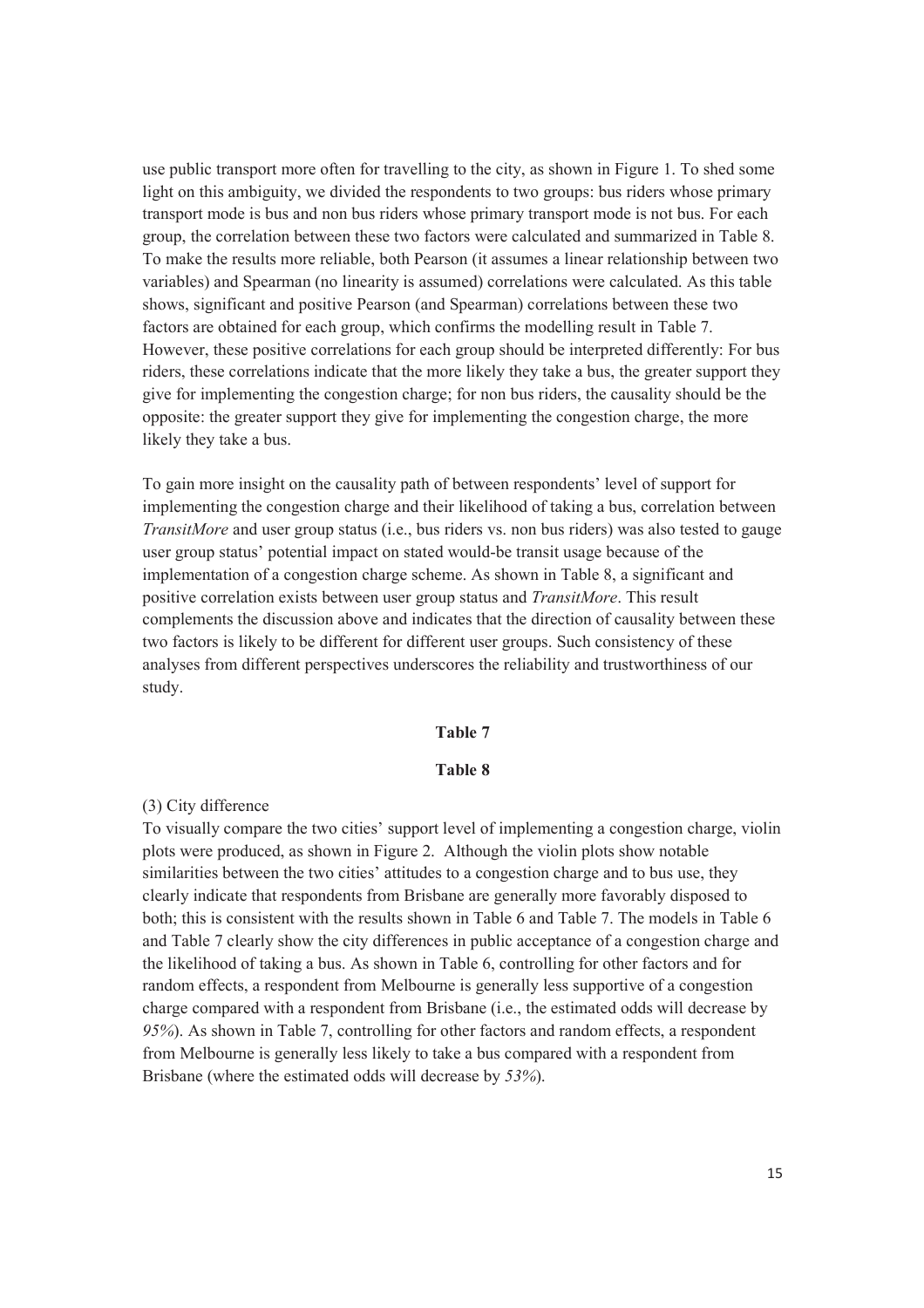As shown in Figure 1, between the respondents from Brisbane and from Melbourne, there exist notable differences in age, income, education, attitudes and perceptions towards implementing a congestion charge scheme. Some of these differences may have impact on the different support levels to implementing a congestion charge scheme in these two cities. To better understand factors that may contribute to such city difference, interactions between city and respondents' background, attitudes, and perceptions, and these interactions' contribution to the city difference in acceptability of a congestion charge were scrutinized. Result (see Table 6) shows that interactions between *BadEconomy* and *City* (i.e., *BadEconomyMelbourne*), between *TransitMore* and *City* (i.e., *TransitMoreMelbourne*), and between *Education* and *City* (i.e., *EducationMelbourne*) are significant factors. More specifically, while for the respondents from Brisbane, their acceptability of a congestion charge was not influenced by: education, the extent to which they agreed with the following statements: implementing a congestion charge is not good for the economy because people would travel to the city less frequently, and the congestion charge would make them use public transport more often for travelling to the city, this is not the case for the respondents from Melbourne. Generally, if a respondent from Melbourne more strongly believed that a congestion charge would have negative impact on economy, this person's support level to a congestion charge would decrease; if a respondent from Melbourne stated that public transport would be more frequently used for travelling to the city, this person's support level to congestion charge would increase; in addition, a respondent from Melbourne with a higher educational background shows a higher level of acceptance of congestion charge compared with these with a lower educational background.

## Figure 2

Another possible reason for the city difference is that toll roads are prevalent in Melbourne, while they are rare in Brisbane. Thus, respondents' attitudes to the current toll roads in Melbourne may have a significant influence on their attitudes to the implementation of a congestion charge. To test this hypothesis, a separate model was developed for respondents in Melbourne (a separate model for respondents in Brisbane was also developed and summarized in Table A, Appendix), so as to capture the relationship between attitudes to tolls and attitudes to a congestion charge, as shown in Table 9. Again, significant random effects exist in the data (variance=3.465). Compared with the model in Table 6, attitudes to existing tolls were, indeed, strongly correlated with levels of support for congestion charge. For a given respondent, the stronger their support for the current toll highways in Melbourne, the more supportive they were of the congestion charge. More specifically, for a unit increase in a respondent's level of support for the current toll highways in Melbourne, the estimated odds of Response 5 "strongly support (implementing the congestion charge)" instead of other categories (e.g., "support", "neutral") or Response 4 "support (implementing the congestion charge)" instead of Responses 1, 2, or 3 increases by *98%*. This finding is not surprising because both congestion charge and tolls are road pricing, and experience with one can naturally have impact on perceptions to the other (Small and Gomez-Ibanez 1998; FHWA 2014).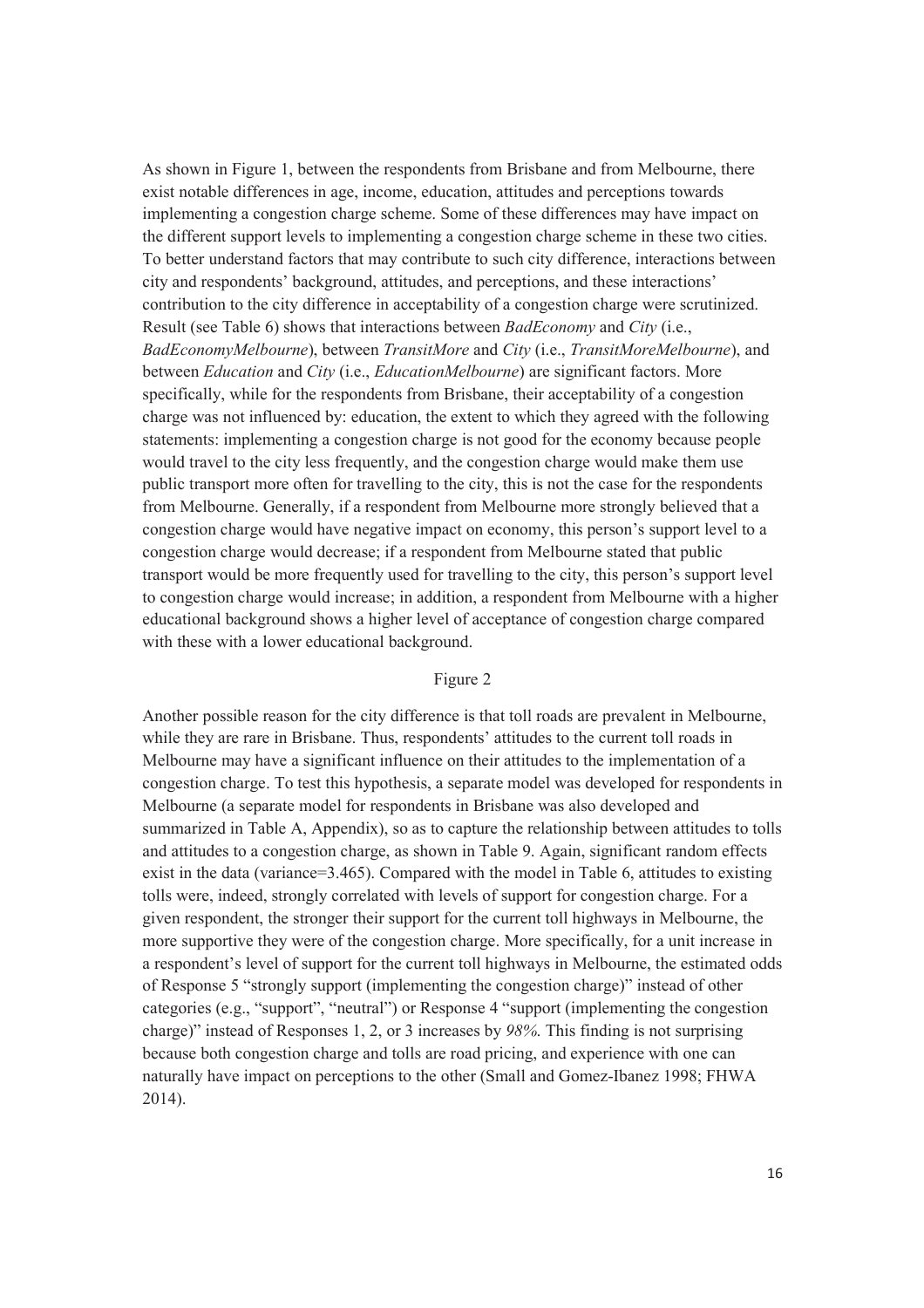It is also worthy of pointing out that in this model *BadEconomy*, *TransitMore*, and *Education* again appear to be significant with signs consistent with what are in Table 6, which indicates the reliability of our analysis.

### **Table 9**

Finally, to further explain the city differences, a correlation matrix is produced as shown in Table 10. This table reveals that correlation patterns among these factors are similar across Brisbane and Melbourne. Some factors are significantly correlated with each other in both cities (e.g., *BadEconomy* and *ToCityLess*). The main difference is that in Melbourne *Tolls* is significantly correlated with *ReduceEmis*, *ToCityLess*, and moderately correlated with *Education* (i.e., a respondent with a higher educational qualification tends to have a higher support level to the existing toll highways, compared with one a lower educational qualification.). Thus, confounding effect from significant correlations between some of the factors may also (partially) cause the city differences.

### **Table 10**

### **6. Discussion and conclusions**

Gaining public support is critical for successfully implementing a congestion charge. To better understand factors that have a potentially significant influence on public support for the charge, a paper-based survey was conducted in two Australian capital cities – Brisbane and Melbourne. The respondents' level of support for a congestion charge and their propensity for taking a bus to city areas have been measured on the 5-point Likert scale through a series of stated preference experiments, and the use of socio-demographic and attitudinal information. Based on the survey data, the random-effects ordered logit models have been applied to identify significant factors, and to quantify their relationship with respondents' level of support for a congestion charge and their likelihood of taking a bus. The data analyses show that significant correlation and subjectivity exist within the responses in the survey data; this indicates the necessity of considering random effects. Major findings from the analysis are discussed below in relation to the literature reviewed.

First, as expected, the amount of the congestion charge and the direct financial benefits of implementing the congestion charge – a decrease in fuel consumption (travel time) for private vehicle users, and a decrease in bus fare for transit users – have an important and positive influence on respondents' level of support for implementing the congestion charge and on their likelihood of taking a bus to city areas. The financial cost can have significant impact on personal freedom. If the amount of the congestion charge is high, some people will be forced to give up the freedom of driving. Our finding is consistent with the literature that acceptability of congestion charge decreases if people regard it as an infringement of personal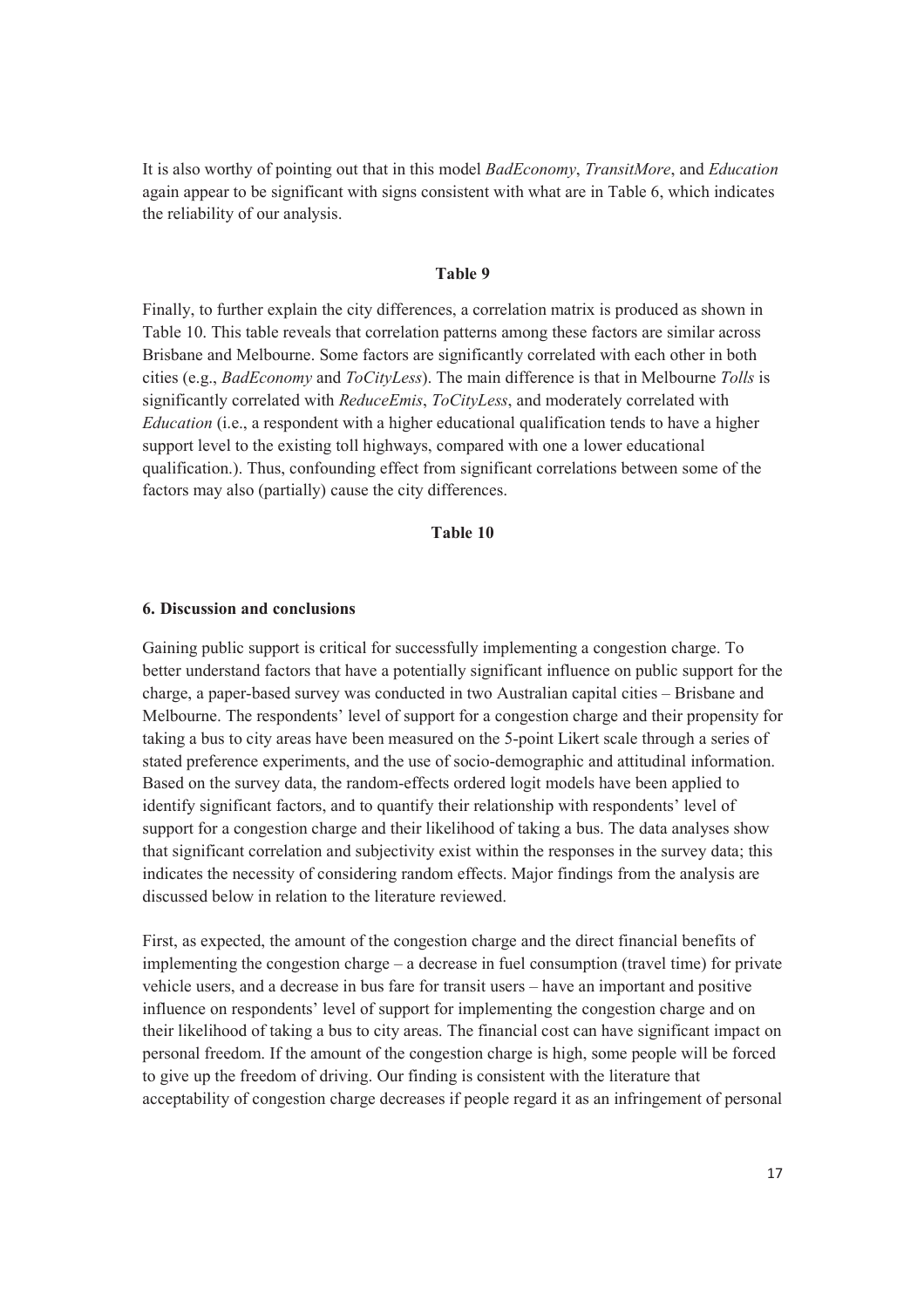freedom (Jakobsson et al., 2000; Brehm, 1966; Steg, 1996; Tertoolen et al., 1998; Baron and Jurney, 1993; Kim et al., 2013).

Similarly, our analysis shows that anticipated behavioural adaptation induced by the congestion charge influences acceptability because such behavioral adaptation can be undesirable (e.g., (forced) lower frequency of travelling to the city) to an individual and thus be regarded as the infringement of personal freedom, too. More specifically, the more respondents agree with that congestion charge would make them travel to the city for shopping or entertainment less frequently, the less unlikely they would support congestion charge.

Meanwhile, respondents' perception of the congestion charge's contribution in protecting the environment by reducing vehicle emissions has a significant impact on their support for its implementation. Generally, the greater extent to which respondents agreed with that congestion charge can protect the environment by reducing vehicle emissions, the higher level of support they showed for the congestion charge. In contrast, congestion charge's role in reducing congestion has no significant influence on acceptability. This finding has two implications: on the one hand, it confirms that perceived effectiveness is a significant determinant of a congestion charge's acceptability as widely reported in the literature (e.g., Bartley, 1995; Taylor et al., 2010). On the other hand, when policy makers are implementing a congestion charge, they need to be cautious about what is the targeted problem (effectiveness). The targeted problem (effectiveness) can be different in different cities. After reviewing existing congestion charge schemes for FHWA, Bhatt et al. (2008) commented that pollution rather than congestion may be the most central problem for pricing. As revealed in our study, when promoting congestion charge in Brisbane and Melbourne, it seems to be more appropriate to emphasize the effectiveness on reducing vehicle emissions. Reducing congestion should be treated as secondary. This is not surprising because traffic congestion in Brisbane or in Melbourne is not particularly serious, compared with those in other big cities, such as New York City, and Beijing. There are excellent public transport systems in both cities. In addition, Australia is a nation well-known for its sustainability consciousness, and its public is generally keen for environment protection. For example, the environment is often ranked a top issue to voters (ABC, 2013); the world's first Green party is in Australia and the environmental movement in Australia is the first in the world to become a political force (Australian Greens, 2014). A message to policy makers is that to increase its acceptability, a congestion charge scheme needs to be designed to and promoted to meet scheme concerns.

Generally the respondents in both cities were not concerned with congestion charge's unfairness to the poor. Distributional or equity effect of congestion charge was investigated by many researchers, and the most debated question is whether congestion charge is unfair to the poor. This was also one major concern voiced when people were protesting over the congestion charge in London (Banister, 2003; Litman, 2011). Contradictory conclusions were drawn by different studies (Richardson, 1974; Arnott et al., 1994; Eliasson and Mattsson, 2006). Eliasson and Mattsson (2006) developed a method to quantitatively assess equity effects of congestion charge, and concluded that the initial travel patterns and revenue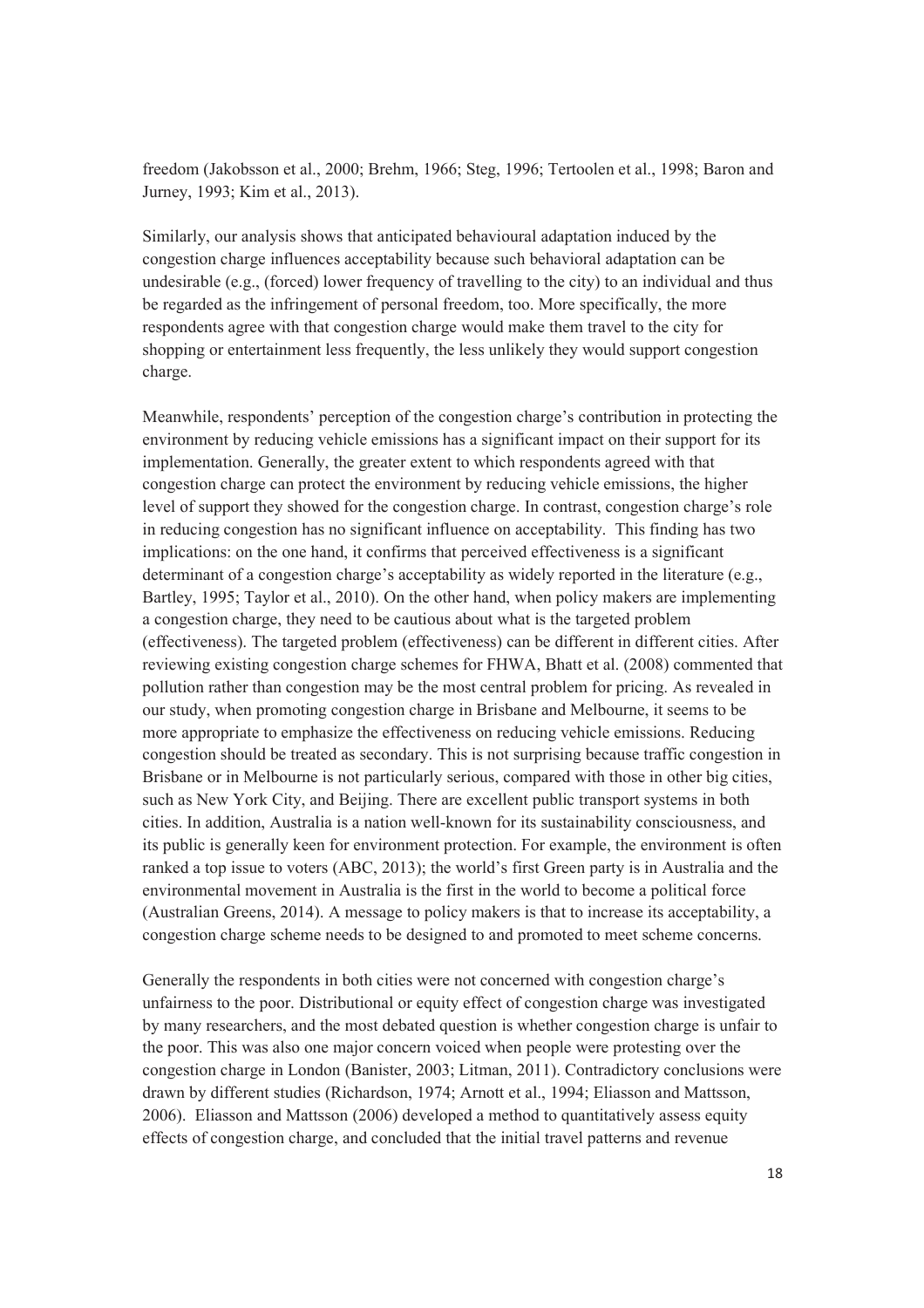redistribution are two most important factors for the net impact of congestion charge. This can well explain the phenomenon discovered in our survey: respondents' seemingly indifference to congestion charge's unfairness to the poor. Both cities currently have excellent public transport systems (e.g., public bike-hire system, passenger train services and busways in Brisbane that comprise grade-separated bus-only corridors; the world's largest tram network, bus and coach service, the metro railway network, and public bike-hire system in Melbourne) (TransLink, 2014; PTV, 2014), which provides decent alternatives for people with financial difficulty to meet their travel needs. Moreover, public transport service's quality would be further improved by using part of the revenue collected from congestion charge, which in turn would benefit the poor. These facts can also explain that no linkage between support level of congestion charge and sufficiency of the existing public transport systems was detected in either city (respondents had some concern with congestion charge's pressure on the existing transport systems as shown in Figure 1; however, such concern is not strong enough to influence their support level of congestion charge).

Revenue redistribution is often regarded as a key factor for public acceptance of congestion charge (Zhao et al., 2010; Pike, 2010). However, our analysis shows that revenue redistribution has little impact on respondents' acceptance of congestion charge in both cities. A possible reason is that revenue redistribution is related to perceived fairness of the congestion charge scheme (Eliasson and Mattsson, 2006), which means that impact of revenue redistribution can have been (partially) captured by that of perceived fairness. Another possible reason is that respondents' preferences for revenue redistribution can be different from the two provided in the survey. As Bhatt et al. (2008) argued that revenues directed towards transit and/or road infrastructure improvements may gain support amongst some people, but may compete with other preferences amongst others.

Strong linkage exists between respondents' support for the congestion charge and the likelihood of their taking a bus. Although this is consistent with the often-reported observation that patronage of public transport increases after the introduction of a congestion charge scheme (e.g., London, Stockholm), the direction of causality between them is ambiguous. For non bus riders, the greater support they give for implementing the congestion charge, the more likely they take a bus. However, for bus riders, the causality should be reverse: the more likely they take a bus, the greater support they give for implementing the congestion charge.

Our analysis also reveals the significant influences of respondents' sociodemographic background on acceptability of congestion charge. For example, respondents' current primary transport mode for travelling to the city areas has a pronounced impact on their support for implementing congestion charge. Respondents whose primary transport mode is public transport or cycling and walking show much stronger support for the congestion charge than their counterparts who primarily drive to the city. This supports the conclusion in Eliasson and Mattsson (2006) that initial travel pattern is a critical factor determining a congestion charge's net effects on people's everyday life. While Rentzou et al. (2011) found income influences the level of acceptance in Athens, most studies (e.g., Jaensirisak et al., 2005; Bhatt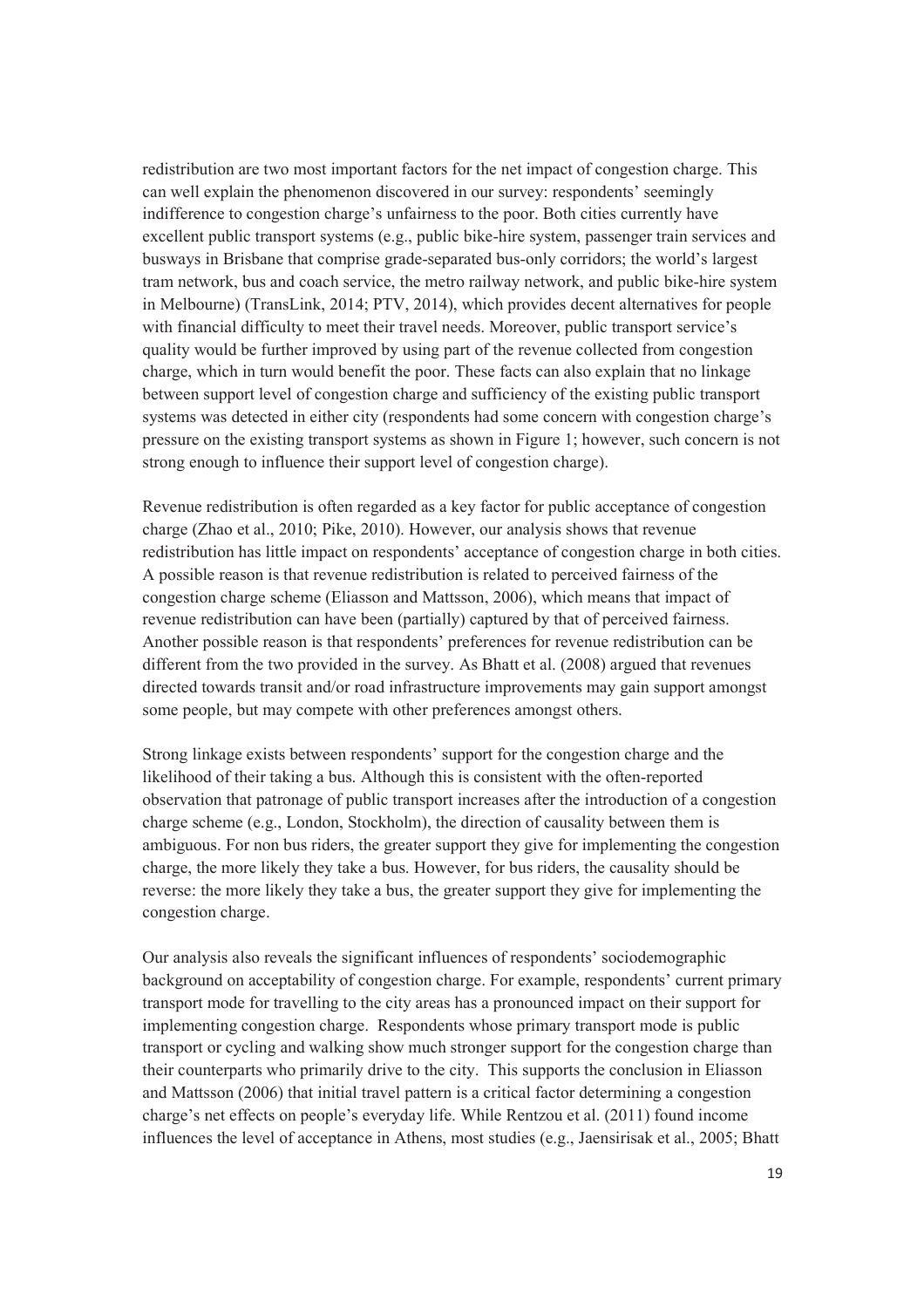et al., 2008) did not find any significant influence of income on acceptability of congestion charge. Our analysis also shows that acceptability of congestion charge does not vary significantly across different income groups. Education can also be a significant factor in acceptability of congestion charge; however, we were unable to find its impact amongst respondents in Brisbane.

While a few studies investigated cultural difference in congestion charge's acceptability using samples from different countries (e.g., Schmöcker et al., 2012; Kim et al., 2013), another unique contribution of this study is that our analysis clearly shows the existence of notable difference across cities within the same culture. Controlling for other factors and random effects, a respondent from Melbourne is generally less supportive of the congestion charge, compared with a respondent from Brisbane. Similarly, controlling for other factors and random effects, a respondent from Melbourne is generally less likely to take a bus compared with a respondent from Brisbane. Our analysis shows that this phenomenon can be (partly) explained by sociodemographic differences, perceptional (attitudinal) differences, and specifics of the current transport systems (e.g., the prevalence of toll highways in Melbourne, compared with the situation in Brisbane). The existence of city difference even within the same culture highlights the complexity of understanding, promoting, and gaining acceptability of congestion charge. Factors and their relative importance should be locationspecific and scheme-specific. This also partly explains why contradictory conclusions were often reported in the literature.

Finally, because of the SP method used in this study to gauge respondents' sensitivity to different amounts of congest charge, results from this study can be useful for predicting travel demand by considering congestion charge's impact. More specifically, congestion charge's impact on travellers' mode choices can be better estimated using the results (or methods) of this study, such as the percentage of increased demand on bus, and the percentage of decreased demand on car. In addition, these results can also be utilized to assess the effectiveness (benefits) of implementing a congestion charge, such as its effectiveness on congestion mitigation, on fuel conservation, and on environment protection. However, caution should be exercised for any predicting activities based on SP experiments because inconsistency may exist between people's stated preferences and their actual choices (Train and Wilson, 2009).

The findings from this study can provide valuable guidance for policy makers in developing effective promotional strategies to increase public support for the congestion charge. However, the findings need to be verified by using a larger sample. Meanwhile, it should be noted that gaining political support is also a vital issue; however, this political aspect of the issue was beyond the scope of this work, and is a topic for future research.

**Acknowledgements**: The authors were grateful for two anonymous reviewers' insightful and constructive comments, which have significantly improved this paper's quality. This research was partially funded by the United States Studies Centre at the University of Sydney, by the Early Career Academic Development program at Queensland University of Technology, and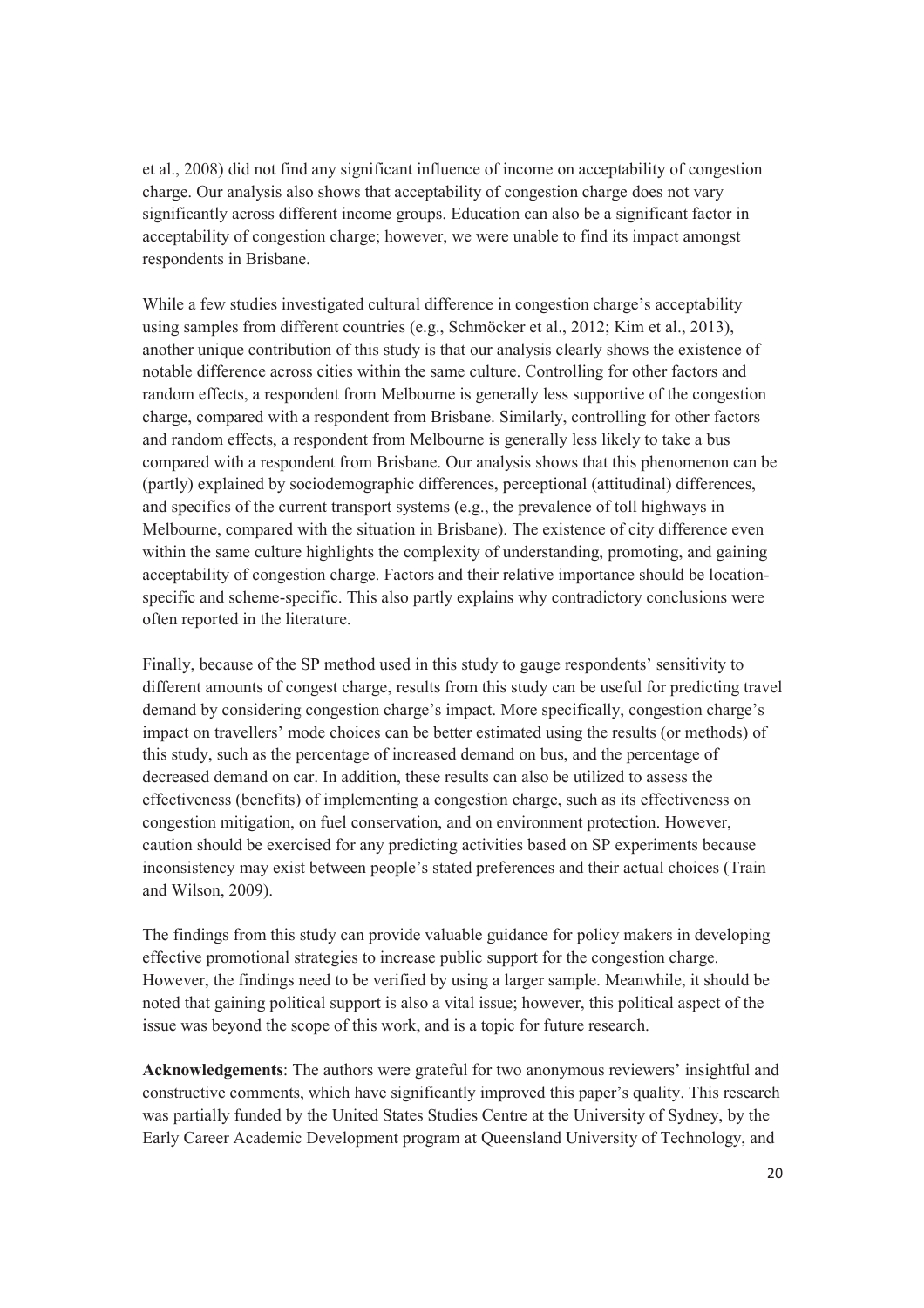by the Faculty of Engineering Seed Funding Scheme at Monash University. The efforts by Ms. Xiaoying Cao, Ms. Alisa Redsell, Mr. Sam Hughes on collecting survey data in Melbourne are appreciated. Also, the first author would like to thank Dr Rune Haubo Bojesen Christensen at Technical University of Denmark for discussions on using the R-package "*ordinal*".

## **References**

ABC (2013). Vote compass: the most important issues to voters. http://www.abc.net.au/news/2013-08-09/vote-compass-data-results-importantissues/4872896; accessed on 27/03/2014.

Agresti, A. (2010). Analysis of ordinal categorical data. Second Edition. John Wiley & Sons.

Aldy, J. E., Krupnick, A. J., Newell, R. G., Parry, I. W. H., Pizer, W. A. (2010). Designing climate mitigation policy. Journal of Economic Literature 48 (4), 903 – 934.

Arnott, R., de Palma, A., Lindsey, R. (1994). The welfare effects of congestion tolls with heterogeneous commuters. Journal of Transport Economics and Policy 28, 139–161.

Australian Greens (2014). History. http://greens.org.au/our-story. accessed on 27/03/2014.

Banister, D. (2003). Critical pragmatism and congestion charging in London. International Social Science Journal, 55(2), 174–174.

Baron, J., Jurney, J. (1993). Norm against voting for coerced reform. Journal of Personality and Social Psychology 64, 347–355.

Bartley, B., (1995). Mobility impacts, reactions and options, traffic demand management options in Europe: the MIRO project. Traffic Engineering and Control 36, 596–603.

Bhatt, K., Higgins, T., Berg, J. T. (2008). Lessons learned from international experience in congestion pricing. US Department of Transportation & Federal Highway Administration.

Bonsall, P.W., Lythgoe, W.F. (2009). Factors affecting the amount of effort expended in responding to questions in behavioural choice experiments. Journal of Choice Modelling 2 (2), 99–119.

Bonsall, P.W., Shires, J., Ngoduy, D., Link, H., Becker, A., Papaioannou, P., Xanthopoulos, P. (2007). Optimal complexity of prices for transport infrastructure, Deliverable 6 of GRACE. Leeds.

Brehm, J.W. (1966). A theory of psychological reactance. Academic Press, New York.

Bristow, A. L., Wardman, M., Zanni, A. M., Chintakayala, P. K. (2010). Public acceptability of personal carbon trading and carbon tax. Ecological Economics 69, 1824 – 1837.

BTRE, (2007). Estimating urban traffic and congestion cost trends for Australian cities, Bureau of Transport and Regional Economics, Department of Transport and Regional Services, Canberra, Australia.

ChoiceMetrics, (2012). Ngene 1.1.1 User Manual & Reference Guide, Australia.

Christensen, R.H.B. (2013). Analysis of ordinal data with cumulative link models – estimation with the R-package ordinal. http://cran.r-project.org/web/packages/ordinal/index.html (accessed on March 1 2013)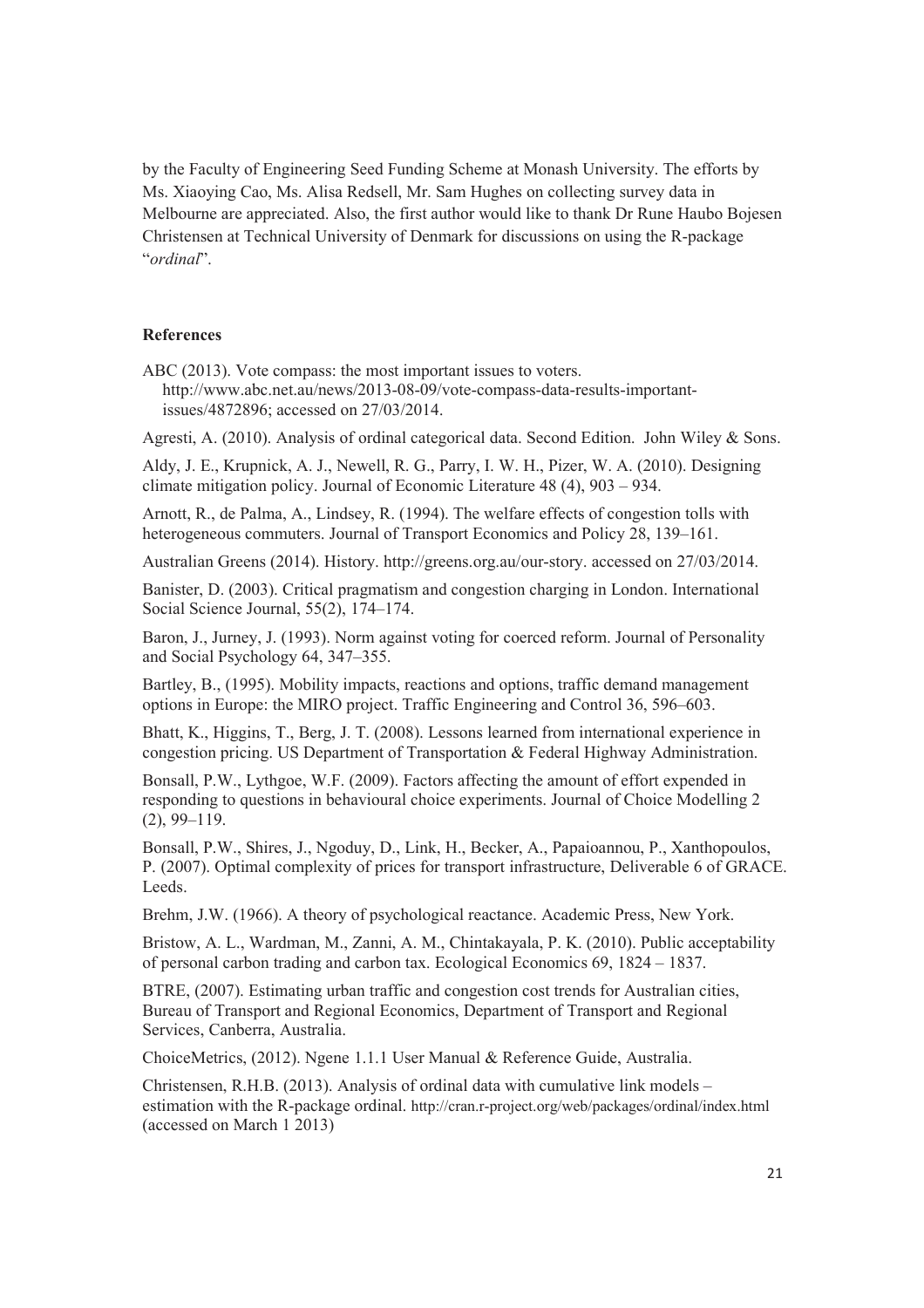Clee, A. (2007). Driving away the traffic: What lessons can New York learn from London and Stockholm's experiences with congestion charging? Tufts University.

Council of Capital City Lord Mayors (CCLM) (2013.) National Urban Policy discussion paper, Australia.

Department of Transport, (2008). Investing in Transport - Chapter 4: Melbourne's roads more traffic, more congestion. [Online] Available at:

http://www.transport.vic.gov.au/research/research-and-policy-development-

publications/investing-in-transport-report/investing-in-transport-chapter-4-melbournes-roadsmore-traffic,-more-congestion.

Dresner, S., Dunne, L., Clinch, P., & Beuermann, C. (2006). Social and political responses to ecological tax reform in Europe: an introduction to the special issue. Energy Policy, 34(8), 895-904.

Eliasson, J. (2009). A cost–benefit analysis of the Stockholm congestion charging system. Transportation Research Part A, 43(4), 468-480.

Eliasson, J., Hultkrantz, L., Nerhagen, L., Rosqvist, L. S. (2009). The Stockholm congestion– charging trial 2006: Overview of effects. Transportation Research Part A, 43(3), 240-250.

Eliasson, J., Mattsson, L. (2006). Equity effects of congestion pricing quantitative methodology and a case study for Stockholm. Transportation Research Part A 40, 602 – 620.

Ferraro, P. J., Miranda, J. J. (2013). Heterogeneous treatment effects and mechanisms in information-based environmental policies: Evidence from a large-scale natural field experiment. Resource and Energy Economics, 35(3), 356-379.

Federal Highway Administration (FHWA), 2014. Road pricing. U.S. Department of Transportation. http://www.fhwa.dot.gov/ipd/revenue/road\_pricing/; accessed on 10 October 2014.

Francke, A., Kaniok, D. (2013). Responses to differentiated road pricing schemes. Transportation Research Part A 48, 25 – 30.

Fujii, S. (2005). A condition for development of trust in government. Japanese Journal of Experimental Social Psychology 45 (1), 27-41.

Fujii, S., Gärling, T., Jakobsson, C., Jou, R.C. (2004). A cross-country study of fairness and infringement on freedom as determinants of car owners' acceptance of road pricing. Transportation 31, 285–295.

Gärling, T., Jakobsson, C., Loukopoulos, P., Fujii, S. (2008). Acceptability of road pricing. In: Verhoef, E., Bliemer, E., Steg, L., Van Wee, B. (Eds.), Pricing in Road Transport: Multidisciplinary Perspectives. Edward Elgar, Cheltenham.

Gaunt, M., Rye, T. & Allen, S. (2007). Public acceptability of road user charging: The case of Edinburgh and the 2005 Referendum. Transport Reviews: A Transnational Transdisciplinary Journal, 27(1), 85-102.

Greene, W. H., Hensher, D. A. (2009). Modeling ordered choices: A primer. Cambridge University Press.

Hårsman, B. and Quigley, J. M. (2010). Political and public acceptability of congestion pricing: Ideology and self-interest. Journal of Policy Analysis and Management, 29(4), 854– 874.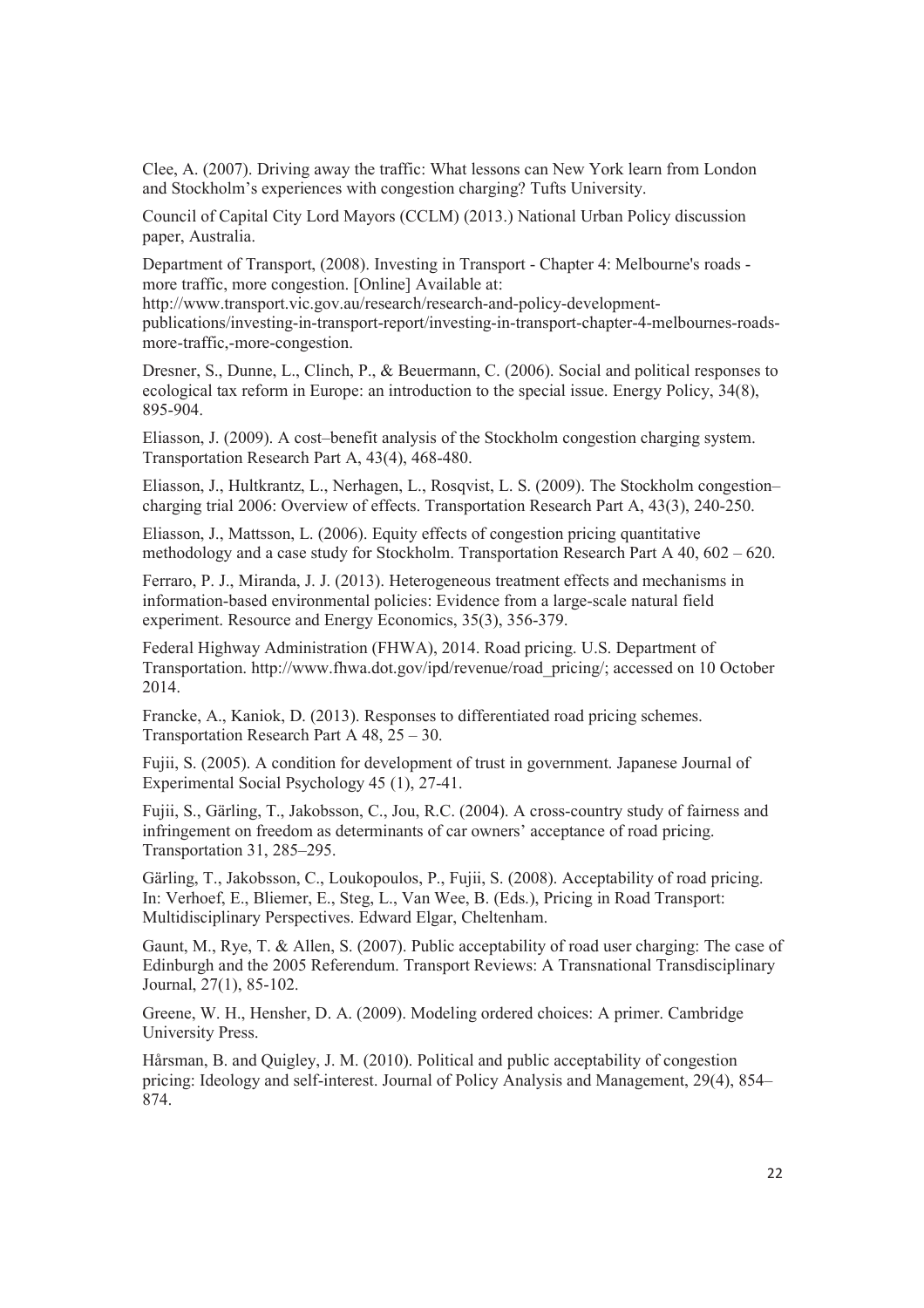Hatori T, Fujii S. (2008). The mass man as defector: Implications of Ortega's ''the rebellion of the masses'' on social dilemma research. International Journal of Psychology 4(3): 431.

Hau, T.D. (1990). Electronic Road Pricing: Developments in Hong Kong 1983-1989. Journal of Transport Economics and Policy, 24(2), 203-214.

Hensher, D. A. (2004). Accounting for stated choice design dimensionality in willingness to pay for travel time savings. Transportation Research Part B, 38, 425-446.

Hensher, D. A. and Li, Z. (2013). Referendum voting in road pricing reform: A review of the evidence. Transport Policy, 25, 186-197.

Hensher, D. A. and Rose, J. (2007). Development of commuter and noncommuter mode choice models for the assessment of new public transport infrastructure projects: A case study. Transportation Research Part A, 41, 428-443.

Hensher, D.A., Rose, J.M., Collins, A.T. (2011). Identifying commuter preferences for existing modes and a proposed Metro in Sydney, Australia with special reference to crowding. Public Transport 3(2), 109 – 147.

Hensher, D. A., Rose, J. M., Greene, W. H. (2005). Applied choice analysis: A primer. Cambridge University Press.

Hintze, J. L., and Nelson, R.D. (1998). Violin plots: A box plot-density trace synergism. The American Statistician, 52(2):181-84.

Ittner, H., Becker, R., Kals, E. (2003). Willingness to support traffic policy measures: the role of justice. In: Schade, J., Schlag, B. (Eds.), Acceptability of Transport Pricing Strategies. Elsevier, Oxford.

Jaensirisak, S., Wardman, M., May, A. D. (2005). Explaining Variations in Public Acceptability of Road Pricing Schemes. Journal of Transport Economics and Policy, 39(2), 127-153.

Jakobsson, C., Fujii, S., Gärling, T. (2000). Determinants of private car users' acceptability of road pricing. Transport Policy 7, 133–158.

Jones, P.M. (2003). Acceptability of road user charging: Meeting the challenge. In J. Schade and B. Schlag (Eds) Acceptability of Transport Pricing Strategies, 27-62. Pergamon, Oxford.

Kim J., Schmöcker, J., Fujii, S., Noland, R.B. (2013). Attitudes towards road pricing and environmental taxation among US and UK students. Transportation Research Part A 48, 50 - 62.

Leape, J. (2006). The London congestion charge. The Journal of Economic Perspectives, 20(4), 1-176.

Litman, T. (2011). London congestion pricing: Implications for other cities. Victoria Transport Policy Institute.

Liu, Z. and Meng, Q. and Wang, S. (2013). Speed-based Equation Chapter 1 Section 1 Toll Design for Cordon-Based Congestion Pricing Scheme, Transportation Research Part C, 31, 83-98.

Liu, C. and Zheng, Z. (2013). Public acceptance towards congestion charge: a case study of Brisbane. The 13th COTA International Conference of Transportation Professionals, Shenzhen, China.

Livingstone, K. (2004). The challenge of driving through change: Introducing congestion charging in central London. Planning Theory & Practice, 5(4), 490-498.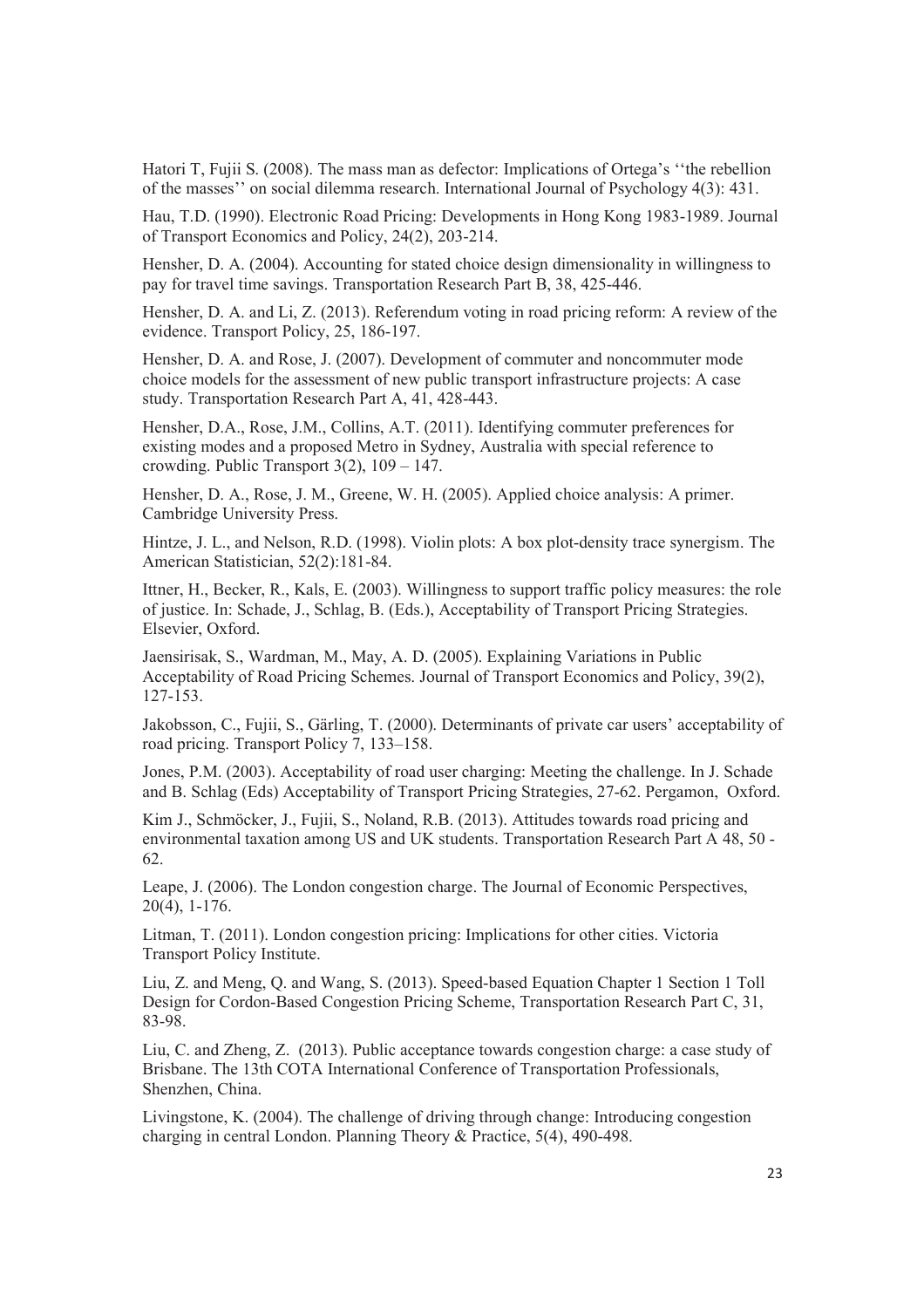Louviere, J. J., Hensher, D. A., Swait, J. D. (2000). Stated choice methods: Analysis and applications. Cambridge University Press.

Luk, J. and Chung, E. (1997). Public acceptance and technologies for road pricing, Vermont South, Victoria, Australia: ARRB Transport Research Ltd.

Martino, A., Chiffi, D., Boscherini, E., Suter, S., Hajdul, M., Bonsall, P., Evangelinos, C., Wieland, B. (2008). Report of charge differentiation for HGV and motorway toll differentiation to combat time space congestion. Deliverable 8.3-9.2, DIFFERENT – User Reaction and Efficient Differentiation of Charges and Tolls: Milano, Bern, Poznan, Dresden, Leeds.

Manners, P. (2010). Congestion pricing: why and how. Centre for International Economic, Canberra, Australia.

Meng, Q. and Liu, Z. (2012). Impact Analysis of Cordon-based Congestion Pricing Scheme on Mode-Split of Bimodal Transportation Network, Transportation Research Part C, 21(1), 134-147.

Pike, P. E. (2010). Congestion charging: Challenges and opportunities. The International Council on Clean Transportation.

PTV (2014). Public Transport Victoria. http://ptv.vic.gov.au/. Accessed on 04 April 2014.

Rentziou, A., Milioti, C., Gkritza, K., Karlaftis, M. G. (2011). Urban Road Pricing: Modeling Public Acceptance. Journal of Urban Planning and Development, 137, 56-64.

Richards, M. G. (2006). Congestion charging in London: the policy and the politics, Palgrave Macmillan.

Richardson, H.W. (1974). A note on the distributional effects of road pricing. Journal of Transport Economics and Policy 8, 82–85.

Road and Traffic Authority New South Wales (2010). Time of day tolling. [Online] Available at:

http://www.rta.nsw.gov.au/usingroads/downloads/todtolling/tod\_janjan0910.pdf.

Rokeach M. (1973). The Nature of Human Values. New York: The Free Press.

Rößger, L., Schade, J., Obst, D., Gehlert, T., Schlag, B., Bonsall, P.W., Lythgoe, B. (2008). Psychological constraints of user reactions towards differentiated charging. Deliverable 4.2. EU-Project DIFFERENT, Dresden, Leeds.

Santos, G. (2008). The London congestion charging scheme. Chapter 8 of the Book: Road congestion pricing in Europe – implications for the United States, edited by Richardson, H.W., and Bae, C-H. C., 159-175.

Schade, J., Schlag, B. (2003). Acceptability of transport pricing strategies. Elsevier, Oxford.

Schade, J., Schlag, B. (2000). Public acceptability of traffic demand management in Europe. Traffic Engineering and Control 41 (8), 314–318.

Schaller, B. (2010). New York City's congestion pricing experience and implications for road pricing acceptance in the United States. Transport Policy, 17, 266-273.

Schmöcker, J.-D., Pettersson, P., Fujii, S. (2012). Comparative analysis of proximal and distal determinants for the acceptance of coercive charging policies in the U.K. and Japan. International Journal of Sustainable Transportation 6 (3), 156–173.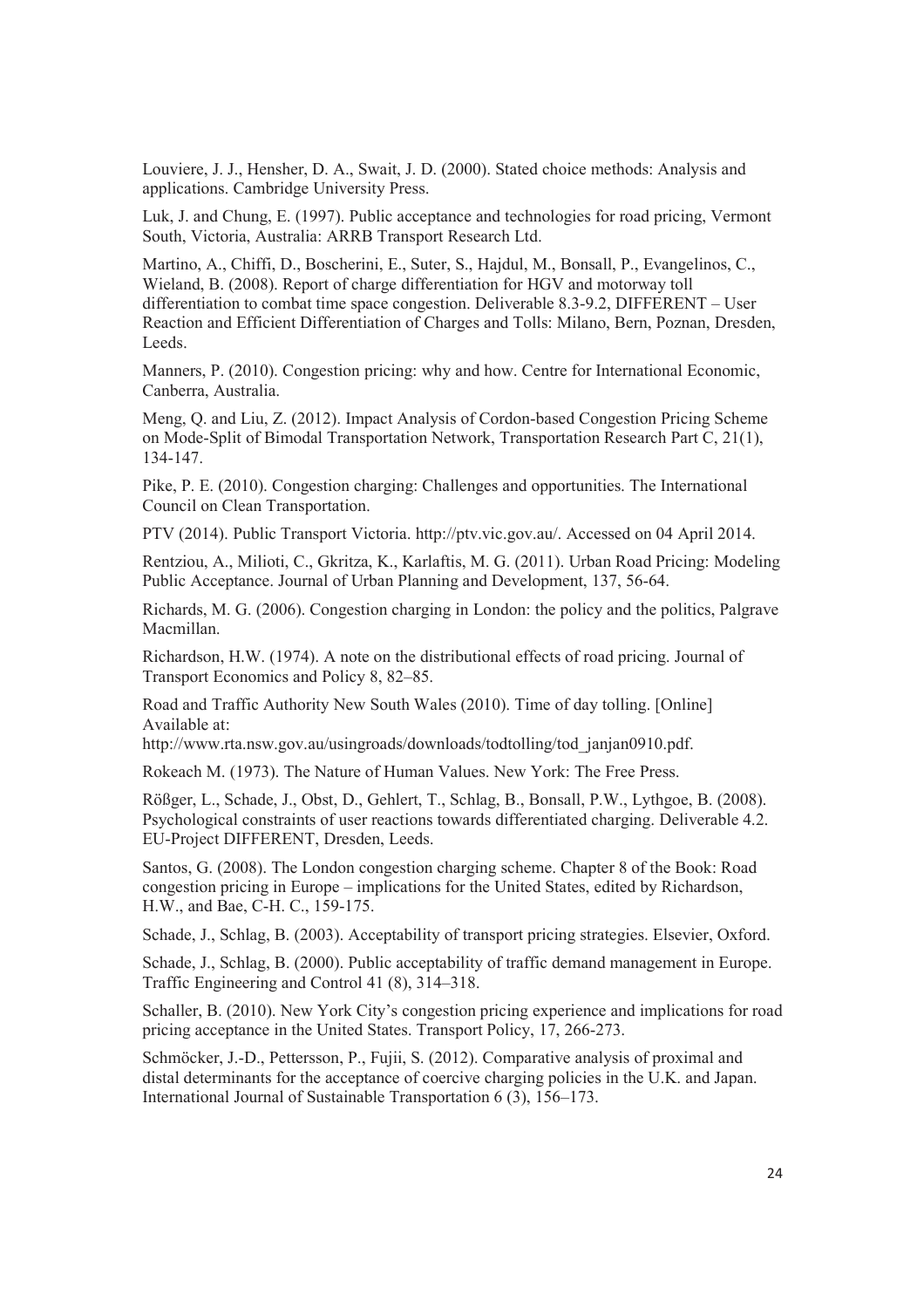Schuitema, G., Steg, L., Forward, S. (2010). Explaining differences in acceptability before and acceptance after the implementation of a congestion charge in Stockholm. Transportation Research Part A, 44(2), 99-109.

Schwanen, T., Banister, D., Anable, J. (2011). Scientific research about climate change mitigation in transport: A critical review. Transportation Research Part A 45, 993 – 1006.

Small, K. A., Gomez-Ibanez, J. A. (1998). Road pricing for congestion management: the transition from theory to policy, In: Button, K.J., Verhoef, E.T. (Eds.), Road Pricing, Traffic Congestion and the Environment: Issues of Efficiency and Social Feasibility. Edward Elgar, Cheltenham, pp. 213–246.

Steg, E.M. (1996). Behaviour change for reducing the use of motor-cars: Theoretical analysis and empirical study on problem awareness, willingness-to-change and evaluation of policy measures. Ph.D. Thesis, University of Groningen, The Netherlands.

Steg, L. (2003). Factors influencing the acceptability and effectiveness of transport pricing. In: Schade, J., Schlag, B. (Eds.), Acceptability of Transport Pricing Strategies. Elsevier, Oxford.

Sterner, T., Coria, J. (2012). Policy instruments for environmental and natural resource management. RFF Press.

Sturcke, J. (2008). Manchester says no to congestion charging. [Online] Available at: http://www.guardian.co.uk/politics/2008/dec/12/congestioncharging-transport.

TransLink (2014). http://translink.com.au/. Accessed on 04 April 2014.

Taylor, B.D., Iseki, H., Kalauskas, R. (2010). Addressing equity issues in political debated over road pricing. Paper presented at the 89th annual meeting of the Transportation Research Board, Washington, DC.

Tertoolen, G., Kreveld, D.V., Verstraten, E.C.H. (1998). Psychological resistance against attempts to reduce private car use. Transport Policy 7, 243–257.

Train, K. E. (2009). Discrete choice models with simulation, 2nd ed. Cambridge University Press, New York.

Train, K. E., Wilson, W. W. (2009). Monte Carlo analysis of SP-off-RP data. Journal of Choice Modelling  $2(1)$ ,  $101 - 117$ .

Yang, H. and Huang, H. J. (2005). Mathematical and Economic Theory of Road Pricing. Elsevier.

Whitehead, J. E., Bunker, J. M., Chung, E. (2011a). The Brisbane Cordon Scheme: Part A - Preliminary Investigation. eddBE2011 Proceedings, 295-300.

Whitehead, J. E., Bunker, J. M., Chung, E. (2011b). The Brisbane Cordon Scheme: Part B - Investigation into Feasibility and Effects. eddBE2011 Proceedings, 301-306.

Xenias, D., Whitmarsh, L. (2013). Dimensions and determinants of expert and public attitudes to sustainable transport policies and technologies. Transportation Research Part A  $48, 75 - 85.$ 

Zhao, Z., Shi, A., Jian, W. (2010). Development and inspiration of road congestion pricing revenue redistribution theory research. Journal of Transportation Systems Engineering and Information Technology 10  $(4)$ , 93 – 100.

Zheng, Z., Ahn, S., Monsere, C.M. (2010). Impact of traffic oscillations on freeway crash occurrences. Accident Analysis and Prevention, 42(2), 626-636.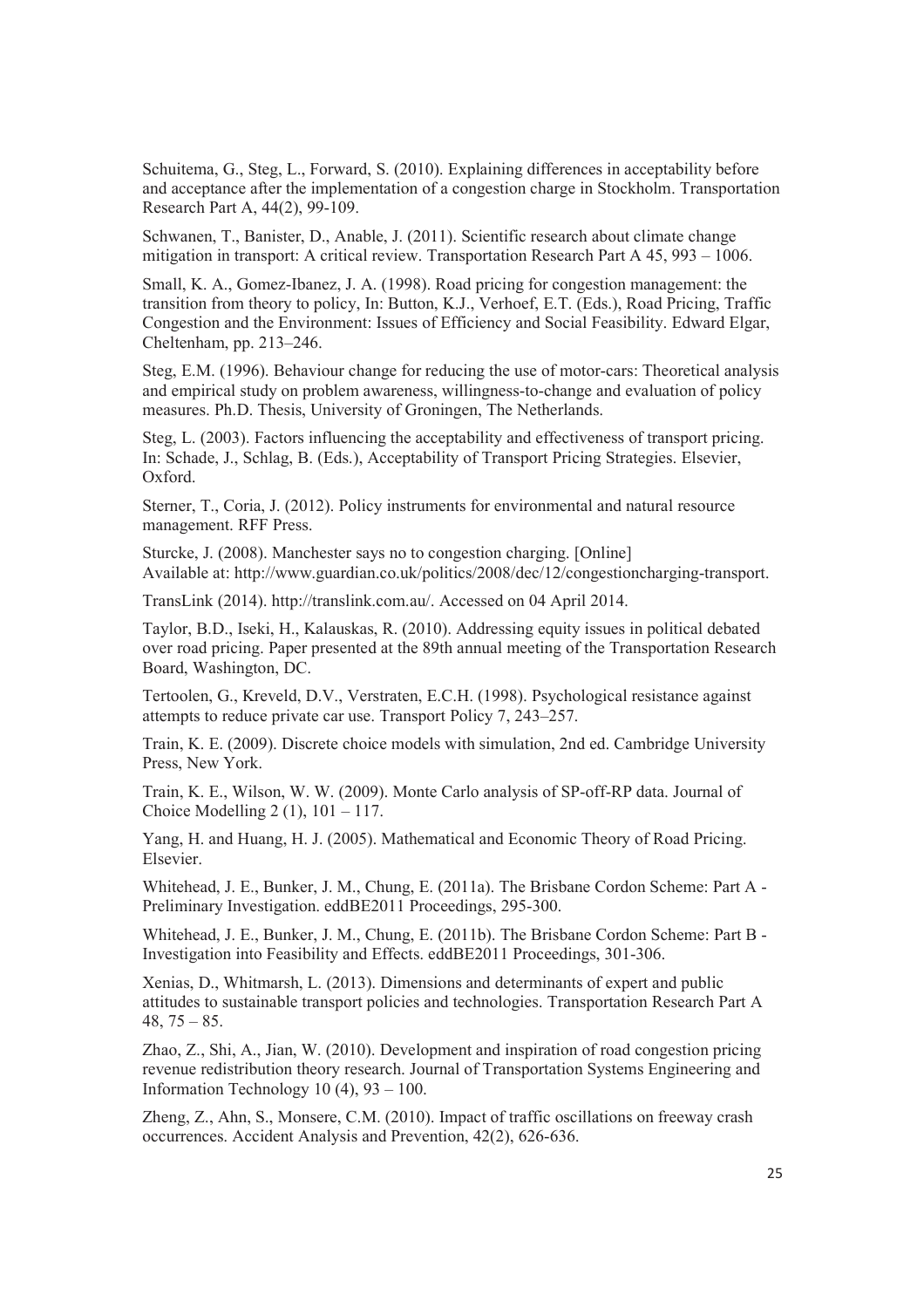Zheng, Z., Washington, S., Hyland, P., Sloan, K., Liu, Y. (2014). A tale of five cities: a nationwide comparison of urban travel behavior in Australia. Transportation. Under review.

**Table A**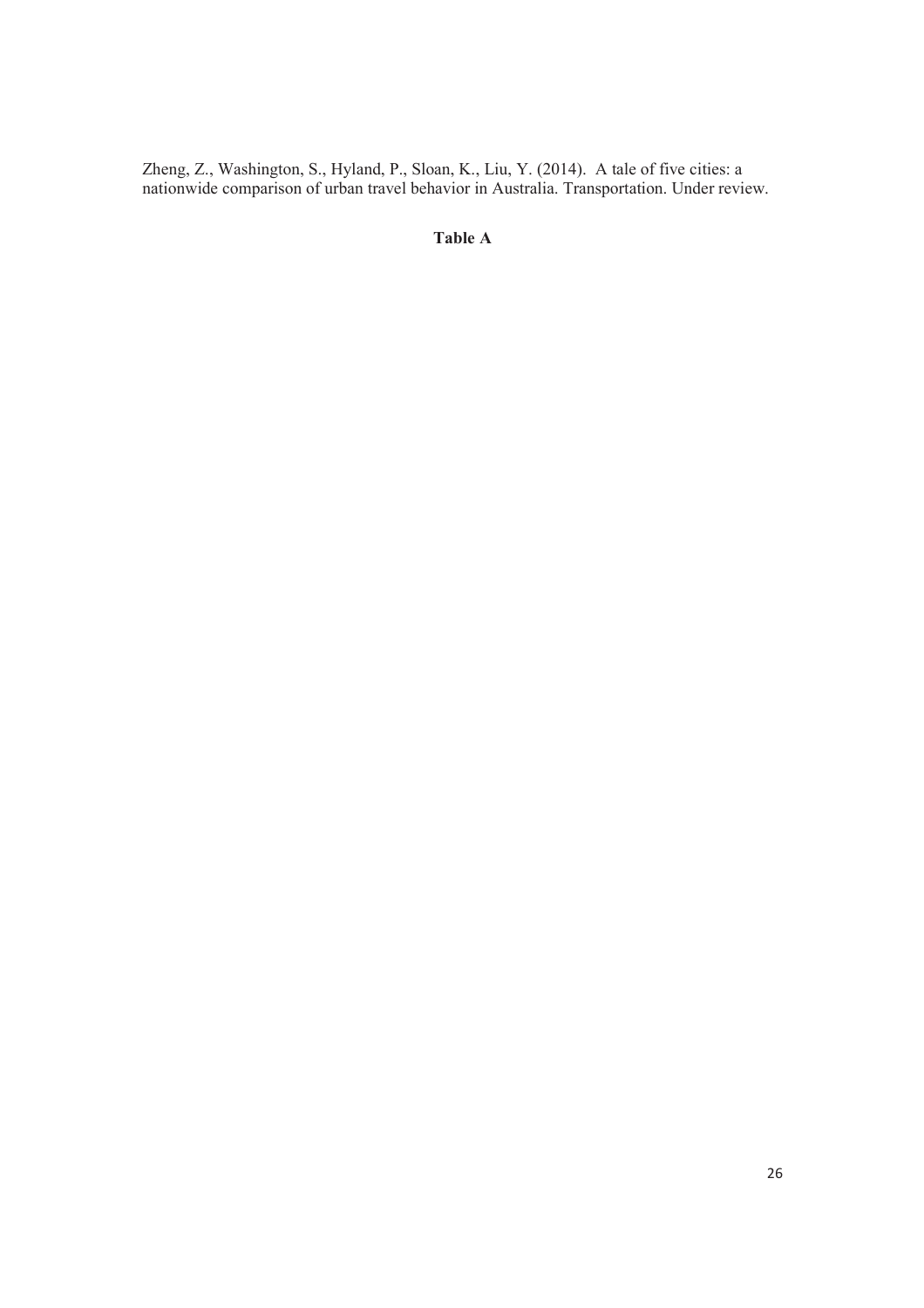Table 1 Main factors influencing public acceptance of congestion charge

| Factor         | Summary findings reported in the literature                                                   |
|----------------|-----------------------------------------------------------------------------------------------|
|                | Acceptability (and effectiveness) of congestion charge will decrease if people regard it as   |
| Freedom        | an infringement of personal freedom, as widely reported in the literature (Jakobsson et       |
|                | al., 2000; Brehm, 1966; Steg, 1996; Tertoolen et al., 1998; Baron and Jurney, 1993; Kim       |
|                | et al., 2013).                                                                                |
|                | Perceived fairness is critical for acceptability of congestion charge. If a congestion        |
|                | charge scheme is perceived to be able to bring benefits to the majority, it is generally      |
| Fairness       | regarded as fair and consequently receives higher public support (Ittner et al., 2003; Fujii  |
| (Equity)       | et al., 2004; Schade, 2003; Jakobsson et al., 2000); two important factors on equity          |
|                | impact of congestion charge are initial travel patterns and revenue redistribution            |
|                | (Eliasson and Mattsson, 2006).                                                                |
|                | Trust in government can be related to fairness. Fujii (2005) reported that people's trust in  |
|                | government influences acceptability of congestion charge. Based on a survey of British        |
|                | and Japanese students, Schmöcker et al. (2012) explicitly treated trust in government as a    |
| Trust in       | determinant and found that government trust is significant in acceptability of congestion     |
| government     | charge for the Japanese participants. This result was tested in Kim et al. (2013) using the   |
|                | New Jersey sample. Kim et al. (2013) reported that government trust has strong influence      |
|                | on perceived fairness and thus is critical for obtaining acceptability.                       |
|                | Congestion charge will be more acceptable if the public is aware of the problems that can     |
|                | be mitigated by implementing such a scheme, such as traffic congestion, air pollution,        |
| Problem        | and climate change (Schade and Schlag, 2000; Steg, 2003; Gärling et al., 2008). Problem       |
| awareness      | awareness can be further broken down as social problem awareness, self problem                |
|                | awareness, and personal problem awareness. Among them, social problem awareness is            |
|                | more relevant to acceptability of congestion charge (Gärling et al., 2008).                   |
|                | If a congestion charge scheme is perceived by the public as being effective in achieving      |
| Perceived      | the targeted goals (e.g., congestion mitigation, revenue collection, etc.), it is more likely |
| effectiveness  | to be supported (Bartley, 1995; Taylor et al., 2010)                                          |
|                | Details of the scheme can have significant influence on public acceptance because they        |
|                | can have direct or indirect impact on benefits and costs (including freedom and fairness)     |
|                | (Bhatt et al., 2008; Clee, 2007; Litman, 2011). Meanwhile, the scheme's complexity can        |
|                | be related to perceived effectiveness. Linkage between cognitive barriers and                 |
| Details of the | acceptability of congestion charge was revealed (Bonsall et al., 2007; Bonsall and            |
| proposed       | Lythgoe, 2009; Martino et al., 2008; Rößger et al., 2008). Recently, Francke and Kaniok       |
| scheme &       | (2013) investigated participants' responses to differentiated road pricing schemes based      |
| Complexity     | on a laboratory experiment. They reported that participates had difficulty in calculating     |
|                | the charges if the pricing schemes were differentiated both geographically and                |
|                | temporally, although learning effects on participates' capability of evaluating the highly    |
|                | differentiated schemes were observed. Overall, participants preferred a distance-based        |
|                | road pricing scheme with a fixed charge per kilometer.                                        |
|                | Age, gender, and driving frequency have significant impact on how participants would          |
|                | respond to the road pricing schemes (Francke and Kaniok, 2013). Xenias and Whitmarsh          |
|                | (2013) compared attitudes to sustainable transport between two groups: experts and non-       |
|                | expert and found notable differences between these two groups in how sustainable              |
| Socio          | transport policy/technologies should be designed, which implies the danger of                 |
| demographic    | established top-down development and implementation of policy and underscores the             |
|                | importance of early public engagement. A person's political bias, personality can also        |
|                | influence acceptability of congestion charge (Hatori and Fujii, 2008; Hårsman and             |
|                | Quigley, 2010)                                                                                |
|                |                                                                                               |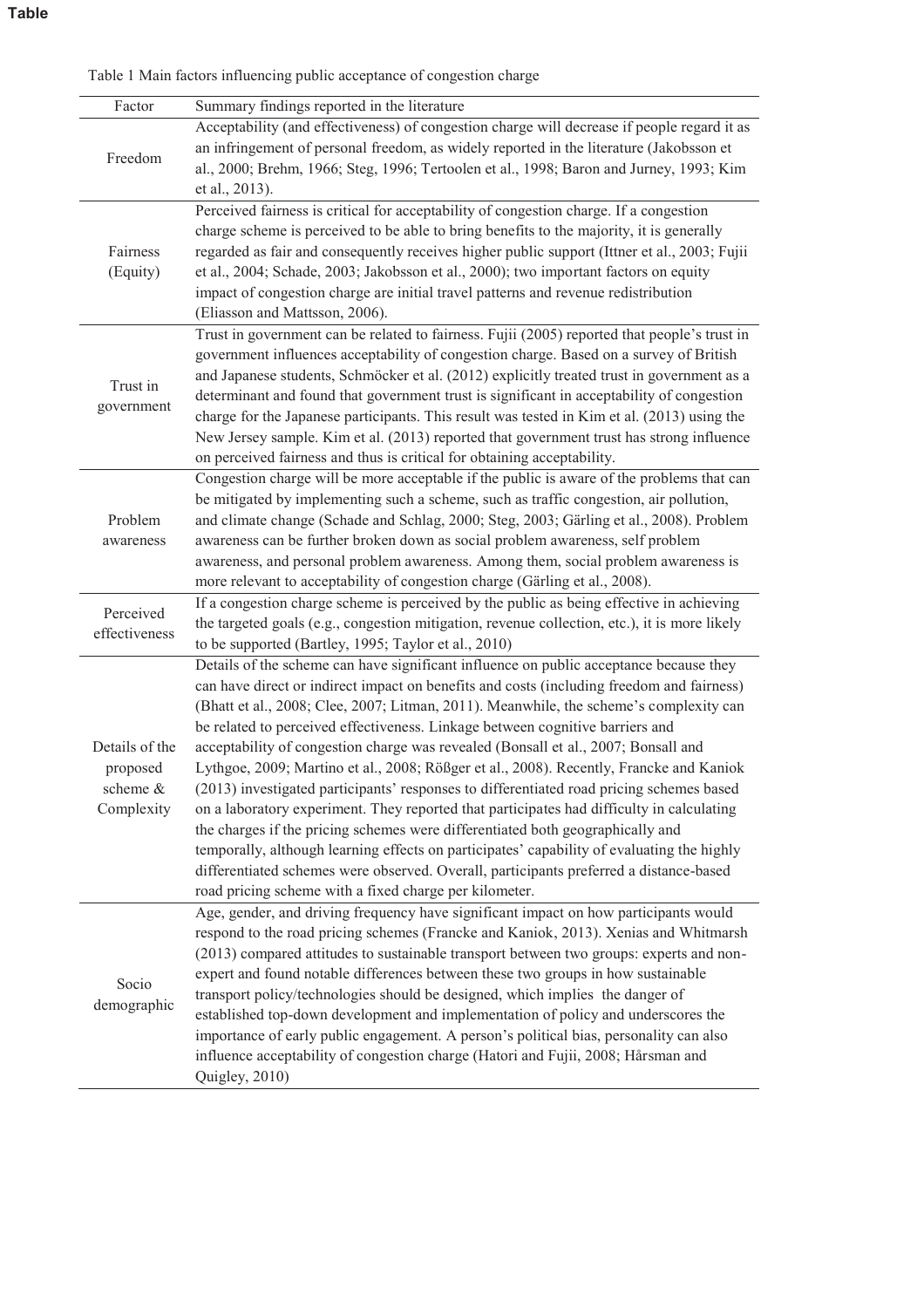| Mode               | Bus fare<br>Fuel cost (journey time)                                     |         |         | Congestion charge |  |
|--------------------|--------------------------------------------------------------------------|---------|---------|-------------------|--|
| Travel by car      | Decreased by 30%                                                         |         |         | \$15              |  |
| Travel by bus      | Decreased by 10%                                                         |         |         |                   |  |
|                    | How strongly would you support the congestion charge on a 5-point scale? |         |         |                   |  |
|                    |                                                                          | 3       | 4       | 5                 |  |
| Not support at all | Not support                                                              | Neutral | Support | Strongly support  |  |
|                    | How likely would you take a bus, instead of driving on a 5-point scale?  |         |         |                   |  |
|                    |                                                                          | ੨       | 4       |                   |  |
| Very unlikely      | Unlikely                                                                 | Neutral | Likely  | Very likely       |  |

Table 2 Example: The stated preference experiment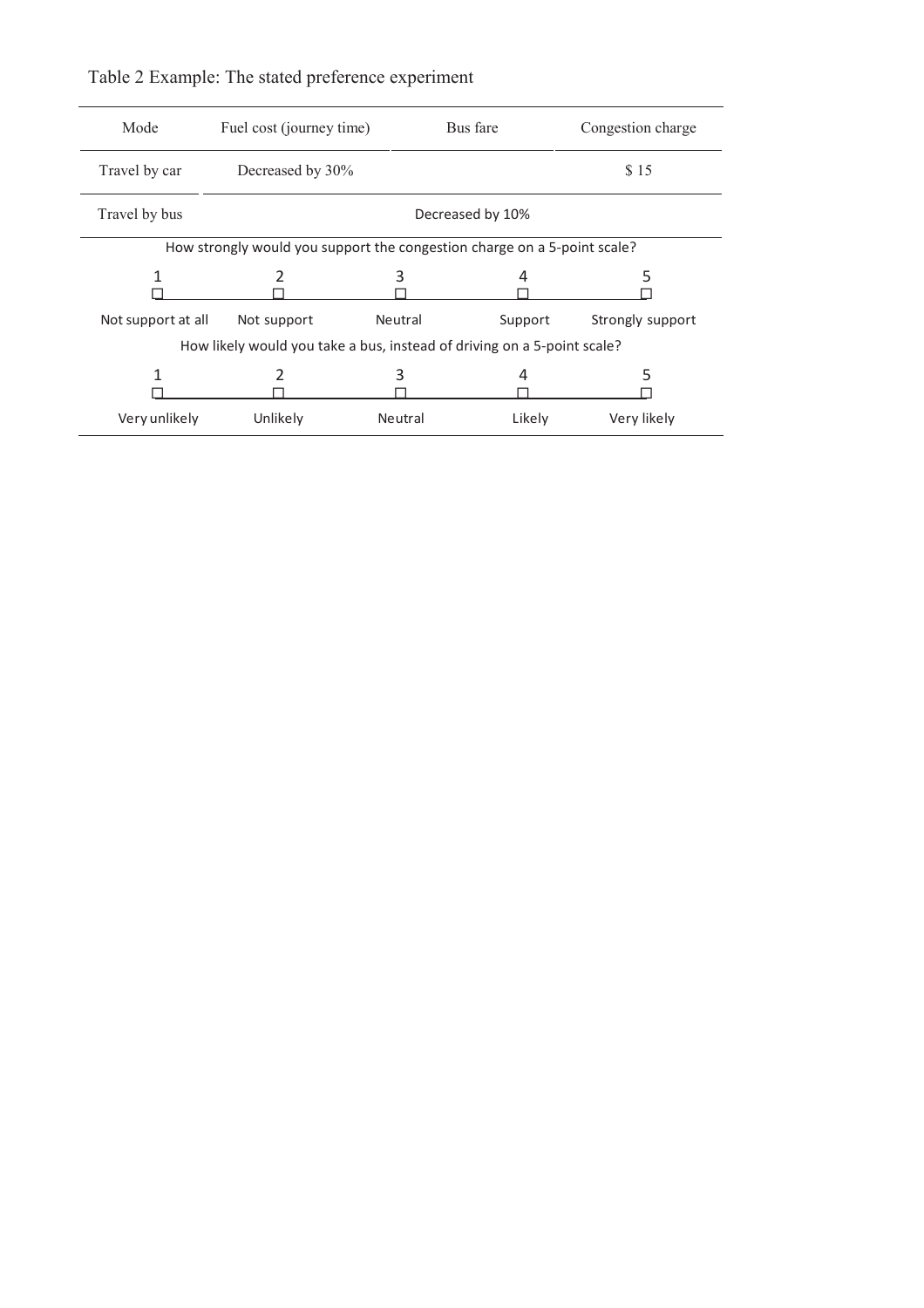Table 3 Basic survey information

| City            | Year                                                                                        | Time                         | Sample size | Gender         | <b>Transport Mode</b>                 |  |
|-----------------|---------------------------------------------------------------------------------------------|------------------------------|-------------|----------------|---------------------------------------|--|
| <b>Brisbane</b> |                                                                                             | 2012 June 29 to September 27 | 150         | $M = 58:$ F=92 | $DC=55$ : $PT=92$ : $BW=3$            |  |
| Melbourne       | 2013                                                                                        | April                        | 173         | $M=87:$ F=86   | $DC=75$ : $PT=78$ : $BW=19$           |  |
| Total           | -                                                                                           | $\overline{\phantom{a}}$     | 323         |                | $M=145$ : F=178 DC=130: PT=170: BW=22 |  |
|                 | Note: M=male; F=female; DC=drive & carpooling; PT= public transport; BW= cycling & walking. |                              |             |                |                                       |  |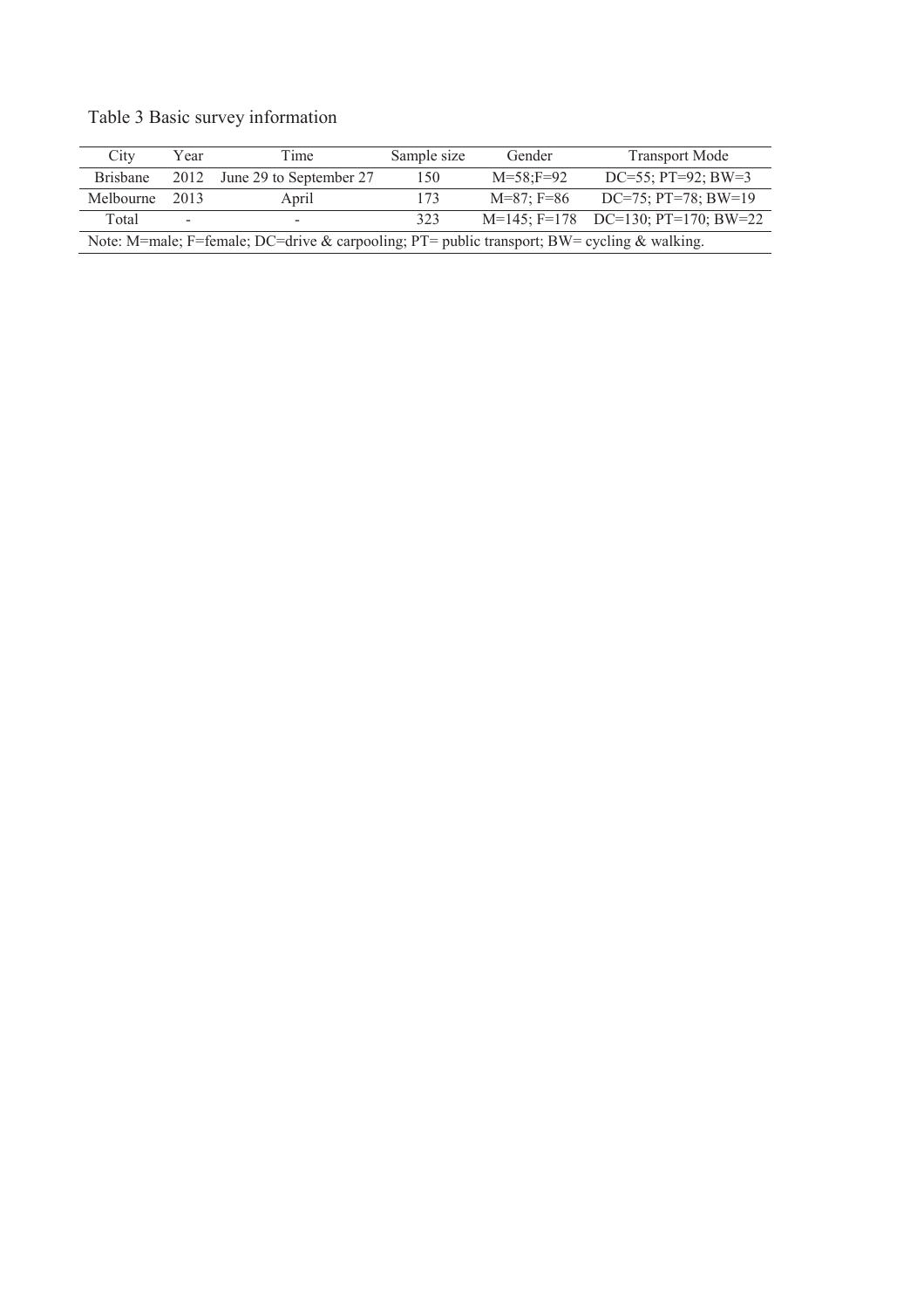# Table 4 Main study variables

| Variable names | Description                                                                            | Comments                                  |
|----------------|----------------------------------------------------------------------------------------|-------------------------------------------|
| City           | <b>Brisbane</b> or Melbourne                                                           | 0=Brisbane; 1=Melbourne                   |
| Gender         | Male or female                                                                         | $0=M$ ; $1=F$                             |
|                |                                                                                        | 1: 16-17 years; 2: 18-30 years; 3: 31-40  |
| Age            | Age group                                                                              | years; 4: 41-50 years; 5: 51-60 years;    |
|                |                                                                                        | $6:60+years$                              |
|                |                                                                                        | 1: Grade 10 or below; 2: Grade 11; 3:     |
|                |                                                                                        | Grade 12/School Certificate; 4:           |
| <b>EDU</b>     | Highest completed educational qualification                                            | Technical qualification/certificate; 5:   |
|                |                                                                                        | Undergraduate university degree; 6:       |
|                |                                                                                        | Post-graduate university degree           |
|                |                                                                                        | 1: Less than \$20 000; 2: \$20 001-\$70   |
| Income         | Pre-tax personal annual income                                                         | 000; 3: \$70 001 or more                  |
|                |                                                                                        | 1: Australian or Pacific Tropical         |
|                |                                                                                        | Islander; 2: North-West European; 3:      |
|                |                                                                                        | Southern or Eastern European; 4:          |
|                |                                                                                        | North African or Middle Eastern; 5:       |
| Race           | Race/ethnicity                                                                         | South-East Asian; 6: North-East Asian;    |
|                |                                                                                        | 7: Southern or Central Asian; 8: North    |
|                |                                                                                        | or South American; 9: Sub-Saharan         |
|                |                                                                                        | African                                   |
|                |                                                                                        | 1: Full-time (paid employment); 2:        |
|                |                                                                                        | Part-time (paid employment); 3: Self-     |
| Job            | Employment status                                                                      | employed; 4: Not in the work force; 5:    |
|                |                                                                                        | retired; 6: student                       |
|                |                                                                                        | 1: don't have access to a car; 2: have    |
|                | Car access status                                                                      | access to my own car; 3: have access to   |
| $Car_$         |                                                                                        | company vehicles; 4: have access to a     |
|                |                                                                                        | shared car; 5: have access to more than   |
|                |                                                                                        | 1 car                                     |
|                |                                                                                        | 1: Single person household; 2: Couple     |
|                |                                                                                        | (with no child living at home); 3:        |
| House str      | Current household structure                                                            | Couple (with children at home); 4:        |
|                |                                                                                        | Single parent family (with children       |
|                |                                                                                        | living at home); 5: Living at home with   |
|                |                                                                                        | parents; 6: Other                         |
|                |                                                                                        | 1: drive; 2: carpooling; 3: public        |
| Mode           | Primary transport mode                                                                 | transport 4: cycling & walking $(2 \& 1)$ |
|                |                                                                                        | are combined due to the low response      |
|                |                                                                                        | from $2)$                                 |
|                | To what extent the respondent agrees with the statement: $I$                           |                                           |
| ForTransit     | believe revenue raised from implementing a congestion                                  | Ranged from 1-5: 1 for strongly           |
|                | charge should be used to improve public transport services<br>and road infrastructure. | disagree; 5 for strongly agree            |
|                | To what extent the respondent agrees with the statement: $I$                           |                                           |
|                | believe revenue raised from implementing a congestion                                  |                                           |
| ForEnv         | charge should be used to improve the environment (e.g.,                                | Same as above                             |
|                | planting more trees).                                                                  |                                           |
|                | To what extent the respondent agrees with the statement: I                             |                                           |
| ReduceCong     | believe implementing a congestion charge can help reduce                               | Same as above                             |
|                | traffic congestion.                                                                    |                                           |
|                | To what extent the respondent agrees with the statement: $I$                           |                                           |
| ReduceEmis     | believe implementing a congestion charge can help protect                              | Same as above                             |
|                | the environment by reducing vehicle emissions.                                         |                                           |
| UnfairPoor     | To what extent the respondent agrees with the statement: I                             | Same as above                             |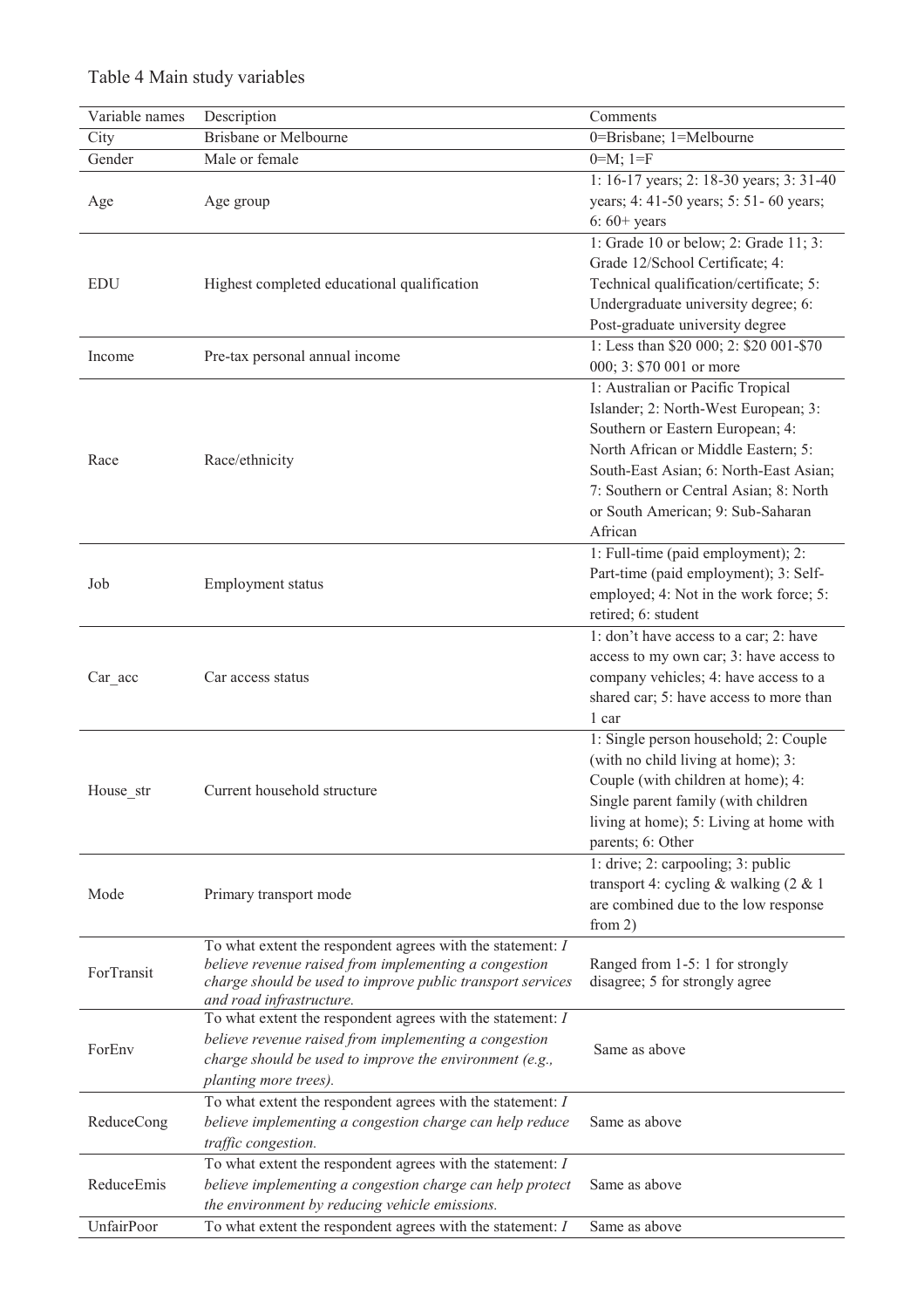| Variable names | Description                                                  | Comments                                                              |
|----------------|--------------------------------------------------------------|-----------------------------------------------------------------------|
|                | believe implementing a congestion charge is unfair to        |                                                                       |
|                | poorer people because poorer people would more likely be     |                                                                       |
|                | forced not to drive to the city.                             |                                                                       |
|                | To what extent the respondent agrees with the statement: I   |                                                                       |
| BadEcon        | believe implementing a congestion charge is not good for     | Same as above                                                         |
|                | the economy because people would travel to the city less     |                                                                       |
|                | frequently.                                                  |                                                                       |
|                | To what extent the respondent agrees with the statement: $I$ |                                                                       |
| TransitSuf     | believe the existing public transport systems can cope with  | Same as above                                                         |
|                | the increased volume of passengers caused by                 |                                                                       |
|                | implementing the congestion charge.                          |                                                                       |
|                | To what extent the respondent agrees with the statement:     |                                                                       |
| TransitMore    | The congestion charge would make me use public               | Same as above                                                         |
|                | transport more often for travelling to the city.             |                                                                       |
|                | To what extent the respondent agrees with the statement:     |                                                                       |
| CarpoolMore    | The congestion charge would make me seek carpooling          | Same as above                                                         |
|                | with other people more often for travelling to the city.     |                                                                       |
|                | To what extent the respondent agrees with the statement:     |                                                                       |
| ToCityLess     | The congestion charge would make me travel to the city       | Same as above                                                         |
|                | for shopping or entertainment less frequently.               |                                                                       |
|                | To what extent the respondent agrees with the statement:     |                                                                       |
| LessCityWork   | Working in the city would be a less attractive option to me  | Same as above                                                         |
|                | because of a congestion charge.                              |                                                                       |
| Charge         | Amount of congestion charge                                  | \$5; \$10; or \$15                                                    |
| Fuel           | Percentage of fuel cost decrease                             | Decreased by 10%, 30%, or 50%                                         |
| Fare           | Percentage of bus fare decrease                              | Decreased by 10%, 30%, or 50%                                         |
|                | To what extent the respondent would support the              |                                                                       |
| CCSupport      | congestion charge in the hypothetical scenario presented in  | Ranged from 1-5: 1 for not support at<br>all; 5 for strongly support. |
|                | each table (see Table 1 for an example)                      |                                                                       |
|                | To what extent the respondent would take a bus to the city   | Ranged from 1-5: 1 for very unlikely; 5                               |
| BusSupport     | (instead of driving) in the hypothetical scenario presented  | for very likely                                                       |
|                | in each table (see Table 1 for an example)                   |                                                                       |
| Tolls          | To what extent the respondent supports the current toll      | This question was only asked in                                       |
|                | highways                                                     | Melbourne                                                             |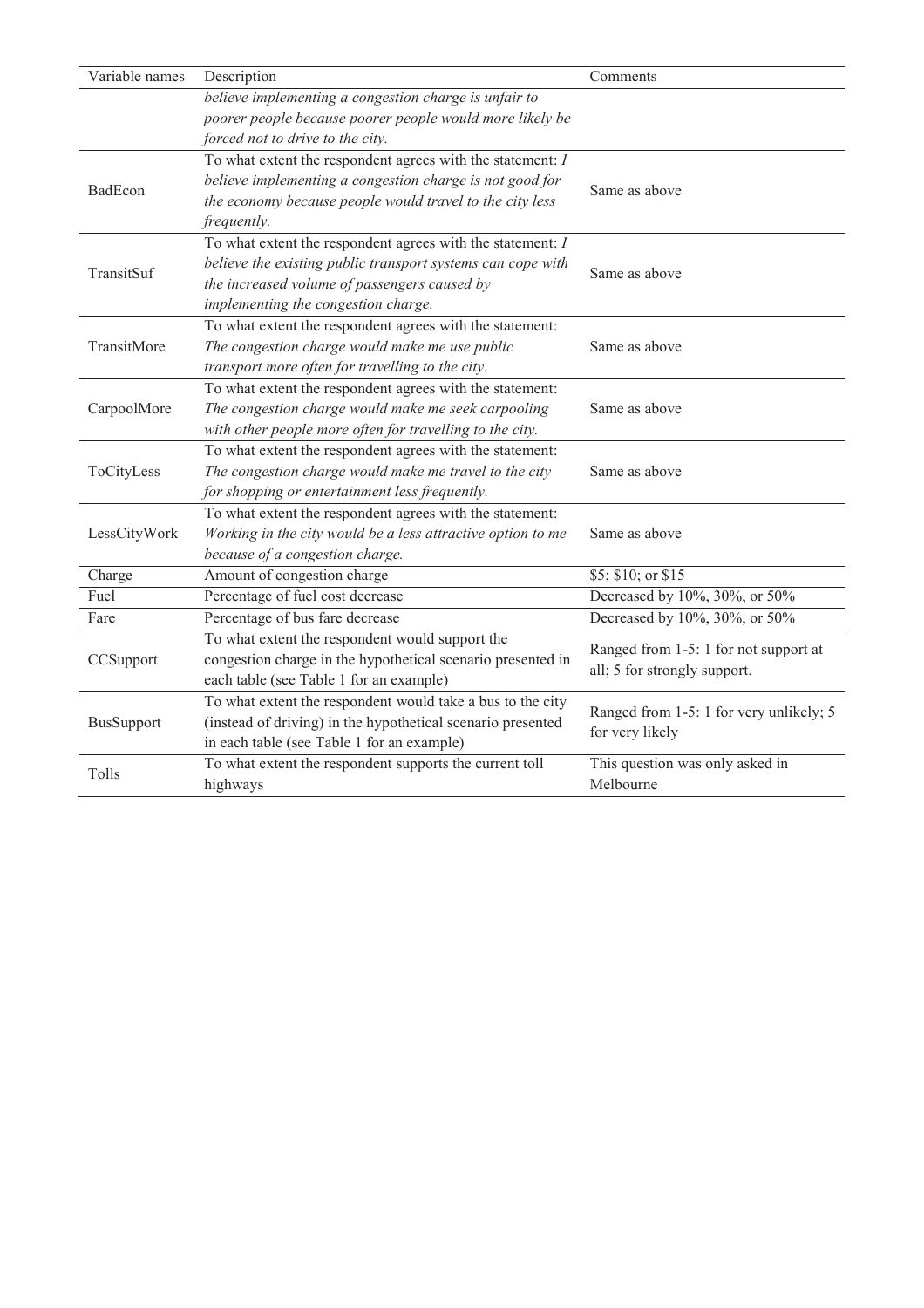| Variable     | Strongly disagree | Disagree | Neutral | Agree | Strongly agree | Missing        |
|--------------|-------------------|----------|---------|-------|----------------|----------------|
| ForEnv       | 14                | 58       | 92      | 109   | 48             | $\overline{2}$ |
| ReduceCong   | 16                | 39       | 63      | 150   | 54             |                |
| ReduceEmis   | 12                | 45       | 74      | 145   | 46             |                |
| UnfairPoor   | 11                | 80       | 91      | 109   | 30             | $\overline{2}$ |
| BadEcon      | 20                | 169      | 59      | 62    | 12             |                |
| TransitSuf   | 90                | 138      | 44      | 44    | 5              | $\overline{2}$ |
| TransitMore  | 32                | 69       | 67      | 120   | 34             |                |
| CarpoolMore  | 43                | 86       | 74      | 95    | 23             | $\overline{2}$ |
| ToCityLess   | 32                | 110      | 52      | 90    | 38             |                |
| LessCityWork | 45                | 112      | 58      | 82    | 25             |                |

Table 5 Responses in each category of the attitudinal variables used in this study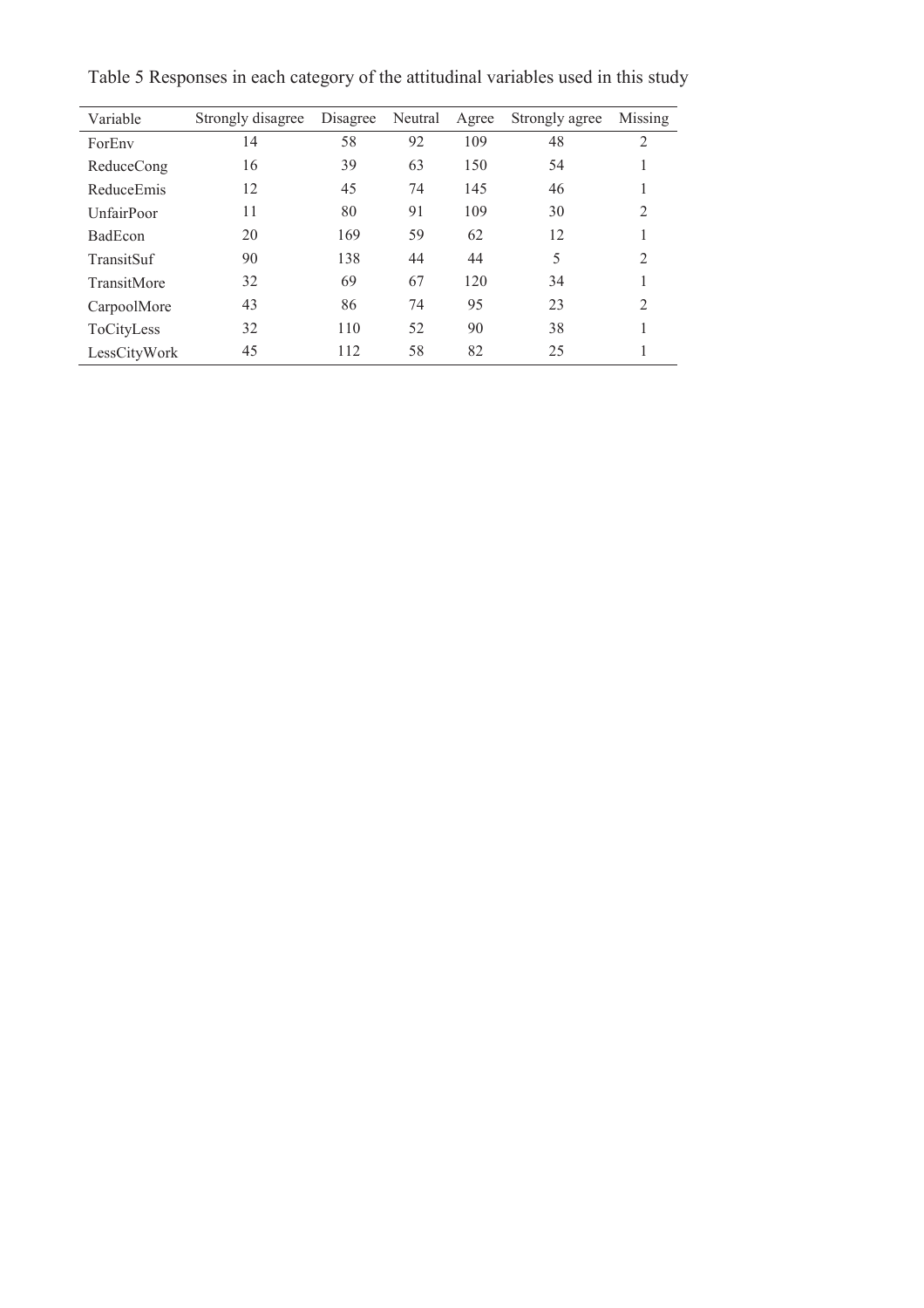|                                                                                                                              | Overall goodness-of-fit                    |                                                            |           |                |  |  |
|------------------------------------------------------------------------------------------------------------------------------|--------------------------------------------|------------------------------------------------------------|-----------|----------------|--|--|
|                                                                                                                              |                                            | $LL(0) = -3628.8$ ; Log likelihood = -3199.1; AIC = 6430.1 |           |                |  |  |
|                                                                                                                              | Random effects                             |                                                            |           |                |  |  |
| Intercept                                                                                                                    | Variance=4.625; Standard deviation=2.151   |                                                            |           |                |  |  |
|                                                                                                                              | Non-random parameters in utility functions |                                                            |           |                |  |  |
| Attributes                                                                                                                   | Parameters                                 | Standard error                                             | Z         | Prob $ z >z^*$ |  |  |
| Charge***                                                                                                                    | $-0.203$                                   | 0.010                                                      | $-19.799$ | < 0.001        |  |  |
| Fuel***                                                                                                                      | 0.029                                      | 0.002                                                      | 11.858    | < 0.001        |  |  |
| Fare***                                                                                                                      | 0.027                                      | 0.002                                                      | 11.129    | < 0.001        |  |  |
| City**                                                                                                                       | $-3.058$                                   | 1.130                                                      | $-2.705$  | 0.007          |  |  |
| PublicTransit***                                                                                                             | 1.389                                      | 0.283                                                      | 4.914     | < 0.001        |  |  |
| CyclingWalking**                                                                                                             | 1.381                                      | 0.550                                                      | 2.510     | 0.01           |  |  |
| ReduceEmis***                                                                                                                | 1.107                                      | 0.134                                                      | 8.241     | < 0.001        |  |  |
| ToCityLess***                                                                                                                | $-0.440$                                   | 0.115                                                      | $-3.834$  | < 0.001        |  |  |
| BadEconomyMelbourne*                                                                                                         | $-0.366$                                   | 0.193                                                      | $-1.898$  | 0.05           |  |  |
| TransitMoreMelbourne*                                                                                                        | 0.338                                      | 0.156                                                      | 2.168     | 0.03           |  |  |
| 0.476<br>0.168<br>0.004<br>2.842<br>EducationMelbourne**                                                                     |                                            |                                                            |           |                |  |  |
| Note: 1) Mode is converted to two dummy variables by using Level 1 (driving & carpooling) as the reference level:            |                                            |                                                            |           |                |  |  |
| PublicTransit is for public transport and CyclingWalking for cycling & walking; 2) Threshold coefficients: $1/2 \rightarrow$ |                                            |                                                            |           |                |  |  |

 $-1.433, 2\beta\rightarrow 1.339, 3\beta\rightarrow 2.898; 4\beta\rightarrow 5.920;$  and 3) Significance codes: <0.001 '\*\*\*' 0.01 '\*\*' 0.05 '\*'

Table 6 Outputs of the random-effects ordered logit model for public acceptance of congestion charge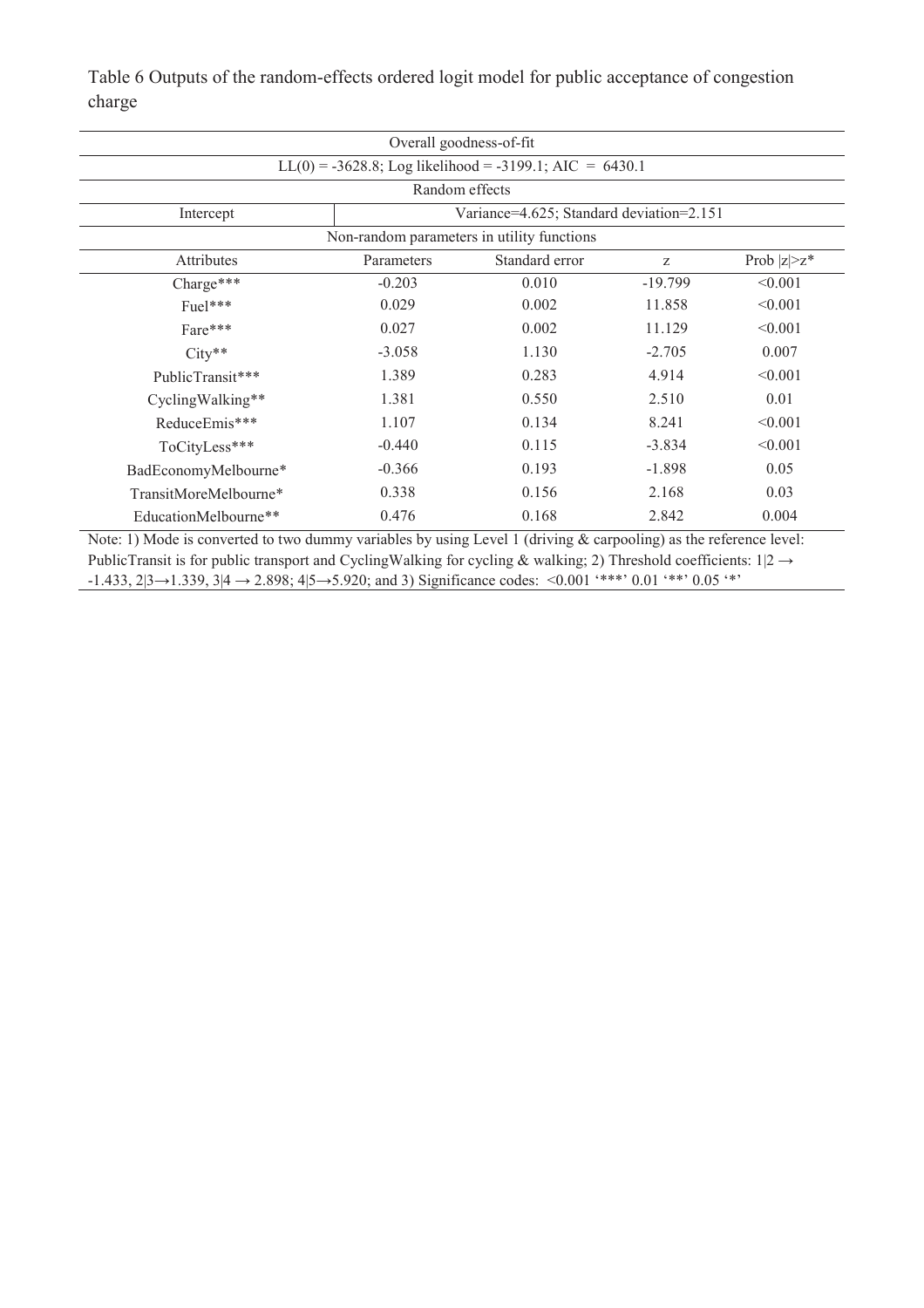|                   |            | Overall goodness-of-fit                                    |          |                |
|-------------------|------------|------------------------------------------------------------|----------|----------------|
|                   |            | $LL(0) = -3117.1$ ; Log likelihood = -2776.6; AIC = 5579.2 |          |                |
|                   |            | Random effects                                             |          |                |
| Intercept         |            | Variance=9.875; Standard deviation=3.143                   |          |                |
|                   |            | Non-random parameters in utility functions                 |          |                |
| <b>Attributes</b> | Parameters | Standard error                                             | Z        | Prob $ z >z^*$ |
| Charge***         | 0.094      | 0.011                                                      | 8.318    | < 0.001        |
| $Fuel***$         | $-0.013$   | 0.003                                                      | $-4.925$ | < 0.001        |
| Fare***           | 0.051      | 0.003                                                      | 17.793   | < 0.001        |
| $City*$           | $-0.750$   | 0.381                                                      | $-1.967$ | 0.05           |
| PublicTransit***  | 3.663      | 0.405                                                      | 9.053    | < 0.001        |
| CyclingWalking*** | 3.546      | 0.775                                                      | 4.575    | < 0.001        |
| ReduceEmis***     | 0.671      | 0.185                                                      | 3.623    | < 0.001        |
| CCSupport***      | 0.370      | 0.060                                                      | 6.197    | < 0.001        |

Table 7 Outputs of the random-effects ordered logit model for public acceptance of bus transport

Note: 1) Mode is converted to two dummy variables by using Level 1 (driving & carpooling) as the reference level: PublicTransit is for public transport and CyclingWalking for cycling & walking; 2) Threshold coefficients:  $1|2 \rightarrow$ 1.650, 2|3→4.958, 3|4 → 6.375; 4|5→9.375; and 3) Significance codes: <0.001 '\*\*\*' 0.01 '\*\*' 0.05 '\*'

Table 8 Correlations i) between *CCSupport* and *BusSupport*; and ii) between user group status and *TransitMore*

|                                    |                                          | Pearson     |         | Spearman    |         |
|------------------------------------|------------------------------------------|-------------|---------|-------------|---------|
|                                    |                                          | correlation |         | correlation |         |
| CCSupport and<br><b>BusSupport</b> | Bus riders                               | 0.34        | < 0.001 | 0.36        | < 0.001 |
|                                    | Non bus riders                           | 0.33        | < 0.001 | 0.33        | < 0.001 |
|                                    | user group status and <i>TransitMore</i> | 0.2         | < 0.001 | 0.19        | < 0.001 |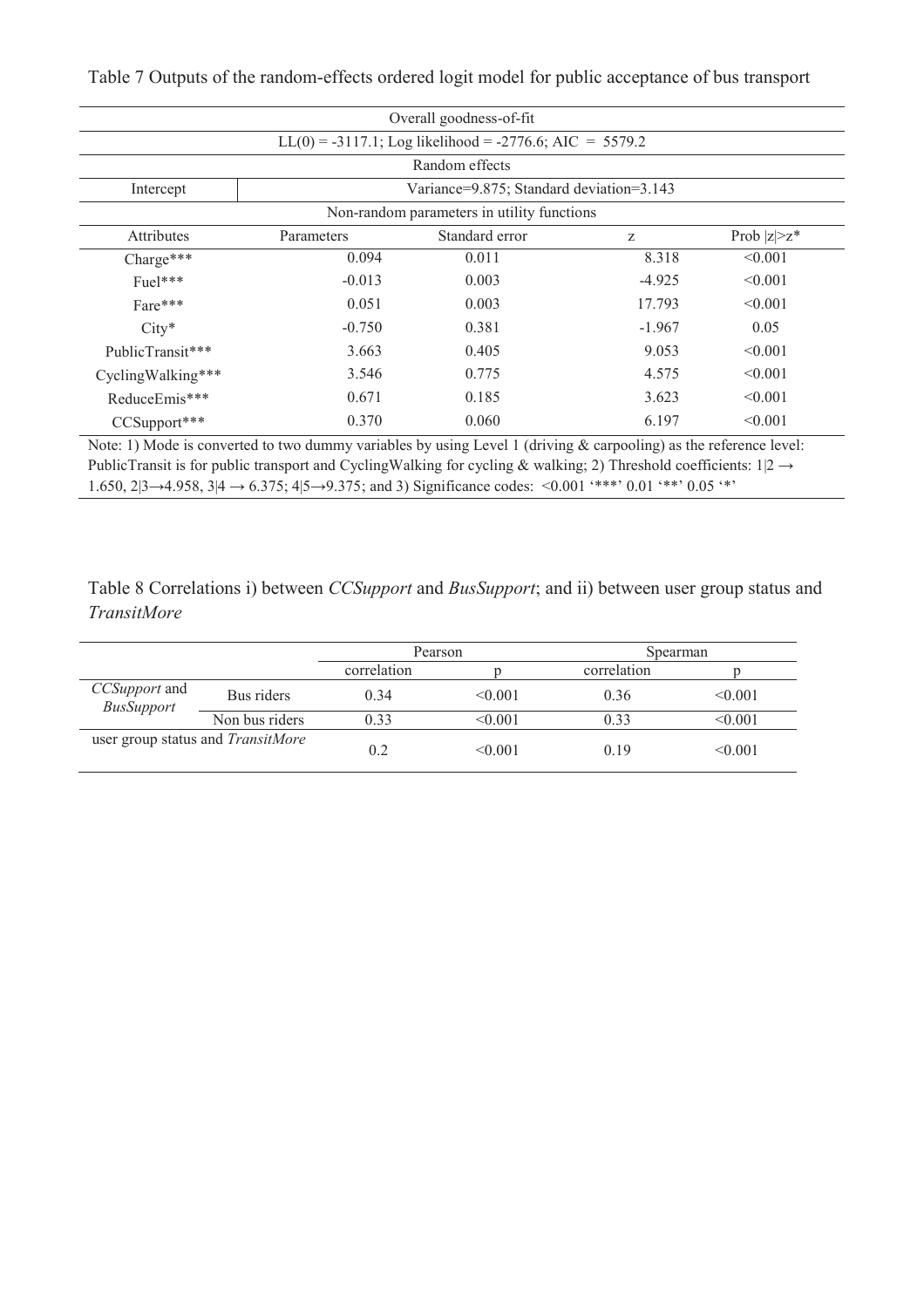|                  |            | Overall goodness-of-fit                                 |           |                |
|------------------|------------|---------------------------------------------------------|-----------|----------------|
|                  |            | LL(0) = -1980.2; Log likelihood = -1672.8; AIC = 3377.6 |           |                |
|                  |            | Random effects                                          |           |                |
| Intercept        |            | Variance=3.465; Standard deviation=1.862                |           |                |
|                  |            | Non-random parameters in utility functions              |           |                |
| Attributes       | Parameters | Standard error                                          | Z         | Prob $ z >z^*$ |
| Charge***        | $-0.231$   | 0.014                                                   | $-16.087$ | < 0.001        |
| Fuel***          | 0.034      | 0.003                                                   | 10.085    | < 0.001        |
| Fare***          | 0.023      | 0.003                                                   | 6.863     | < 0.001        |
| PublicTransit**  | 1.026      | 0.353                                                   | 2.907     | 0.004          |
| CyclingWalking** | 1.476      | 0.543                                                   | 2.717     | 0.007          |
| ReduceEmis***    | 1.069      | 0.171                                                   | 6.269     | < 0.001        |
| Tolls***         | 0.684      | 0.162                                                   | 4.212     | < 0.001        |
| BadEconomy**     | $-0.518$   | 0.184                                                   | $-2.817$  | 0.005          |
| TransitMore*     | 0.277      | 0.142                                                   | 1.954     | 0.05           |
| Education*       | 0.313      | 0.151                                                   | 2.069     | 0.04           |

Table 9 Outputs of the random-effects ordered logit model for public acceptance of congestion charge in Melbourne

Note: 1) Mode is converted to two dummy variables by using Level 1 (driving & carpooling) as the reference level: PublicTransit is for public transport and CyclingWalking for cycling & walking; 2) Threshold coefficients:  $1/2 \rightarrow$ 2.958, 2|3→5.666, 3|4 → 7.332; 4|5→10.297; and 3) Significance codes: <0.001 '\*\*\*' 0.01 '\*\*' 0.05 '\*'

# Table 10 Correlation matrix for explaining city differences

|             | ReduceEmis             | ToCityLess | BadEconomy                                                                                                    | TransitMore            | Education | Tolls         |
|-------------|------------------------|------------|---------------------------------------------------------------------------------------------------------------|------------------------|-----------|---------------|
| ReduceEmis  |                        | $-0.06$    | $-0.19$                                                                                                       | $0.27 \, (\leq 0.001)$ | 0.04      | 0.19          |
|             |                        | (0.40)     | (0.01)                                                                                                        |                        | (0.63)    | (0.01)        |
| ToCityLess  |                        |            | 0.45                                                                                                          | 0.03                   | 0.13      | $-0.22$       |
|             | $-0.25(0.002)$         |            | (<0.01)                                                                                                       | (0.72)                 | (0.09)    | (0.005)       |
| BadEconomy  |                        | 0.31       |                                                                                                               | $-0.08$                | 0.08      |               |
|             | $-0.19(0.018)$         | (0.001)    |                                                                                                               | (0.29)                 | (0.30)    | $-0.11(0.14)$ |
| TransitMore |                        | $-0.01$    | $-0.11$                                                                                                       |                        | $-0.01$   | 0.12          |
|             | $0.40 \, (\leq 0.001)$ | (0.94)     | (0.19)                                                                                                        |                        | (0.87)    | (0.13)        |
| Education   | $-0.05$                | $-0.09$    | $-0.10$                                                                                                       | $-0.07$                |           | 0.13          |
|             | (0.51)                 | (0.26)     | (0.24)                                                                                                        | (0.38)                 |           | (0.09)        |
|             |                        |            | Note: i) shaded cells are for Melbourne, and un-shaded cells for Brisbane; ii) numbers in parentheses are $p$ |                        |           |               |
| values.     |                        |            |                                                                                                               |                        |           |               |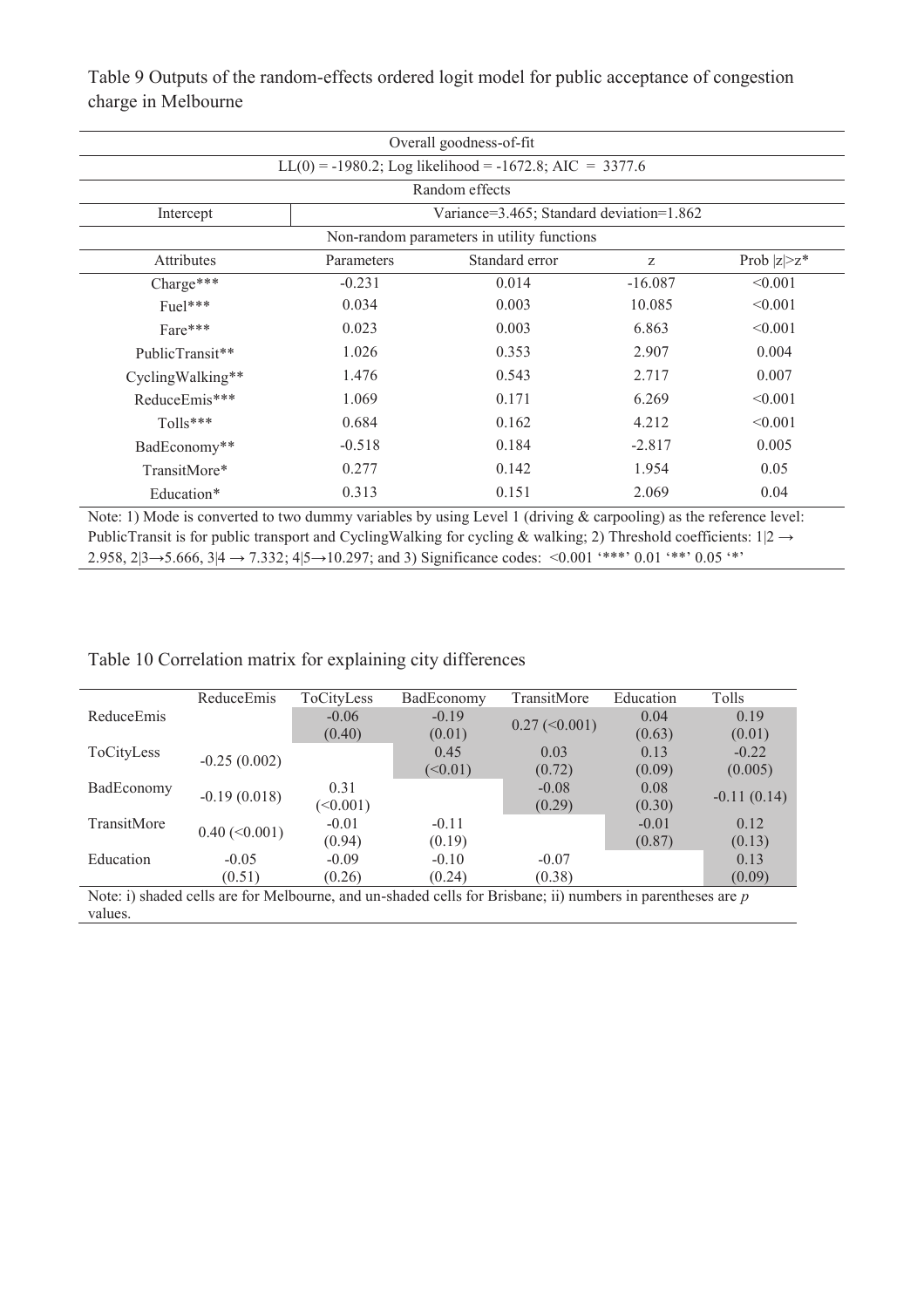|                                                                                                                                                                                                                                                        |                                            | Overall goodness-of-fit                               |           |                |  |  |  |
|--------------------------------------------------------------------------------------------------------------------------------------------------------------------------------------------------------------------------------------------------------|--------------------------------------------|-------------------------------------------------------|-----------|----------------|--|--|--|
|                                                                                                                                                                                                                                                        |                                            | LL(0)=-1641.2; Log likelihood = -1481.7; AIC = 2987.4 |           |                |  |  |  |
|                                                                                                                                                                                                                                                        |                                            | Random effects                                        |           |                |  |  |  |
| Intercept                                                                                                                                                                                                                                              |                                            | Variance=5.33; Standard deviation=2.31                |           |                |  |  |  |
|                                                                                                                                                                                                                                                        | Non-random parameters in utility functions |                                                       |           |                |  |  |  |
| <b>Attributes</b>                                                                                                                                                                                                                                      | Parameters                                 | Standard error                                        | Z         | Prob $ z >z^*$ |  |  |  |
| Charge***                                                                                                                                                                                                                                              | $-0.173$                                   | 0.015                                                 | $-11.700$ | < 0.001        |  |  |  |
| $Fuel***$                                                                                                                                                                                                                                              | 0.023                                      | 0.004                                                 | 6.378     | < 0.001        |  |  |  |
| $Fare***$                                                                                                                                                                                                                                              | 0.032                                      | 0.004                                                 | 8.986     | < 0.001        |  |  |  |
| PublicTransit***                                                                                                                                                                                                                                       | 1.561                                      | 0.434                                                 | 3.598     | < 0.001        |  |  |  |
| CyclingWalking                                                                                                                                                                                                                                         | 2.024                                      | 1.495                                                 | 1.354     | 0.176          |  |  |  |
| ReduceEmis***                                                                                                                                                                                                                                          | 1.035                                      | 0.206                                                 | 5.012     | < 0.001        |  |  |  |
| ToCityLess***                                                                                                                                                                                                                                          | $-0.668$                                   | 0.173                                                 | $-3.853$  | < 0.001        |  |  |  |
| Note: 1) Mode is converted to two dummy variables by using Level 1 (driving $\&$ carpooling) as the reference level:<br>PublicTransit is for public transport and CyclingWalking for cycling & walking; 2) Threshold coefficients: $1 2 \rightarrow -$ |                                            |                                                       |           |                |  |  |  |

2.101, 2|3→0.831, 3|4 → 2.297; 4|5→5.389; and 3) Significance codes: <0.001 '\*\*\*' 0.01 '\*\*' 0.05 '\*'

Table A Outputs of the random-effects ordered logit model for public acceptance of congestion charge in Brisbane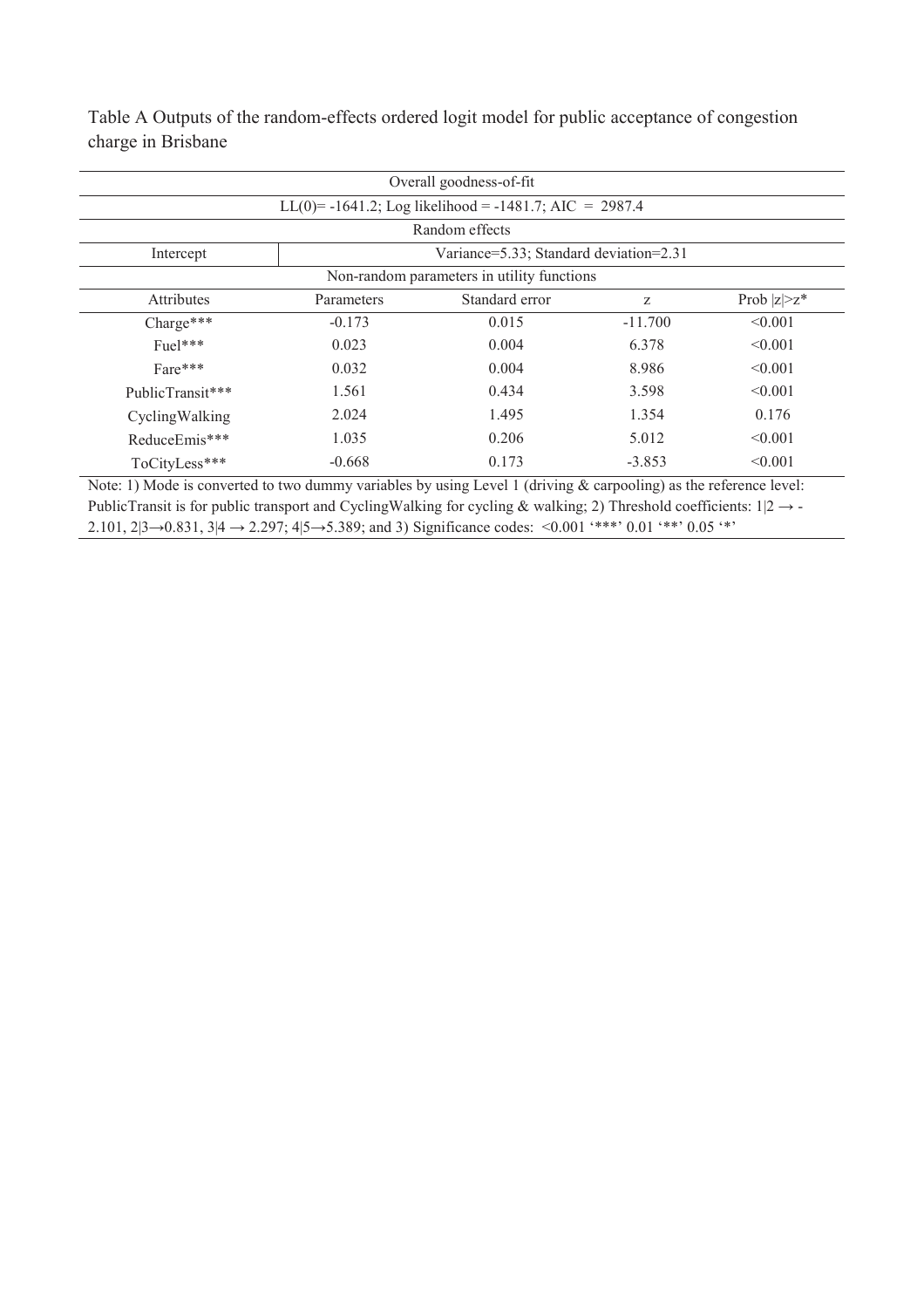

Figure 1 Comparison of the respondent profiles; the white dot is the median, and the solid black rectangle is a box plot that goes from the 25th percentile to the 75th percentile of the